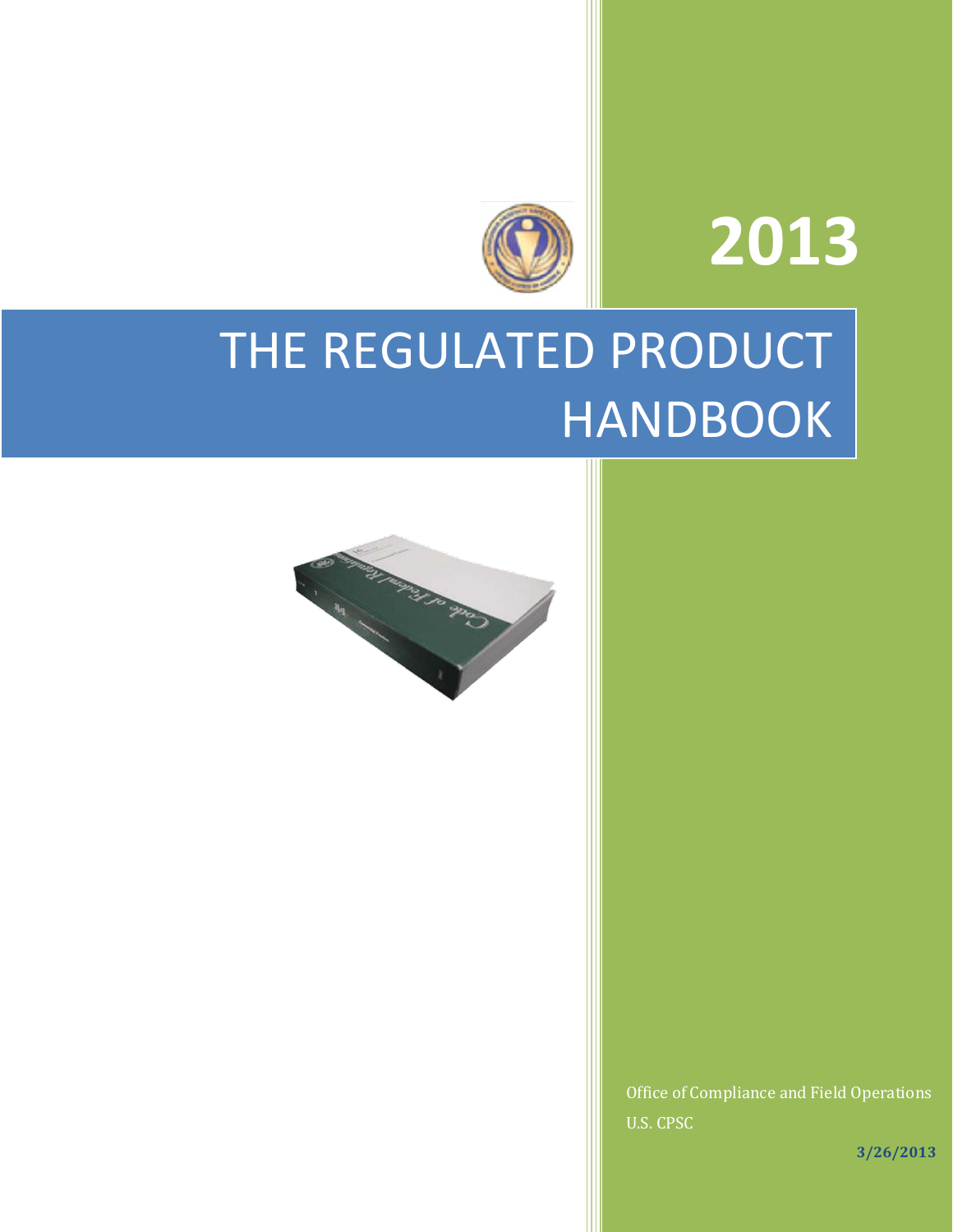# **Contents**

| <b>CHAPTER 3 - PRESENTING EVIDENCE THAT A PRODUCT IS NOT VIOLATIVE. 12</b> |  |
|----------------------------------------------------------------------------|--|
|                                                                            |  |
|                                                                            |  |
| LETTER OF ADVICE ISSUED FOR PRODUCT STOPPED AT PORT OF ENTRY 13            |  |
|                                                                            |  |
|                                                                            |  |
| <b>IMPORT AUTHORITY UNDER THE CONSUMER PRODUCT SAFETY ACT  14</b>          |  |
|                                                                            |  |
| <b>IMPORT AUTHORITY UNDER THE FEDERAL HAZARDOUS SUBSTANCES ACT 15</b>      |  |
|                                                                            |  |
|                                                                            |  |
|                                                                            |  |
|                                                                            |  |
|                                                                            |  |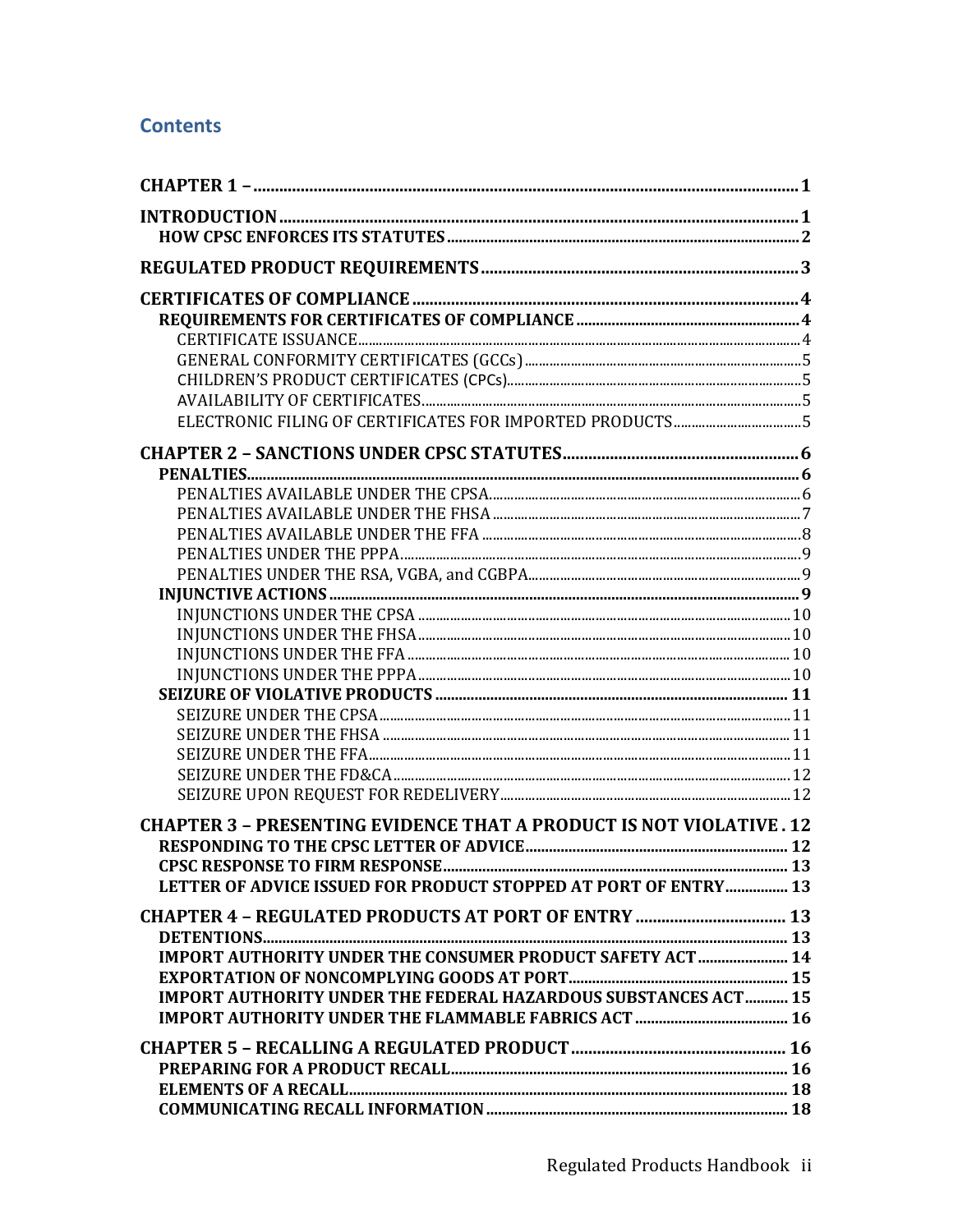| <b>CHAPTER 6 - RECOMMENDED PROCEDURES FOR ESTABLISHING A RECALL</b> |  |
|---------------------------------------------------------------------|--|
|                                                                     |  |
|                                                                     |  |
|                                                                     |  |
|                                                                     |  |
|                                                                     |  |
|                                                                     |  |
|                                                                     |  |
|                                                                     |  |
|                                                                     |  |
|                                                                     |  |
|                                                                     |  |
|                                                                     |  |
|                                                                     |  |
| <b>CHAPTER 8 - APPLICATIONS FOR AUTHORIZATION TO RECONDITION</b>    |  |
|                                                                     |  |
|                                                                     |  |
| <b>COSTS CHARGEABLE IN CONNECTION WITH RECONDITIONING VIOLATIVE</b> |  |
|                                                                     |  |
|                                                                     |  |
|                                                                     |  |
|                                                                     |  |
|                                                                     |  |
|                                                                     |  |
|                                                                     |  |
|                                                                     |  |
|                                                                     |  |
|                                                                     |  |
|                                                                     |  |
|                                                                     |  |
|                                                                     |  |
|                                                                     |  |
|                                                                     |  |
|                                                                     |  |
|                                                                     |  |
|                                                                     |  |
|                                                                     |  |
|                                                                     |  |
|                                                                     |  |
|                                                                     |  |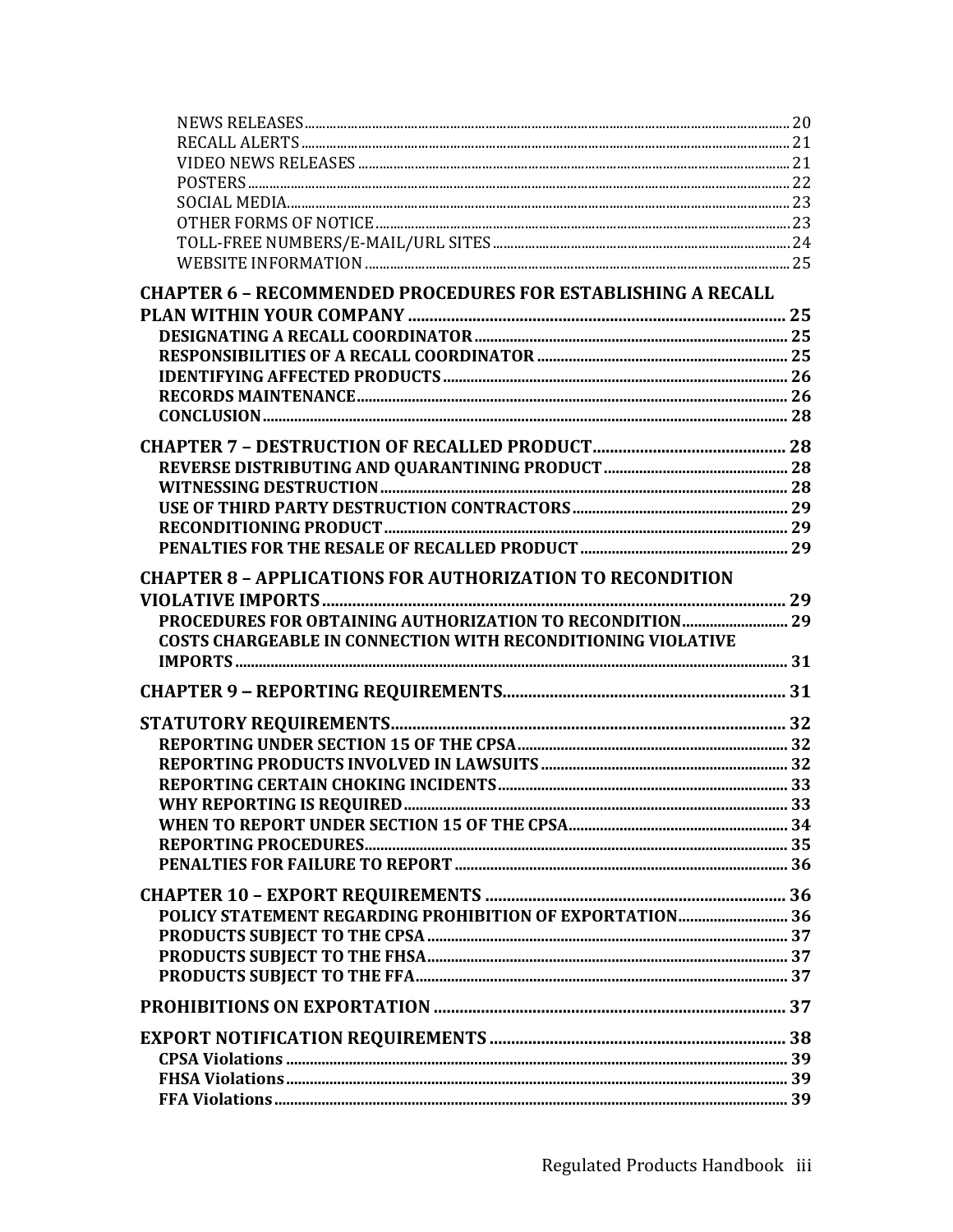| <b>CHAPTER 11 - CONFIDENTIAL TREATMENT OF INFORMATION  39</b>        |  |
|----------------------------------------------------------------------|--|
| <b>CONFIDENTIALITY OF INFORMATION UNDER SECTION 6 OF THE CPSA 39</b> |  |
| CONFIDENTIALITY OF REPORTS UNDER SECTION 15(b) OF THE CPSA 40        |  |
| <b>CONFIDENTIALITY OF REPORTS UNDER SECTION 37 OF THE CPSA  41</b>   |  |
|                                                                      |  |
| <b>SHARING OF INFORMATION WITH FEDERAL, STATE, LOCAL AND FOREIGN</b> |  |
|                                                                      |  |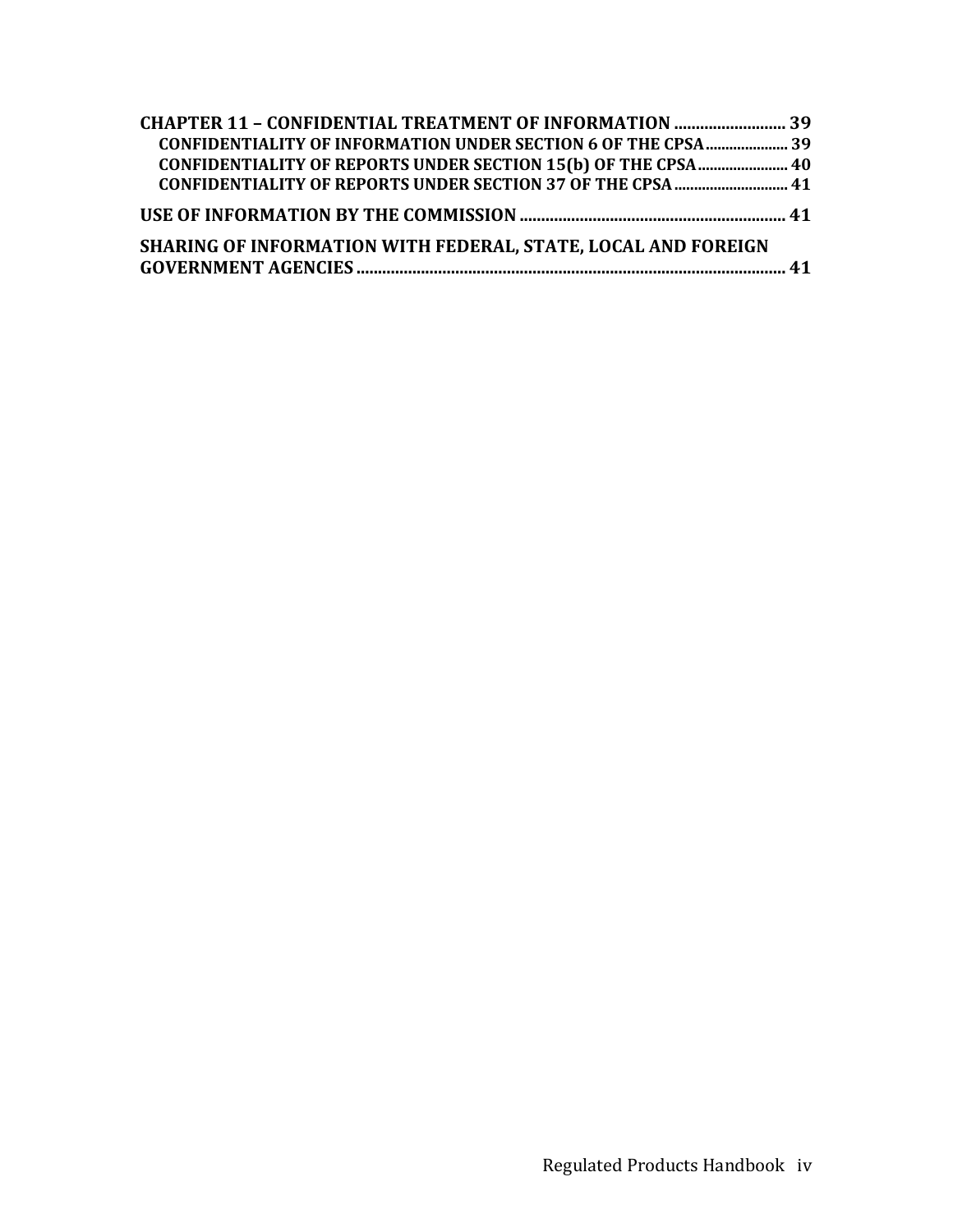# <span id="page-4-1"></span><span id="page-4-0"></span>**CHAPTER 1 –**

# **INTRODUCTION**

The U.S. Consumer Product Safety Commission (CPSC or Commission), established by Congress in 1972, is an independent federal regulatory agency charged with reducing unreasonable risks of injury and death associated with consumer products. The CPSC achieves that goal through education, safety standards activities, regulation, and enforcement of the statutes and implementing regulations. The CPSC has jurisdiction over thousands of types of consumer products used in the home, in schools, in recreation, or otherwise. To carry out its mission, CPSC administers seven statutes passed by Congress (the Acts). They are:

- 1. The Consumer Product Safety Act (CPSA), 15 U.S.C. §§ 2051-2089;
- 2. The Federal Hazardous Substances Act (FHSA), 15 U.S.C. §§ 1261-1278
- 3. The Flammable Fabrics Act (FFA), 15 U.S.C. §§ 1191-1204;
- 4. The Poison Prevention Packaging Act (PPPA), 15 U.S.C. §§ 1471-1477;
- 5. The Refrigerator Safety Act (RSA), 15 U.S.C. §§ 1211-1214;
- 6. The Virginia Graeme Baker Pool and Spa Safety Act (VGBA), 15 U.S.C. §§ 8001-8008; and
- 7. The Children's Gasoline Burn Prevention Act (CGBPA), 110 P.L. 278.

This *Handbook* has been developed to assist manufacturers, importers, retailers and others in the regulated community (firms) in understanding their responsibilities under the Acts and what steps they should take when either the CPSC staff informs them, or they become aware of, a violation of CPSC statutes and regulations. When CPSC staff determines that a product violates a specific statute or regulation, CPSC Compliance staff generally notifies the responsible firm (the product manufacturer, importer, distributor, or retailer) of the violation and requests a specific remediation of the problem.

Notification to the responsible firm is usually in the form of an official letter, referred to in this *Handbook* as the Letter of Advice or a Notice of Non-compliance (collectively referred to in this *Handbook* as LOA). Firms should review this *Handbook* in conjunction with the LOA sent by CPSC staff that identifies the applicable statutes and regulations violated. The LOA informs the firm of the specific product and violation that has occurred; requests that the firm take specific corrective actions (including stopping the sale and distribution of the product;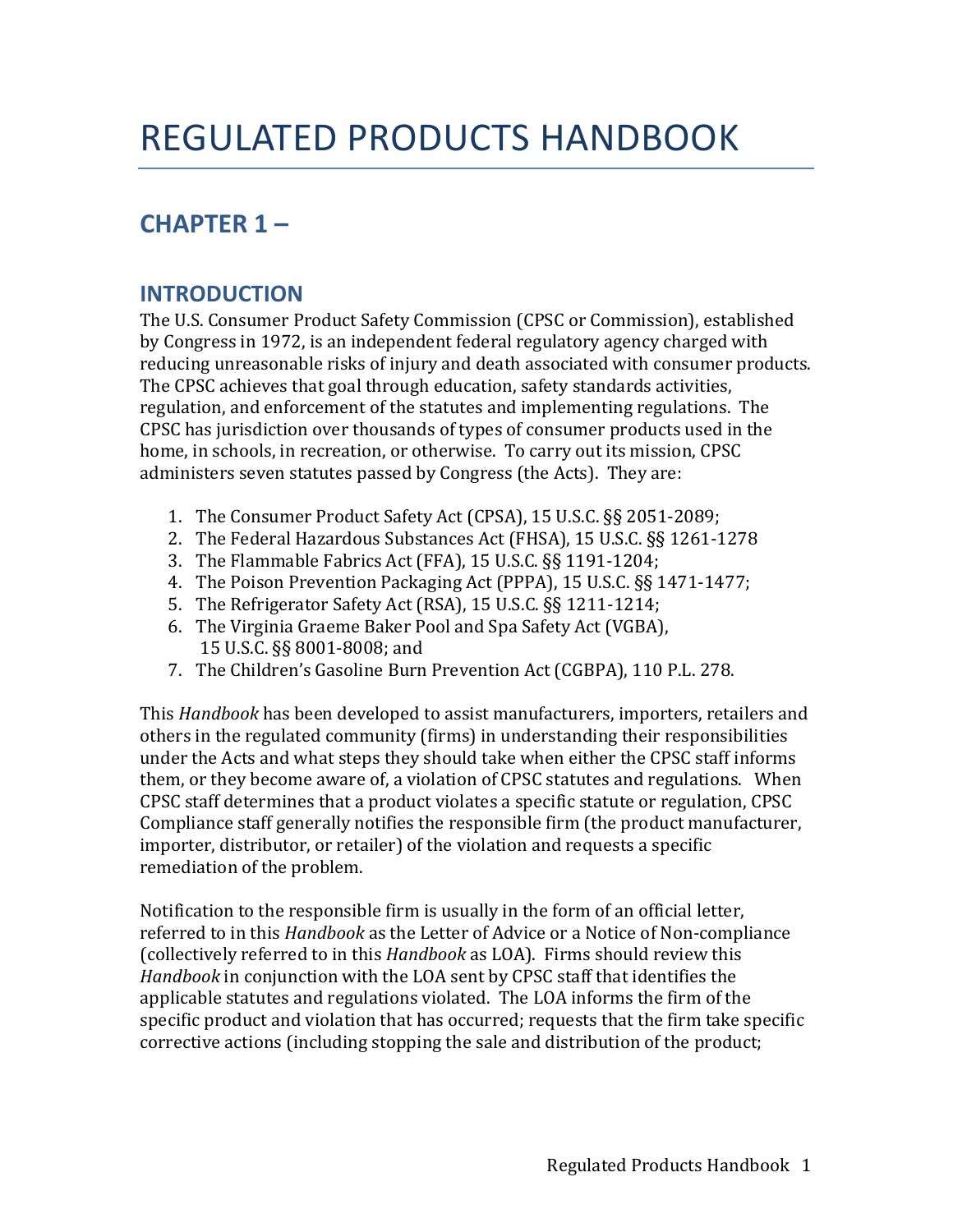recalling the product from distributors, retailers, and/or consumers; quarantining and disposing of inventory of the product; and changing future production of the product); and informs the firm of the legal actions available to the Commission (including civil and criminal penalties and injunctive relief). In addition, the LOA informs the firm that if it disagrees with CPSC staff's determination that a violation has occurred or believes the product is not subject to the Commission's jurisdiction, it may question staff's findings and present evidence to support its position. See Chapter 3 of this *Handbook*.

After reviewing the information in the chapters that follow, please direct any questions to the appropriate CPSC Compliance Officer or the Office of Compliance and Field Operations at Sect15@cpsc.gov.

## <span id="page-5-0"></span>**HOW CPSC ENFORCES ITS STATUTES**

The goal of the Commission's Compliance Program is to ensure that firms comply with the statutes, rules, regulations, standards, and bans that protect consumers from hazardous products. To achieve this goal, the agency conducts three main types of compliance activities:

- Informing stakeholders or the regulated community of CPSC requirements for their products through education, workshops and seminars, and written informational letters, including guidelines and other publications, as appropriate;
- Maintaining surveillance over consumer products by monitoring consumer incidents, following up on reports by entering and inspecting any factory, warehouse or establishment where consumer products are manufactured or held, or any firewalled conformity assessment bodies, and sampling and testing such products that may not be in compliance with federal standards or that may be potentially hazardous products;
- Testing consumer products to the mandatory requirements, identifying noncompliance, and obtaining corrections of noncompliant products (primarily by working cooperatively with industry, but initiating litigation when necessary) through reconditioning and recalls of hazardous products from the marketplace or consumers.

Specific compliance activities regarding enforcement include the following:

• Monitoring compliance with statutes, rules, standards, regulations, bans and other requirements and enforcing existing regulations and laws by: (1) conducting both domestic surveillance through inspections of manufacturers, importers, distributors, and retailers of consumer products and import surveillance at ports of entry in conjunction with U.S. Customs and Border Protection (CBP or Customs); and (2) investigating injury reports, consumer complaints, trade complaints, or other allegations or indications that a firm is manufacturing or distributing consumer products not in compliance with a statute, rule, regulation, standard, or ban under our authority.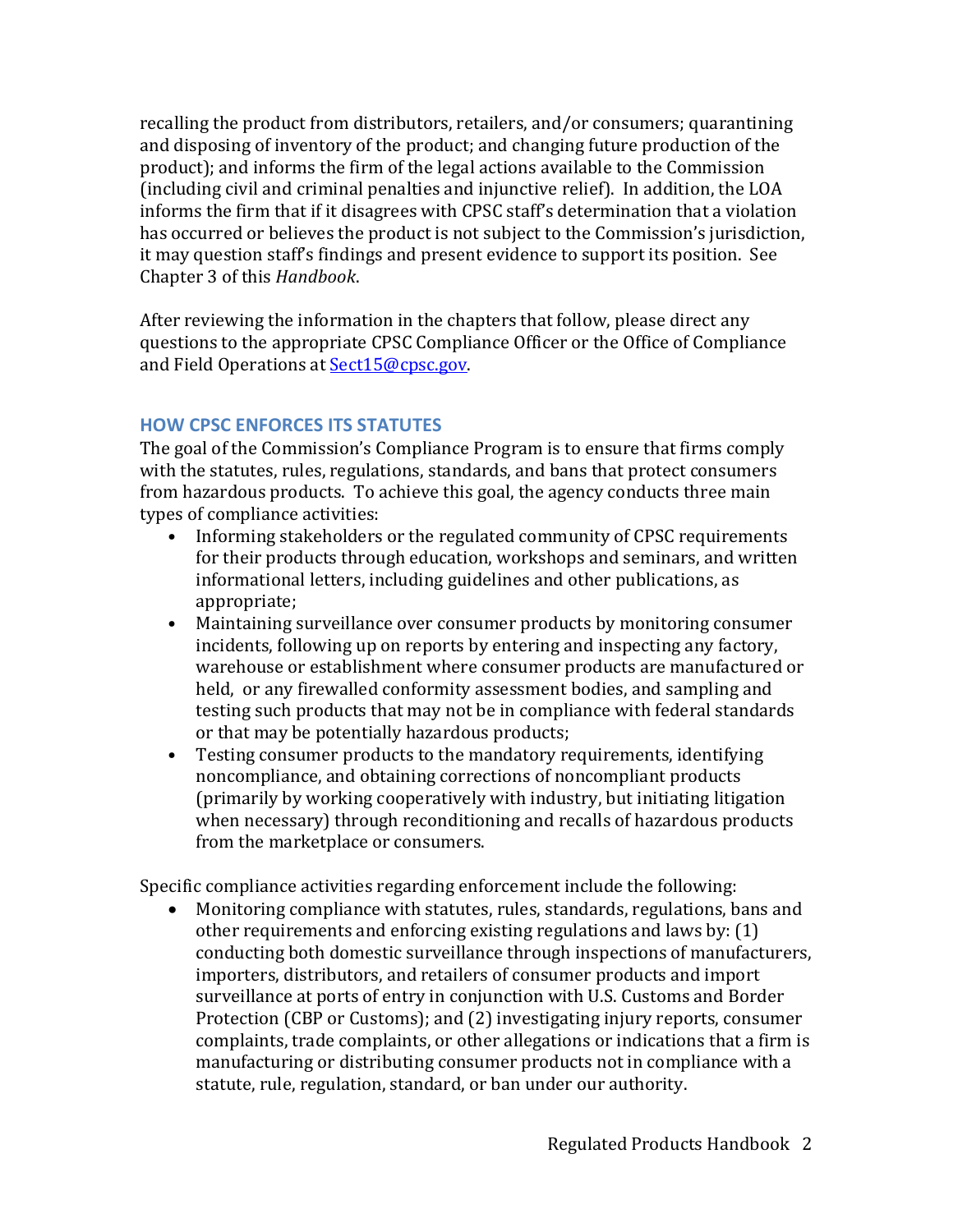- Section 15 of the CPSA requires manufacturers, distributors, and retailers to report to the CPSC, among other things, products that fail to comply with an applicable consumer product safety rule under the CPSA or any other similar rule, regulation, standard or ban under the CPSA or any statute enforced by the CPSC.
- With the passage of the Consumer Product Safety Improvement Act (CPSIA) in August 2008, if a product violates a mandatory requirement under the FHSA, FFA, PPPA, RSA, VGBA, or CGBPA, the firm must report the violation to the CPSC.
- Section 37 of the CPSA requires manufacturers to report to the Commission products that are the subject of at least three civil actions within a 24-month period that result in a judgment or final settlement in favor of the plaintiff. The Commission has the authority to remove hazardous products from the marketplace under Sections 12, 15 and 22 of the CPSA; sections 6 and 15 of the FHSA; and Section 6 of the FFA.

# <span id="page-6-0"></span>**REGULATED PRODUCT REQUIREMENTS**

The CPSC does not have pre-market authority to "approve" a product prior to its importation and distribution in commerce. Manufacturers and importers are responsible for ensuring that their products meet any mandatory standards or regulations prior to those products being distributed in commerce, in most situations. Title 16 of the Code of Federal Regulations (CFR) contains implementing regulations of the above statutes. The regulations are organized by the statute of authority. Some of the requirements for consumer products are statutory requirements and are not represented by a corresponding mandatory standard or regulation. For example, the Children's Gasoline Burn Prevention Act places specific requirements on manufacturers and importers of portable gas cans that are not delineated in the CFR. The specific requirements for portable gas cans are statutory, 110 P.L. 278; 122 Stat. 2602; 2008 [H.R. 814], July 17, 2008.

The Consumer Product Safety Improvement Act of 2008 added statutory requirements for specific children's products. Section 101 – Lead requirements (regarding lead content); Section 103 – Tracking requirements; Section 105 – Advertising for catalogs and direct means of sale requirements; Section 106 – Toy Safety Standard; and Section 108 – Prohibition on certain Phthalates may not have corresponding regulations in the CFR. Information on the requirements are ascertained through review of the CPSIA. Many of the new rules mandated by Section 104 of the CPSIA incorporate the performance requirements of a voluntary consensus standard into a mandatory rule. However, due to copyright protection, the specifics of the standards are incorporated by reference. The full standard must be obtained from the consensus standard organization and is not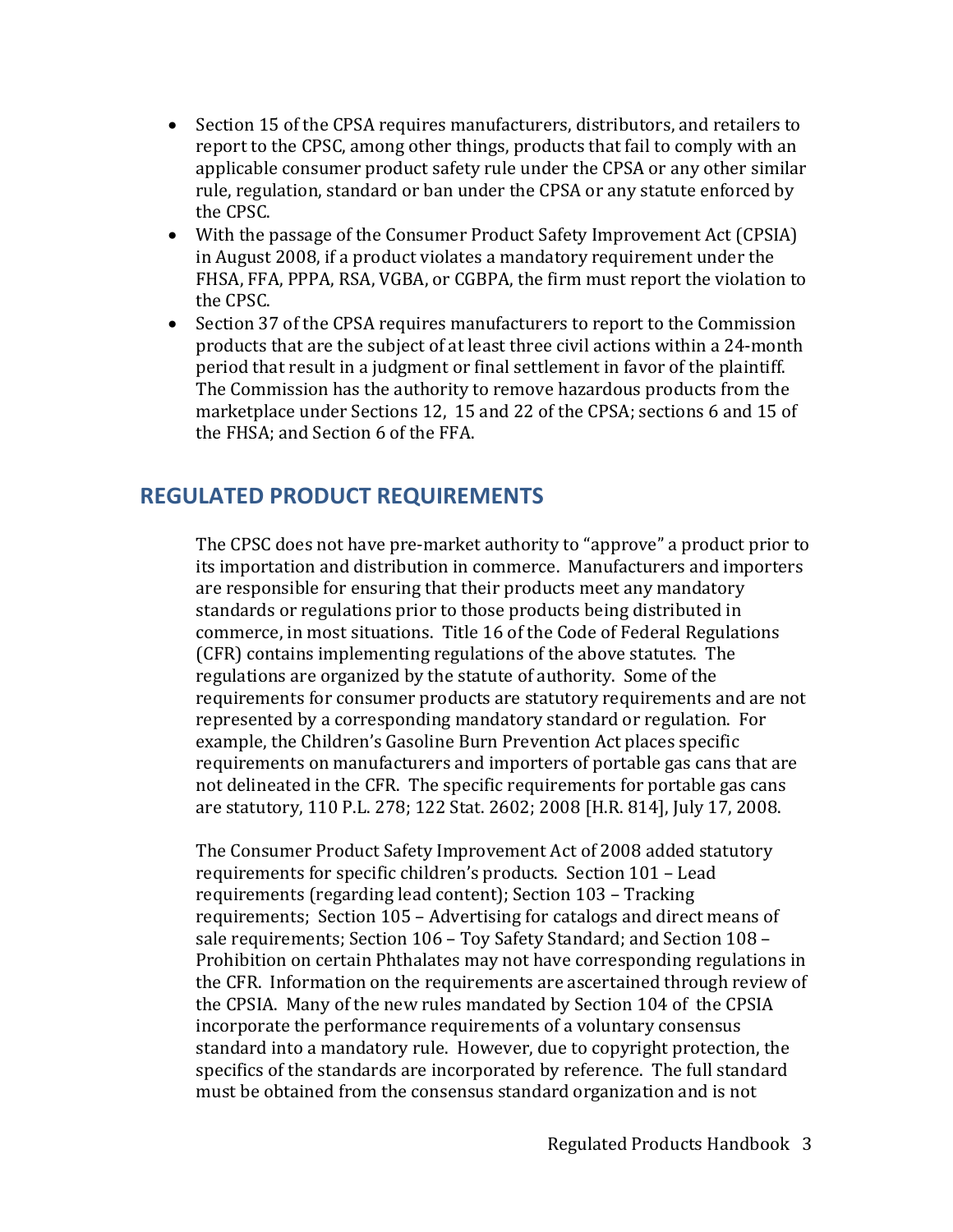codified in the CFR. The specific version that was accepted by the Commission at the time of the rulemaking may be revised or updated periodically to a more current version that becomes accepted by the CPSC. A list of the accepted version and the acceptance dates is maintained on the CPSC homepage, [http://www.cpsc.gov/Business--Manufacturing/Lab-](http://www.cpsc.gov/Business--Manufacturing/Lab-Accreditation/Rules-Requiring-Third-Party-Testing/)[Accreditation/Rules-Requiring-Third-Party-Testing/.](http://www.cpsc.gov/Business--Manufacturing/Lab-Accreditation/Rules-Requiring-Third-Party-Testing/)

In addition to meeting the requirements of a specific regulation, some product categories must meet requirements of multiple regulations. For example, any product that is manufactured for children has requirements that apply to all children's products, in addition to performance requirements for that product. Thus, a full-size crib must meet the requirements of Part 1219 – Safety Standard for Full-Size Baby Cribs; the requirements for lead in surface coatings (Ban of Lead-Containing Paint and Certain Consumer Products bearing Lead Containing Paint, 16 CFR part 1303); lead content limits (Section 101 of the CPSIA); the phthalate limits (Section 108 of the CPSIA); tracking label requirements (Section 103); certification requirements (16 CFR part 1110); and Requirements for Consumer Registration of Durable Infant and Toddler Products, 16 CFR part 1130. The requirements for children's products span several rules. Below is a summary of the additional requirements.

# <span id="page-7-0"></span>**CERTIFICATES OF COMPLIANCE**

#### <span id="page-7-1"></span>**REQUIREMENTS FOR CERTIFICATES OF COMPLIANCE**

#### <span id="page-7-2"></span>**CERTIFICATE ISSUANCE**

Section 14 (a)(1) and (2) of the CPSA, 15 U.S.C. § 2063(a)(1) and (2), states that "every manufacturer" of a product, including a children's product, subject to a consumer product safety rule, ban, standard, or regulation, as well as the private labeler of such product, must issue the certificates described in section 14(a) of the CPSA. Section 3(a)(11) of the CPSA defines the term "manufacturer" as any person who manufactures *or imports* a consumer product. As such, any statutory obligation assigned to a manufacturer, by definition, applies to an importer.

Shortly after passage of the CPSIA in 2008, the Commission issued a regulation, at 16 CFR part 1110, to specify the persons required to issue certificates under section 14(a) of the CPSA. Section 1110.7 states that certificates for products manufactured outside the United States must be issued by the importer, and certificates for products manufactured within the United States must be issued by the manufacturer.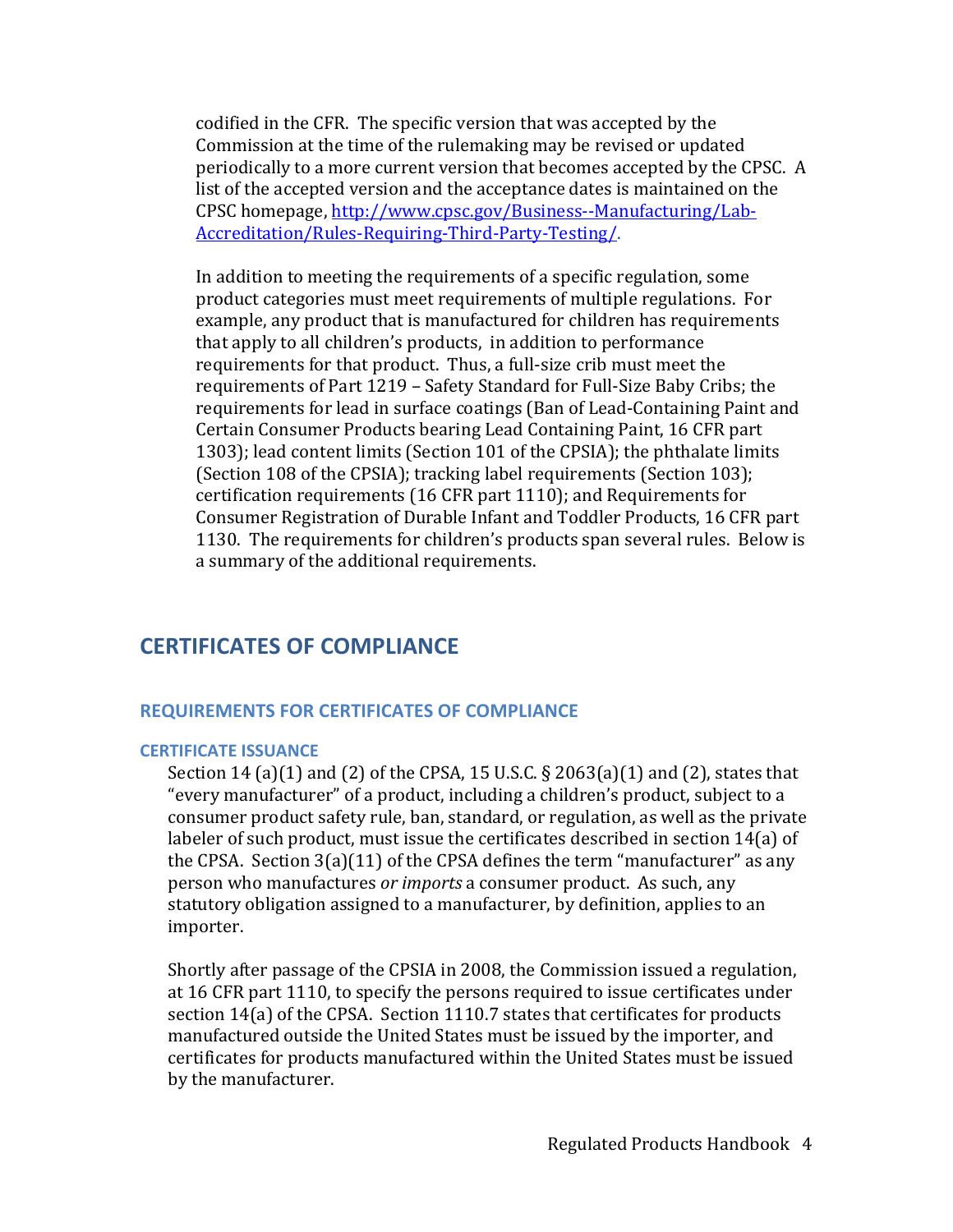#### <span id="page-8-0"></span>**GENERAL CONFORMITY CERTIFICATES (GCCs)**

Section 14(a)(1) of the CPSA requires every manufacturer and private labeler of a product subject to a consumer product safety rule under the CPSA or similar rule, ban, standard or regulation enforced by the Commission, to issue a certificate of compliance for any product that is imported for consumption or warehousing or distributed in commerce. The certificate must certify that the product complies with all applicable CPSA consumer product safety rules and similar rules, bans, standards, or regulations under any other statutes administered by the Commission. The certificate must specify each such rule, ban, standard, or regulation with which the product must comply. In general, the certification must be based on a test of each product or upon a reasonable testing program.

#### <span id="page-8-1"></span>**CHILDREN'S PRODUCT CERTIFICATES (CPCs)**

Section 14(a)(2)(B) of the CPSA requires every manufacturer and private labeler of a children's product subject to a children's product safety rule to issue a certificate that certifies that such children's product complies with the children's product safety rule based on testing by accredited third party conformity assessment bodies that have been accepted by the Commission. The certificate must be issued before importing for consumption or warehousing or distributing into commerce any such product. See information on Children's Product Certificates at: [http://www.cpsc.gov/Business--Manufacturing/Testing-](http://www.cpsc.gov/Business--Manufacturing/Testing-Certification/Certification/Childrens-Product-Certificate-CPC/)[Certification/Certification/Childrens-Product-Certificate-CPC/.](http://www.cpsc.gov/Business--Manufacturing/Testing-Certification/Certification/Childrens-Product-Certificate-CPC/) The Commission maintains on the website a listing of the accepted accredited third party conformity assessment bodies (laboratories).

<http://www.cpsc.gov/en/Business--Manufacturing/Lab-Accreditation>

#### <span id="page-8-2"></span>**AVAILABILITY OF CERTIFICATES**

Section 14(g)(3) of the CPSA requires every certificate under section 14 of the CPSA to accompany the applicable product or shipment of products covered by the same certificate and a copy of the certificate to be furnished to each distributor or retailer of the product. Upon request, the manufacturer or private labeler issuing the certificate must furnish a copy of the certificate to the Commission.

#### <span id="page-8-3"></span>**ELECTRONIC FILING OF CERTIFICATES FOR IMPORTED PRODUCTS**

Section  $14(g)(4)$  of the CPSA authorizes the Commission, in consultation with CBP, to provide for the electronic filing of certificates up to 24 hours before arrival of an imported product. Upon request, the manufacturer or private labeler issuing the certificate must furnish a copy to the Commission and to CBP.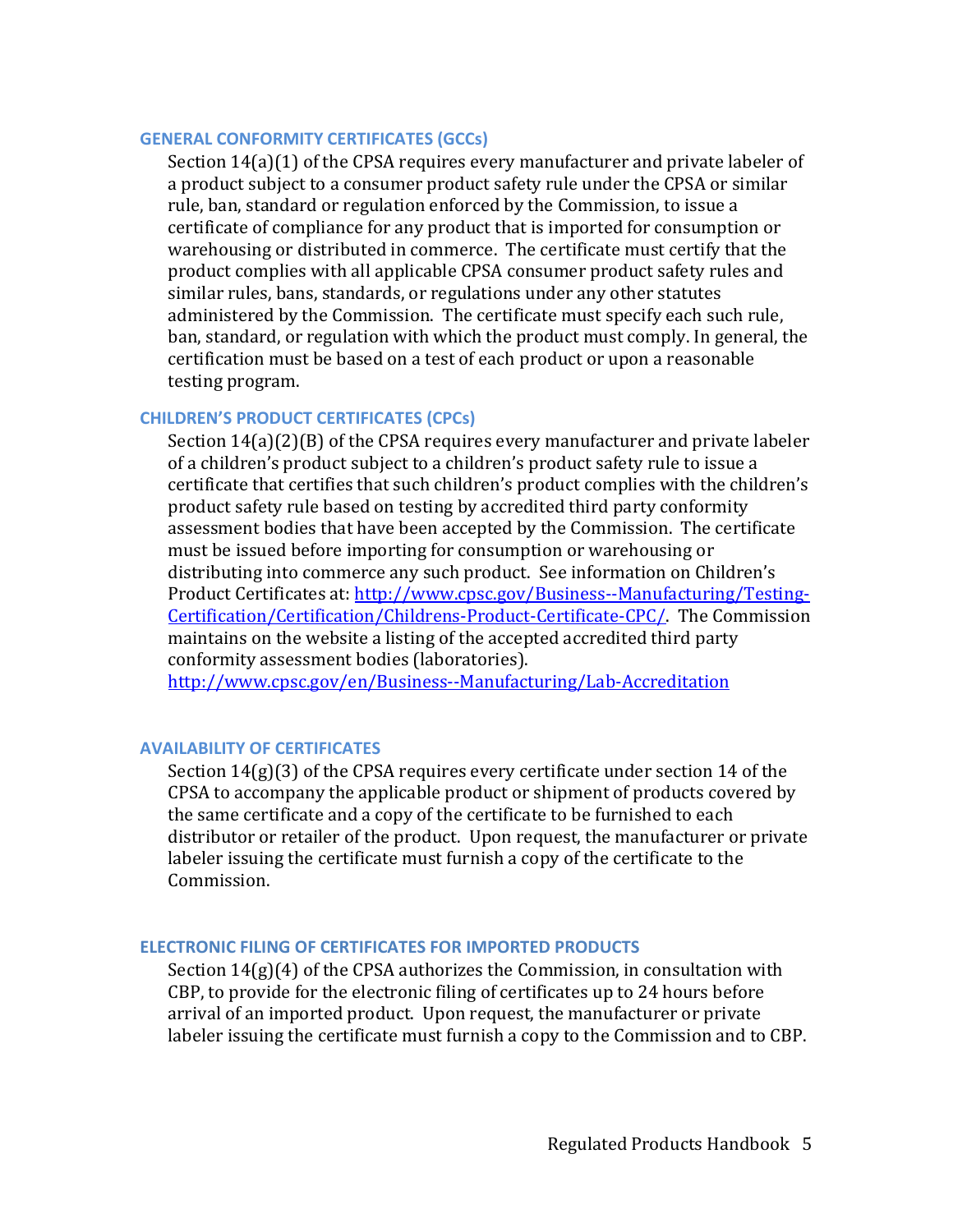# <span id="page-9-0"></span>**CHAPTER 2 – SANCTIONS UNDER CPSC STATUTES**

With the enactment of various statutes administered by the CPSC, Congress provided specific sanctions that may be imposed against firms or individuals that violate any provision of the statutes. These sanctions include both civil penalties, up to a maximum of \$15.15 million (76 *Federal Register* 71554, November 18, 2011); and criminal penalties, including a fine, imprisonment of the responsible individual(s) for not more than 5 years, and forfeiture of assets associated with the criminal violation(s). In addition, firms and individuals may be enjoined from continuing to violate CPSC statutes and regulations, and pursuant to court order, violative products may be seized to prevent distribution in commerce.

#### <span id="page-9-1"></span>**PENALTIES**

CPSC Compliance staff issues a LOA to the responsible individual and firm when a product is found to violate a CPSC statute, safety standard, or banning regulation. The notice of noncompliance informs the firm of which statutes, rules, regulations, standards, or bans have been violated, and it specifies the prohibited acts that have occurred.

The prohibited acts are found in section 19 of the CPSA, 15 U.S.C. § 2068; section 4 of the FHSA, 15 U.S.C. § 1263; section 3 of the FFA, 15 U.S.C. § 1192; and sections 403, 502, and 602 of the Federal Food, Drug, and Cosmetic Act (FD&CA), 21 U.S.C. §§ 343, 352, and 362 for violations involving foods, drugs, and cosmetics subject to the special packaging standards under the Poison Prevention Packaging Act (PPPA). Violations of the RSA, VGBA, and CGBPA are prohibited acts under section 19 of the CPSA.

The LOA will provide the maximum sanctions to which the firm and/or individual may be subject. Generally, the LOA will not contain specific details regarding penalties, but it will refer to this *Handbook* for assistance in determining the applicable penalties available under the CPSA, FHSA, FFA, PPPA (enforced through the FHSA and FD&CA) and the RSA, VGBA, and CGBPA (enforced through the CPSA).

## <span id="page-9-2"></span>**PENALTIES AVAILABLE UNDER THE CPSA**

<span id="page-9-5"></span>**Civil Penalties under the CPSA –** Under section 20 of the CPSA, any person who knowingly<sup>[1](#page-9-3)</sup> violates section 19 of the CPSA shall be subject to a civil penalty not to exceed \$100,000 for each such violation.[2](#page-9-4) With some exceptions, a violation of

<span id="page-9-3"></span><sup>&</sup>lt;sup>1</sup> "Knowingly" is defined at Section 20(d) of the CPSA, 15 U.S.C. § 2069(d).

<span id="page-9-4"></span> $2$  The maximum penalty amounts are adjusted for inflation every 5 years. The next adjustment will occur on January 1, 2017. See 15 U.S.C. § 2069 (a)(3)(A) [CPSA]; 15 U.S.C. § 1265(c)(5) [FHSA]; and 15 U.S.C. §1194(e)(5)(A) [FFA].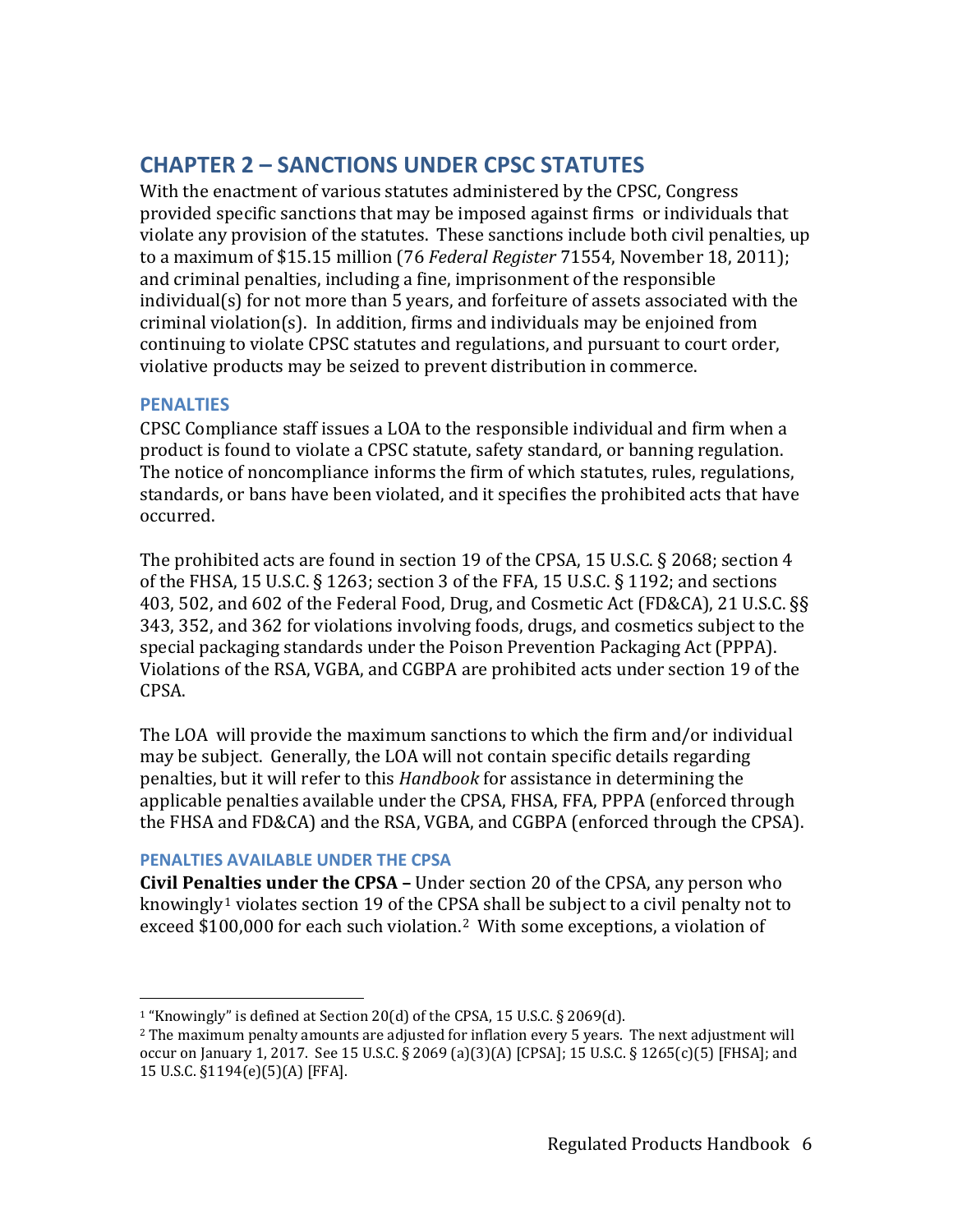$\S19(a)(1)$ , (2), (4), (5), (6), (7), (8), (9), (10), or (11), shall constitute a separate offense with respect to each individual consumer product involved, except that the maximum civil penalty shall not exceed \$15.15 million for any related series of violations. (76 *Federal Register* 71554-55, November 18, 2011)

**Criminal Penalties under the CPSA –**Under section 21 of the CPSA, 15 U.S.C. § 2070, violation of section 19 of the CPSA is punishable by:

- 1. imprisonment of not more than 5 years for a knowing and willful violation;
- 2. a fine determined under section 3571 of title 18, United States Code; or
- 3. both.

The Criminal Fine Improvements Act of 1987, Pub. Law 100-185, [18 U.S.C. § 3571] increased maximum criminal penalties under the CPSA to \$100,000 for individuals and \$200,000 for organizations, unless a death occurred, in which case the maximum fine is \$250,000 for individuals and \$500,000 for organizations[.2](#page-9-5)

In addition to the criminal penalties described above, the penalty for a violation of the CPSA, or any other Act enforced by the Commission, may include the forfeiture of assets associated with the violation.

## <span id="page-10-0"></span>**PENALTIES AVAILABLE UNDER THE FHSA**[3](#page-10-1)

**Civil Penalties under the FHSA –** Under Section 5(c)(1) of the FHSA, any person who knowingly violates section 4 of the FHSA shall be subject to a civil penalty not to exceed \$100,000 per violation.<sup>2</sup> In addition, under section 20 of the CPSA, any person who knowingly violates section 19 of the CPSA shall be subject to a civil penalty. The term "knowingly" is defined in section 5(c)(5) of the FHSA. 15 U.S.C. § 1264(c)(5). The Commission may seek a civil penalty of up to  $$100,000$  per noncompliant (violative) product, up to a maximum of \$15.15 million for any related series of violations. (76 *Federal Register* 71554, November 18, 2011).

**Criminal Penalties under the FHSA –** Under section 5(a) of the FHSA, 15 U.S.C. § 1264(a), any person who violates any provisions of section 4 of the FHSA shall be guilty of a misdemeanor and shall, upon conviction thereof, be subject to a fine not to exceed \$10,000 for organizations and not more than \$5,000 or imprisonment for not more than 90 days, or both, for individuals. [18 U.S.C. § 3571]

For offenses committed with intent to defraud or mislead, or for second and subsequent offenses, the penalty shall be imprisonment of not more than 5 years, a fine determined under 18 U.S.C. § 3571, or both. For organizations, the maximum

<span id="page-10-1"></span> <sup>3</sup> In addition to these FHSA penalties, CPSIA made most violative conduct that is punishable under the FHSA also punishable under the CPSA.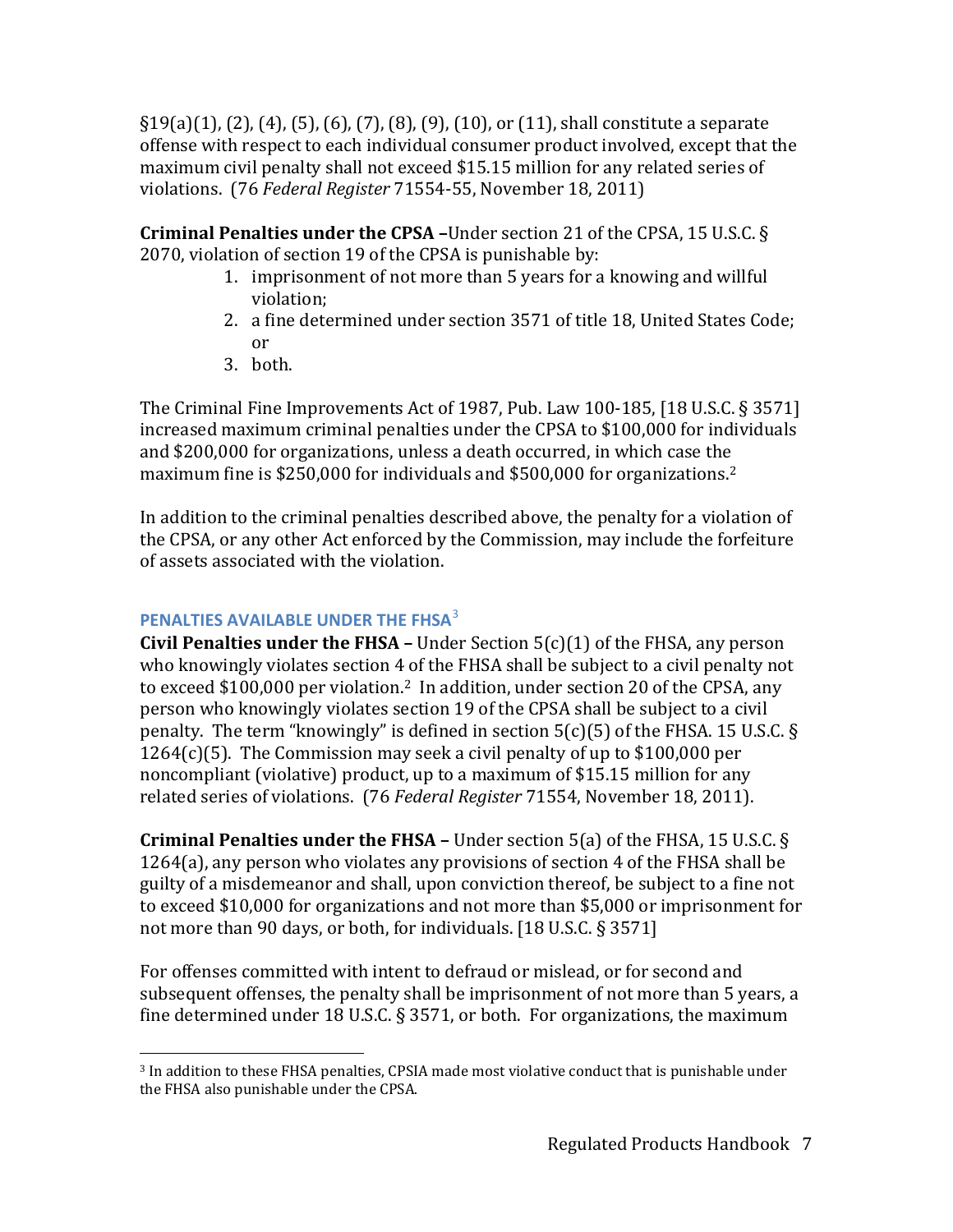fine is \$200,000 if the offense does not result in death or a maximum fine of \$500,000 if the offense results in death. For individuals, the maximum fine is \$100,000 if the offense does not result in death and a maximum fine of \$250,000 if the offense results in death. [15 U.S.C. § 3571] Section 217(d) of the CPSIA increased the maximum criminal penalties provided for in section 5(a) of the FHSA. [4](#page-11-1)

#### <span id="page-11-0"></span>**PENALTIES AVAILABLE UNDER THE FFA**[5](#page-11-2)

**Civil Penalties under the FFA –** Under section 5(e) of the FFA, any person who knowingly violates a standard or regulation issued under section 4 of the FFA, 15 U.S.C. § 1193, shall be subject to a civil penalty not to exceed \$100,000 for each such violation.<sup>2</sup> The term "knowingly" is defined in section  $5(e)(4)$  of the FFA, 15 U.S.C. § 1194. The Commission may seek a civil penalty of up to \$100,000 per violative product, up to a maximum penalty of \$15.15 million for any related series of violations. (76 *Federal Register* 71554-55, November 18, 2011)

**Criminal Penalties under the FFA –** Under section 7 of the FFA, 15 U.S.C. § 1196, violation of section 3 or 8(b) of the FFA or failure to comply with section 15(c) of the FFA is punishable by:

- 1. imprisonment of not more than 5 years for a knowing and willful violation;
- 2. a fin[e \(](#page-11-3)as described below); or
- 3. both. <sup>6</sup>

The Criminal Fine Improvements Act of 1987, Pub. Law 100-185, [18 U.S.C. § 3571] increased maximum criminal penalties under the FFA to \$100,000 for individuals and \$200,000 for organizations; unless a death occurred, in which case the maximum fine is \$250,000 for individuals and \$500,000 for organizations.

<span id="page-11-1"></span> <sup>4</sup> Criminal penalties to include asset forfeiture: (1) In addition to the penalties provided by Section 5(a), the penalty for a criminal violation of this Act or any other Act enforced by the Commission may include the forfeiture of assets associated with the violation. (2) In this subsection, the term "criminal violation" means a violation of this Act or any other Act enforced by the Commission for which the violator is sentenced to pay a fine, be imprisoned, or both.

<span id="page-11-2"></span><sup>5</sup> In addition to these FFA penalties, the CPSIA made most violative conduct that is punishable under the FFA also punishable under the CPSA.

<span id="page-11-3"></span> $6$  Criminal penalties to include asset forfeiture:  $(1)$  In addition to the penalties provided by Section 7, the penalty for a criminal violation of this Act or any other Act enforced by the Commission may include the forfeiture of assets associated with the violation. (2) In this subsection, the term "criminal violation" means a violation of this Act or any other Act enforced by the Commission for which the violator is sentenced to pay a fine, be imprisoned, or both.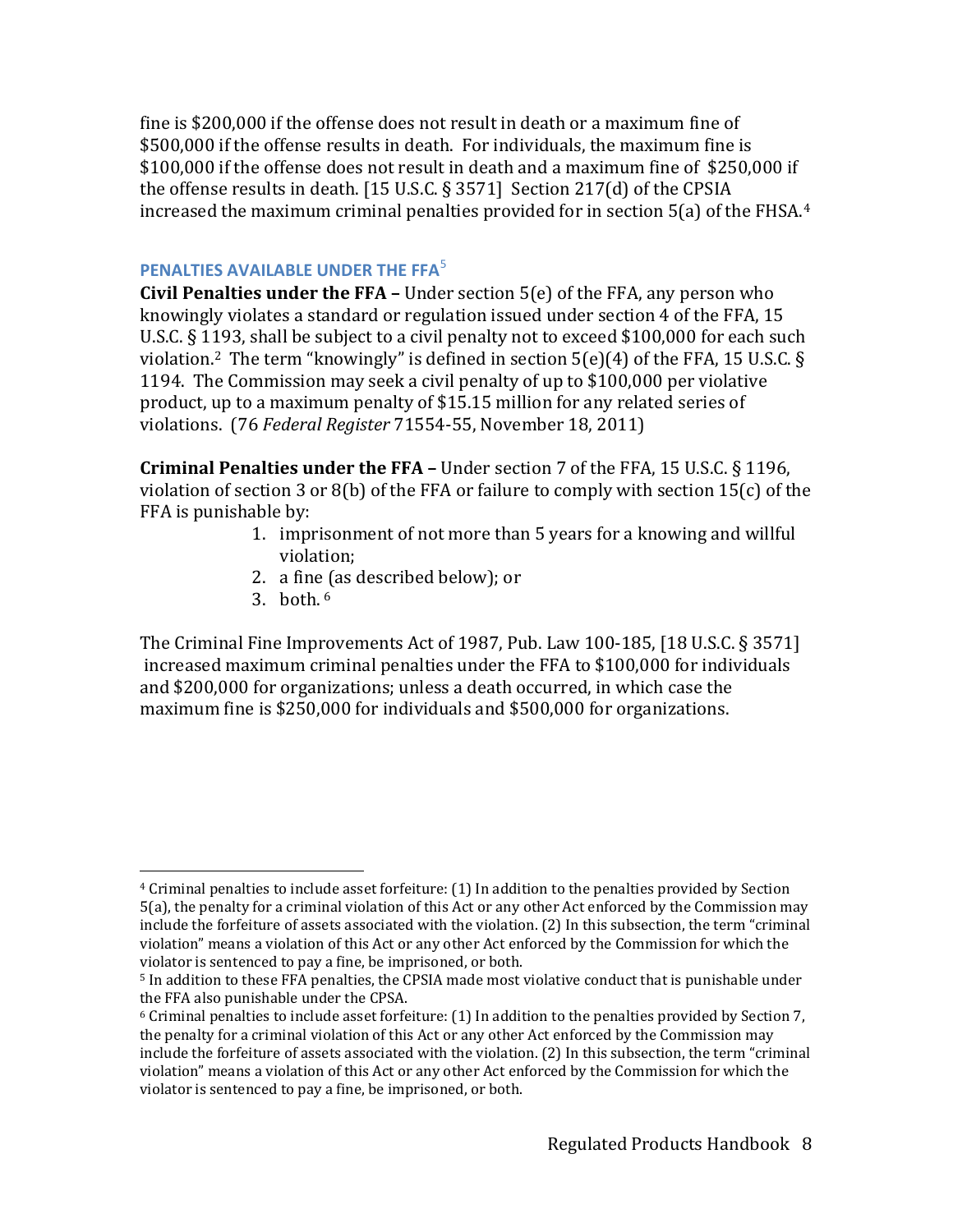#### <span id="page-12-0"></span>**PENALTIES UNDER THE PPPA**[7](#page-12-3)

When enacting the PPPA, Congress chose to incorporate the penalties available through two existing statutes rather than provide separate penalties for prohibited acts involving products regulated under the PPPA. Depending upon the type of product and the specific prohibited act involved, penalties available through the FHSA or the FD&CA may be applicable.

**Civil Penalties under the PPPA –** The failure to comply with a standard under the PPPA results in the product being classified as a "misbranded hazardous substance" under the FHSA or a "misbranded food, drug, or cosmetic" under the FD&CA. If the product involved is classified as a misbranded hazardous substance, see Civil Penalties under the FHSA, above. If the product involved is a misbranded food, drug, or cosmetic, see Civil Penalties under the CPSA, above.

**Criminal Penalties under the PPPA –** If the product involved is a misbranded hazardous substance, see Criminal Penalties under the FHSA, above. If the product involved is a misbranded food, drug, or cosmetic, criminal penalties for violations of the PPPA are spelled out in section 303(a)(1) of the FD&CA, 21 U.S.C. § 333. Under that section, any person who violates a provision of section 301 shall be guilty of a misdemeanor and shall, upon conviction thereof, be fined (as described below) or imprisoned for not more than 1 year (or for subsequent offenses and offenses committed with the intent to defraud or mislead, 3 years). The Criminal Fines Improvements Act of 1987, Pub. Law 100-185, increased maximum criminal penalties under the FD&CA for first violations to \$100,000 for individuals and \$200,000 for organizations. For second and subsequent offenses, and for offenses committed with intent to defraud or mislead, the maximum criminal penalty under the FD&CA increased to \$250,000 for individuals and \$500,000 for organizations.

See also Criminal Penalties under the CPSA, above.

#### <span id="page-12-1"></span>**PENALTIES UNDER THE RSA, VGBA, and CGBPA**

**Civil Penalties –**Rules under the VGBA and the CGBPA are considered consumer product safety rules under the CPSA. Therefore, violations of these rules are punishable under the civil and criminal penalty provisions of the CPSA. Standards under the RSA are considered "similar rules, regulations, or standards" that can be enforced under the CPSA.

#### <span id="page-12-2"></span>**INJUNCTIVE ACTIONS**

i<br>I

The Commission has authority to enjoin firms from violations of statutes, rules, regulations, standards, and bans enforced by the CPSC.

<span id="page-12-3"></span><sup>7</sup> In addition to these PPPA penalties, the CPSIA made some violations of the PPPA also punishable under the CPSA.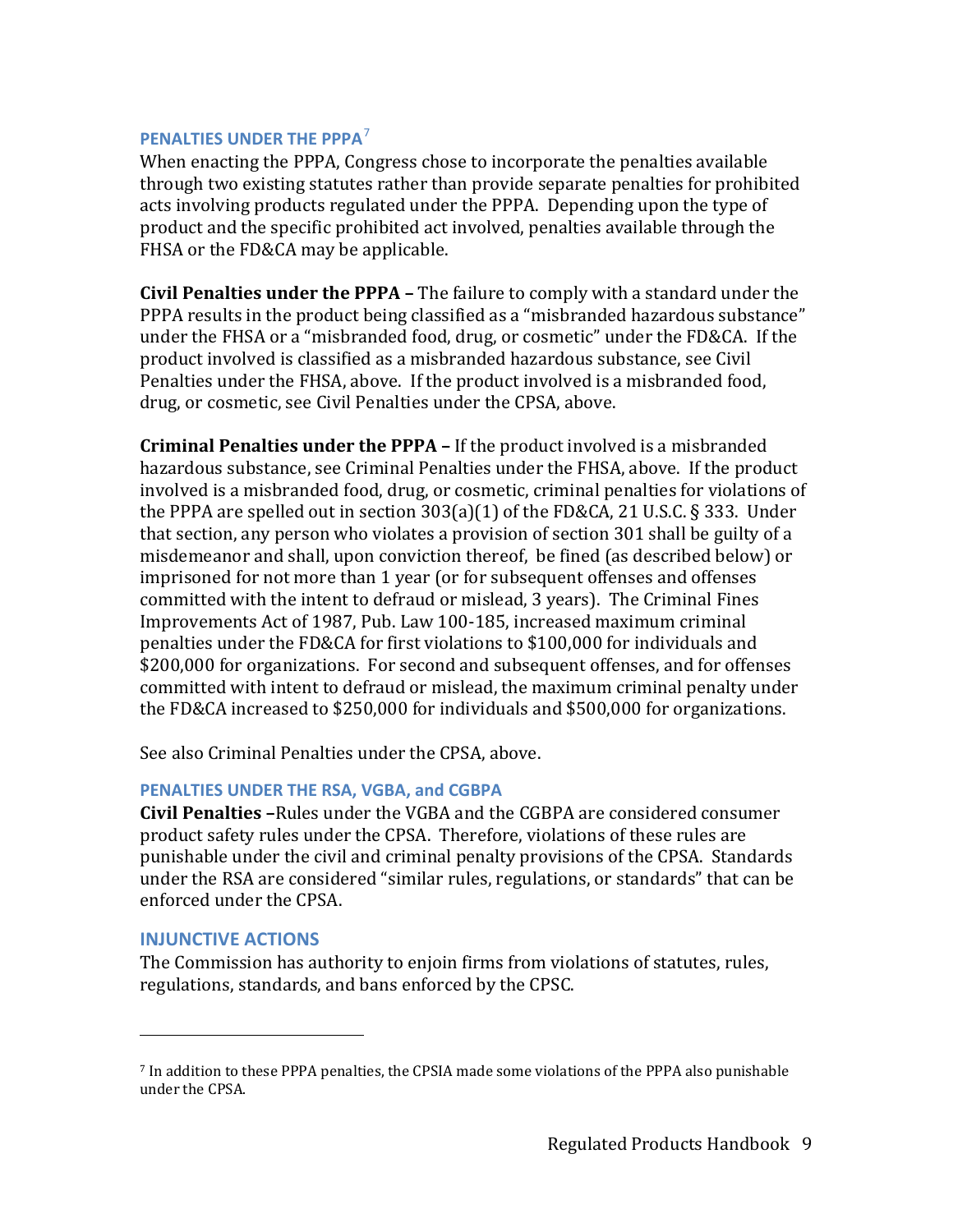#### <span id="page-13-0"></span>**INJUNCTIONS UNDER THE CPSA[8](#page-13-5)**

Section 22(a) of the CPSA, 15 U.S.C. § 2071, states: "The United States district courts shall have jurisdiction to take the following action:

- <span id="page-13-4"></span>1. Restrain any violation of section 19;
- 2. Restrain any person from manufacturing for sale, offering for sale, distributing in commerce, or importing into the United States a product in violation of an order in effect under section 15(d); and
- 3. Restrain any person from distributing in commerce a product which does not comply with a consumer product safety rule."

#### <span id="page-13-1"></span>**INJUNCTIONS UNDER THE FHSA<sup>[9](#page-13-6)</sup>**

Section 8(a) of the FHSA, 15 U.S.C. § 1267, states: "The United States district courts and the United States courts of the territories shall have jurisdiction, for cause shown and subject to the provisions of rule 65(a) and (b) of the Federal Rules of Civil Procedure, to restrain violations of this Act."

#### <span id="page-13-2"></span>**INJUNCTIONS UNDER THE FFA[10](#page-13-7)**

Section 6(a) of the FFA, 15 U.S.C. § 1195, states: "Whenever the Commission has reason to believe that any person is violating or is about to violate section 3, or a rule or regulation prescribed under section 5(c), of this Act, and that it would be in the public interest to enjoin such violation until complaint under the Federal Trade Commission Act is issued and dismissed by the Commission or until an order to cease and desist made thereon by the Commission has become final within the meaning of the Federal Trade Commission Act or is set aside by the court on review, the Commission may bring suit in the district court of the United States, for the district in which such person resides or transacts business . . . to enjoin such violation and upon proper showing a temporary injunction or restraining order shall be granted without bond."

#### <span id="page-13-3"></span>**INJUNCTIONS UNDER THE PPPA**

For violations of the PPPA that result in a product being classified as a misbranded hazardous substance, see: *"Injunctions Under the FHSA,*" above. For PPPA violations that result in the product being classified as a misbranded food, drug, or cosmetic, the injunctive provision of the FD&CA and CPSA apply[.8](#page-13-4)

Section 302(a) of the FD&CA, 21 U.S.C. § 332, states: "The district courts of the United States and the United States courts of the Territories shall have jurisdiction, for cause shown, to restrain violations of section 331 of this title, except paragraphs (h), (i), and (j)."

<span id="page-13-5"></span> <sup>8</sup> Injunction authority for the RSA, VGBA, and CGBPA would follow section 22(a) of the CPSA, 15 U.S.C. § 2071.

<span id="page-13-7"></span><span id="page-13-6"></span> $9$  For banned hazardous substances, see also injunction authority under section 22(a) of the CPSA. <sup>10</sup> See also injunction authority under section 22(a) of the CPSA.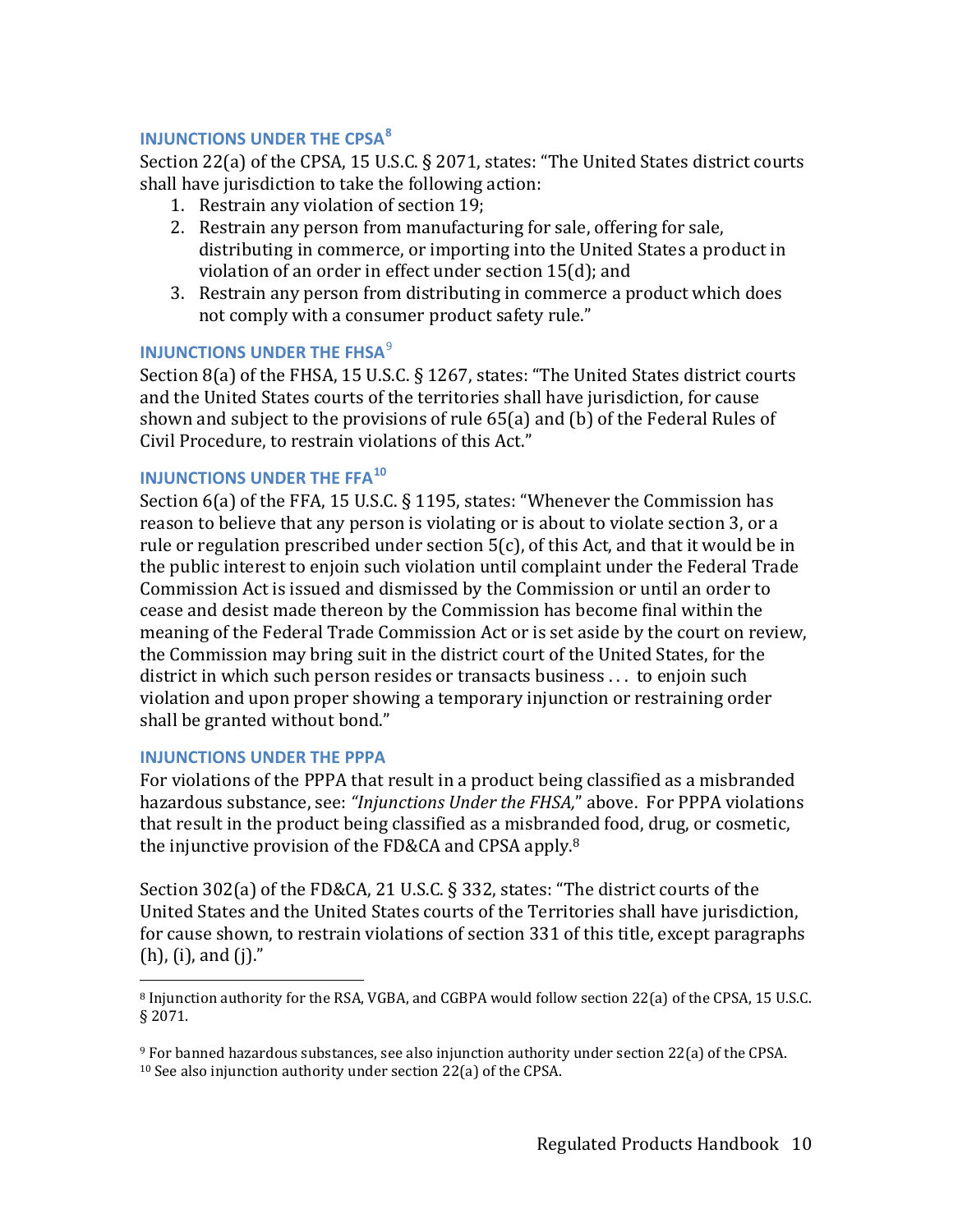#### <span id="page-14-0"></span>**SEIZURE OF VIOLATIVE PRODUCTS**

Products that are in violation of an applicable statute, rule, regulation, standard, or ban enforced by the CPSC are subject to seizure and condemnation proceedings under the various statutes.

#### <span id="page-14-1"></span>**SEIZURE UNDER THE CPSA[11](#page-14-4)**

Section 22(b) of the CPSA, 15 U.S.C. § 2071(b), states: "Any consumer product –

- 1. which fails to conform with an applicable consumer product safety rule, or
- 2. the manufacture for sale, offering for sale, distribution in commerce or the importation into the United States of which has been prohibited by an order in effect under section 15(d), [15 U.S.C. § 2064(d)],

when introduced into or while in commerce or while held for sale after shipment in commerce shall be liable to be proceeded against on libel of information and condemned in any district court of the United States within the jurisdiction of which such consumer product is found . . .."

#### <span id="page-14-2"></span>**SEIZURE UNDER THE FHSA**

Section 6(a) of the FHSA, 15 U.S.C. § 1265(a), states: "Any misbranded hazardous substance or banned hazardous substance when introduced into or while in interstate commerce or while held for sale (whether or not the first sale) after shipment in interstate commerce, or which may not, under the provisions of section 4(f), be introduced into interstate commerce, or which has been manufactured in violation of section 4(g), shall be liable to be proceeded against while in interstate commerce or at any time thereafter, on libel of information and condemned in any district court in the United States within the jurisdiction of which the hazardous substance is found: *Provided*, that this section shall not apply to a hazardous substance intended for export to any foreign country if it (1) is in a package branded in accordance with the specifications of the foreign purchaser, (2) is labeled in accordance with the laws of the foreign country, and (3) is labeled on the outside of the shipping package to show that it is intended for export, and (4) is so exported."

#### <span id="page-14-3"></span>**SEIZURE UNDER THE FFA**

Section 6(b) of the FFA, 15 U.S.C. § 1195(b), states: "Whenever the Commission has reason to believe that any product has been manufactured or introduced into commerce or any fabric or related material has been introduced into commerce in violation of section 3 of this Act of this title [15 U.S.C. § 1192], it may institute proceedings by process of libel for the seizure and confiscation of such product,

<span id="page-14-4"></span> <sup>11</sup> Refrigerators subject to the RSA, pool and spa drain covers subject to the VGBA, and portable gasoline containers subject to the CGBPA can be seized under Section 22(b) of the CPSA.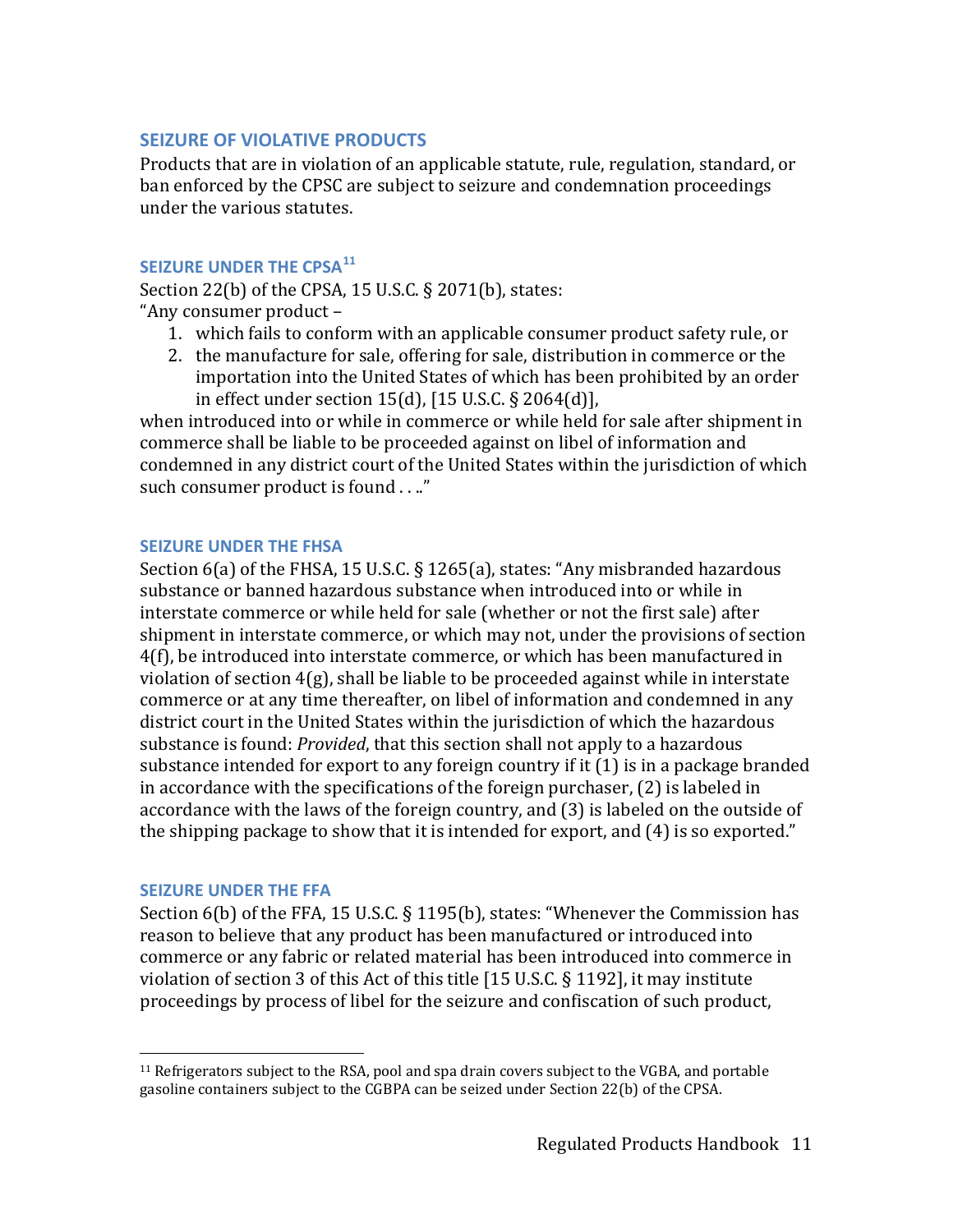fabric, or related material in any district court of the United States within the jurisdiction of which such product, fabric, or related material is found . . .."

#### <span id="page-15-0"></span>**SEIZURE UNDER THE FD&CA**

(for certain products regulated under the PPPA) Section 304(a) of the FD&CA, 21 U.S.C. § 334, states: "Any article of food, drug, or cosmetic that is adulterated or misbranded when introduced into or while in interstate commerce or while held for sale (whether or not the first sale) after shipment in interstate commerce, or which may not, under the provisions of section 331(*ll*), 344, or 355 of this title, be introduced into interstate commerce, shall be liable to be proceeded against while in interstate commerce, or at any time thereafter, on libel of information and condemned in any district court of the United States or United States court of a Territory within the jurisdiction of which the article is found . . .."

## <span id="page-15-1"></span>**SEIZURE UPON REQUEST FOR REDELIVERY**

For nonconforming imported products which are detained, conditionally released, for which redelivery has been requested, or are otherwise in Customs status, the CPSC reserves the right to request that U.S. Customs and Border Protection (CBP) seize the merchandise under its authority for importations contrary to law. In such cases, the importers/owner's rights to redress will convey to CBP for adjudication.

# <span id="page-15-2"></span>**CHAPTER 3 – PRESENTING EVIDENCE THAT A PRODUCT IS NOT VIOLATIVE**

This Chapter contains the procedures to be followed if a firm disagrees with Commission staff's determination that a product is in violation of a statute, rule, regulation, standard, or ban administered by the CPSC.

## <span id="page-15-3"></span>**RESPONDING TO THE CPSC LETTER OF ADVICE**

When the CPSC staff notifies you in a LOA that a product that you manufacture, import, distribute, sell, or offer for sale fails to comply with a CPSC statute, rule, regulation, standard, or ban, if you disagree with staff's determination, you may present evidence supporting your view.

The LOA will state that the firm may present evidence that a violation does not exist or that a product is not covered by the applicable statute or regulation. The letter will indicate to whom the response should be addressed and will give you a timeframe for the expected response. You may submit, to the indicated recipient, all evidence and arguments that support why you believe the product is not violative; not subject to a specific statute, rule, regulation, standard, or ban; or, should not be refused admission in the United States (if the violation involves an import detained at the port) or seized by CBP.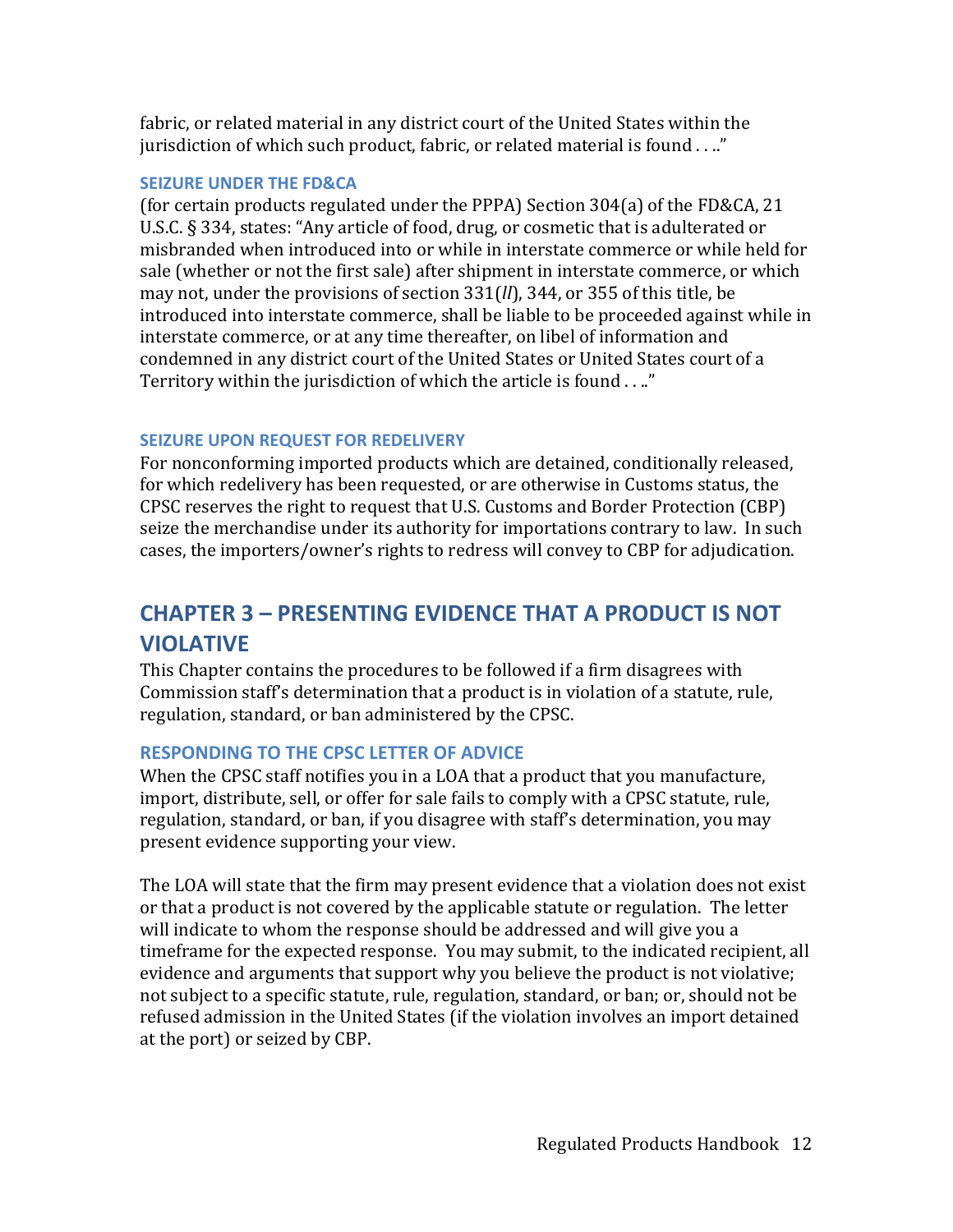A firm may respond to a notice of noncompliance orally or in writing, and the firm may request an informal hearing to meet personally with Office of Compliance or Import Surveillance Division staff to present orally views and evidence. Such evidence may consist of:

- results from testing that supports certificates of compliance;
- results of tests indicating the product complies with the applicable regulation;
- marketing data indicating the product is not intended for the population group protected by the regulation or standard; or
- any other relevant data to support the claim of compliance.

## <span id="page-16-0"></span>**CPSC RESPONSE TO FIRM RESPONSE**

Any additional evidence or arguments that a firm presents are reviewed by the appropriate CPSC Compliance or Import Surveillance Division staff, including appropriate technical and legal staff. If the information you present, in the staff's opinion, does not refute staff's claim that the product is violative or covered by a specific statute, rule, regulation, standard, or ban, Commission staff generally will notify you in writing before staff pursues any enforcement action against the products or your firm.

If a firm continues to disagree with staff and declines to take corrective action, staff may request the Commission approve appropriate legal proceedings, including the issuance of an administrative complaint, injunctive action, seizure action, or such other action as may be appropriate.

## <span id="page-16-1"></span>**LETTER OF ADVICE ISSUED FOR PRODUCT STOPPED AT PORT OF ENTRY**

The LOA for a product screened or sampled at a U.S. Customs and Border Protection port of entry and determined to be noncompliant would be issued separate from the notice of detention. The LOA informs the importer, owner, or consignee of the noncompliance, provides CPSC findings, and provides information on the procedures for reconsideration and the right to introduce testimony with regard to the importation of the product described in the notice. See the Chapter on regulated products at port of entry below for more information.

# <span id="page-16-2"></span>**CHAPTER 4 – REGULATED PRODUCTS AT PORT OF ENTRY**

## <span id="page-16-3"></span>**DETENTIONS**

Under 15 U.S.C. § 2066(b) and 15 U.S.C. § 1273(a), the CPSC shall refuse admission of products after examination of a sample at port if it appears from examination of such samples or otherwise that a product must be refused admission under subsection (a) of Section 17. Statutory provisions in subsection (c) of Section 17 also allow for the conditional release of a product for the purpose of reconditioning. Inherent in these provisions is the ability to detain products for purposes of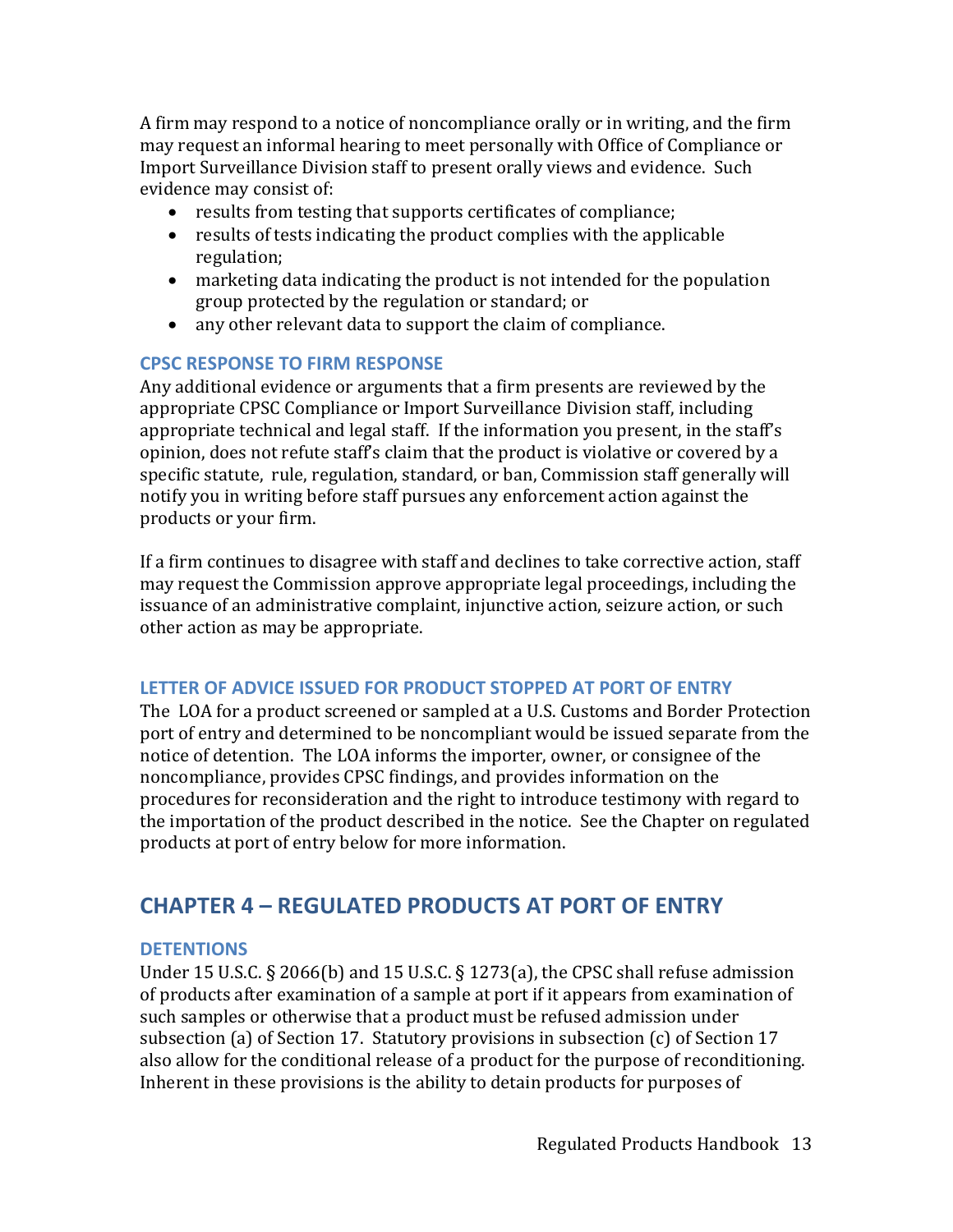examination to determine whether they are admissible or can be reconditioned to render them admissible.[12](#page-17-1)

#### <span id="page-17-0"></span>**IMPORT AUTHORITY UNDER THE CONSUMER PRODUCT SAFETY ACT**

Section 17 of the CPSA, 15 U.S.C. § 2066, authorizes the Commission to refuse admission of any product offered for importation that: fails to comply with an applicable consumer product safety rule, is not accompanied by a certificate required by the CPSA or any other Act enforced by the Commission, or is accompanied by a false certificate, if the manufacturer, in the exercise of due care, has reason to know that the certificate is false or misleading in any material respect, or is not accompanied by any label or certificate (including tracking labels) required under section 14 of the CPSA or any rule or regulation under such section; is or has been determined to be an imminently hazardous consumer product in a proceeding brought under section 12 of the CPSA (15 U.S.C. § 2061); has a product defect which constitutes a substantial product hazard within the meaning of section 15(a)(2) of the CPSA (15 U.S.C. § 2064(a)(2)); or is a product which was manufactured by a person who the Commission has informed the Secretary of the Treasury is in violation of section  $17(g)$  of the CPSA (15 U.S.C. § 2066(g)). Section  $17(g)$  of the CPSA requires manufacturers of imported products to be in compliance with all inspection and recordkeeping requirements under section 16 of the CPSA (15 U.S.C. § 2065).

Under section 17(b) of the CPSA, 15 U.S.C. § 2066(b), we can ask the Secretary of the Treasury to obtain, without charge, samples of products imported or offered for import. If it appears from the examination of such samples, or otherwise, that a product must be refused admission under section 17(a) of the CPSA, we must refuse admission of the product, unless we permit modification of the product under section 17(c) of the CPSA.

Under section 17(c) of the CPSA, 15 U.S.C. § 2066(c), if it appears that any consumer product which may be refused admission can be modified so that the product need not be refused admission, the Commission may defer final determination as to the product's admission, and in accordance with such regulations as the Commission and the Secretary of the Treasury must jointly agree to, permit such product to be delivered from CBP custody under bond for the purpose of permitting the owner or consignee an opportunity to modify the product.

All actions taken by an owner or consignee to modify a product are subject to the supervision of an officer or employee of the Commission and of the Department of the Treasury, pursuant to the provisions of section 17(d) of the CPSA, 15 U.S.C. § 2066(d). If it appears to the Commission that the product cannot be modified, or

<span id="page-17-1"></span><sup>&</sup>lt;sup>12</sup> Once the product has been detained, and the CPSC determines that it violates an applicable statute, rule, regulation, standard, or ban, in lieu of refusal of admission by CPSC, CPSC may recommend that CBP seize the products or take other appropriate actions.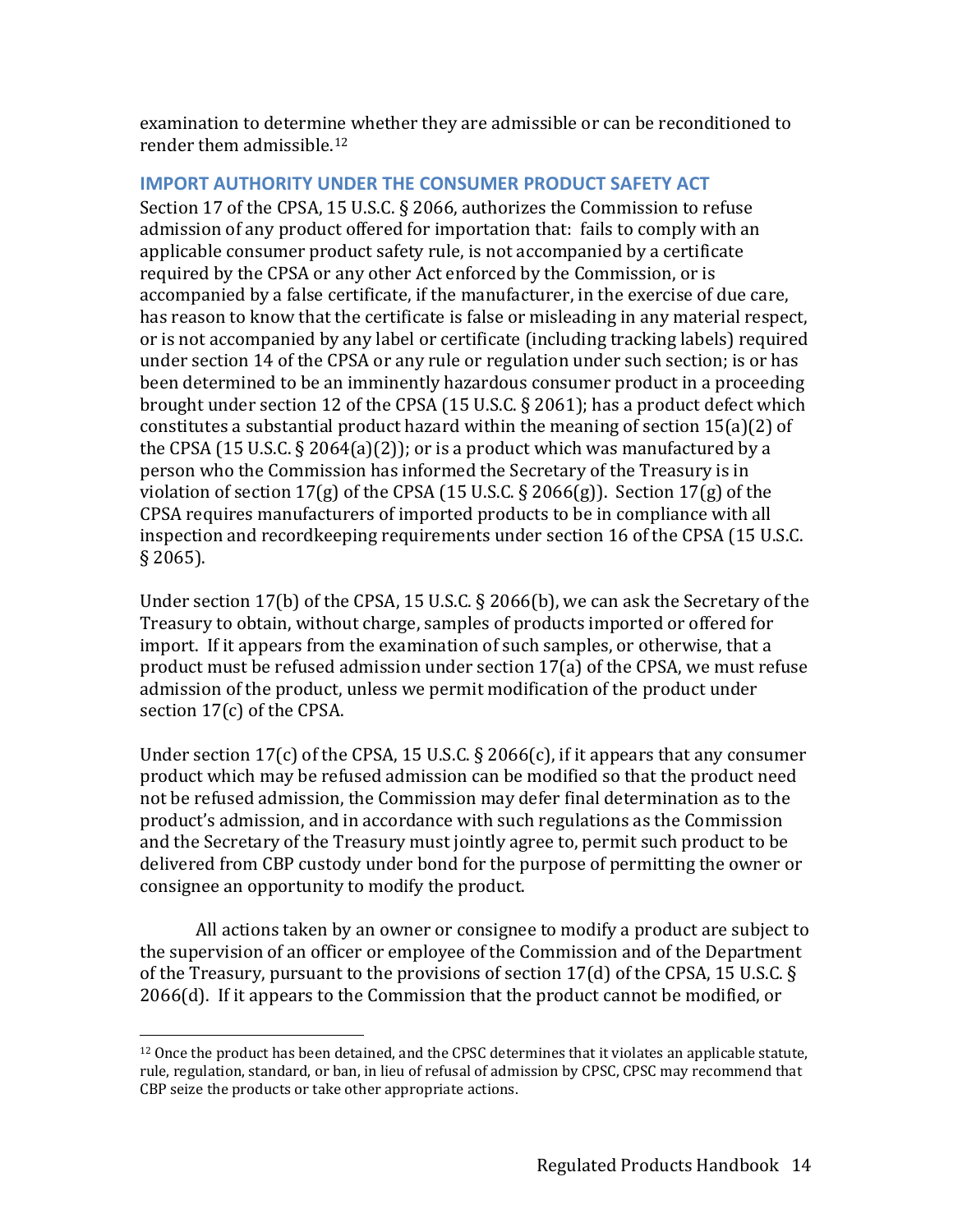that the owner or consignee is not proceeding satisfactorily to modify the product, we shall refuse admission, and the Commission may direct the Secretary to demand redelivery of the product into CBP custody, and to seize the product in accordance with Section 22(b) of the CPSA.

#### <span id="page-18-0"></span>**EXPORTATION OF NONCOMPLYING GOODS AT PORT**

Under section 17(e) of the CPSA, 15 U.S.C. § 2066(e), products refused admission must be destroyed, unless, upon application by the owner, consignee, or importer of record, the Secretary of the Treasury permits the export of the product in lieu of destruction. If the owner, consignee, or importer of record does not export the product within 90 days of approval to export, the product must be destroyed. Pursuant to section 17(f) of the CPSA, 15 U.S.C. § 2066(f), all expenses in connection with the destruction, including storage, cartage, or labor with respect to any consumer product refused admission shall be paid by the owner or consignee and, in default of such payment, must constitute a lien against any future importations made by such owner or consignee.

#### <span id="page-18-1"></span>**IMPORT AUTHORITY UNDER THE FEDERAL HAZARDOUS SUBSTANCES ACT**

Under section 14 of the FHSA, 15 U.S.C. § 1273, if it appears from our examination of samples imported or offered for import that a product is a misbranded hazardous substance or banned hazardous substance, such hazardous substance must be refused admission, except as provided below. The Secretary of the Treasury must cause the destruction of any such hazardous substance refused admission, unless it is exported, under regulations prescribed by the Secretary of the Treasury, within 90 days of the date of notice of such refusal, or within such additional time as may be permitted pursuant to such a regulation.

Pursuant to section 14(b) of the FHSA, 15 U.S.C. § 1273(b), pending a decision regarding the admission of a hazardous substance being imported or offered for import, the Secretary of the Treasury may authorize delivery of the hazardous substance to the owner or consignee upon the execution of a bond. If it appears to the Commission that the hazardous substance can be brought into compliance, we may defer the final determination of its admission, and the owner or consignee, after application to, and authorization by, the CPSC, may be permitted to perform relabeling or other action to bring the substance into compliance. All such relabeling or other action pursuant to such authorization, in accordance with regulations, must be under the supervision of an officer or employee of the Commission, or an officer or employee of the Department of the Treasury designated by the Secretary of the Treasury, unless otherwise authorized.

Section 14(c) of the FHSA, 15 U.S.C.  $\S$  1273(c), states that all expenses in connection with any destruction of refused substances and the supervision of the relabeling or other action authorized under section 14(b) of the FHSA (the amount of such expenses to be determined in accordance with regulations), and all expenses in connection with the storage, cartage, or labor with respect to any hazardous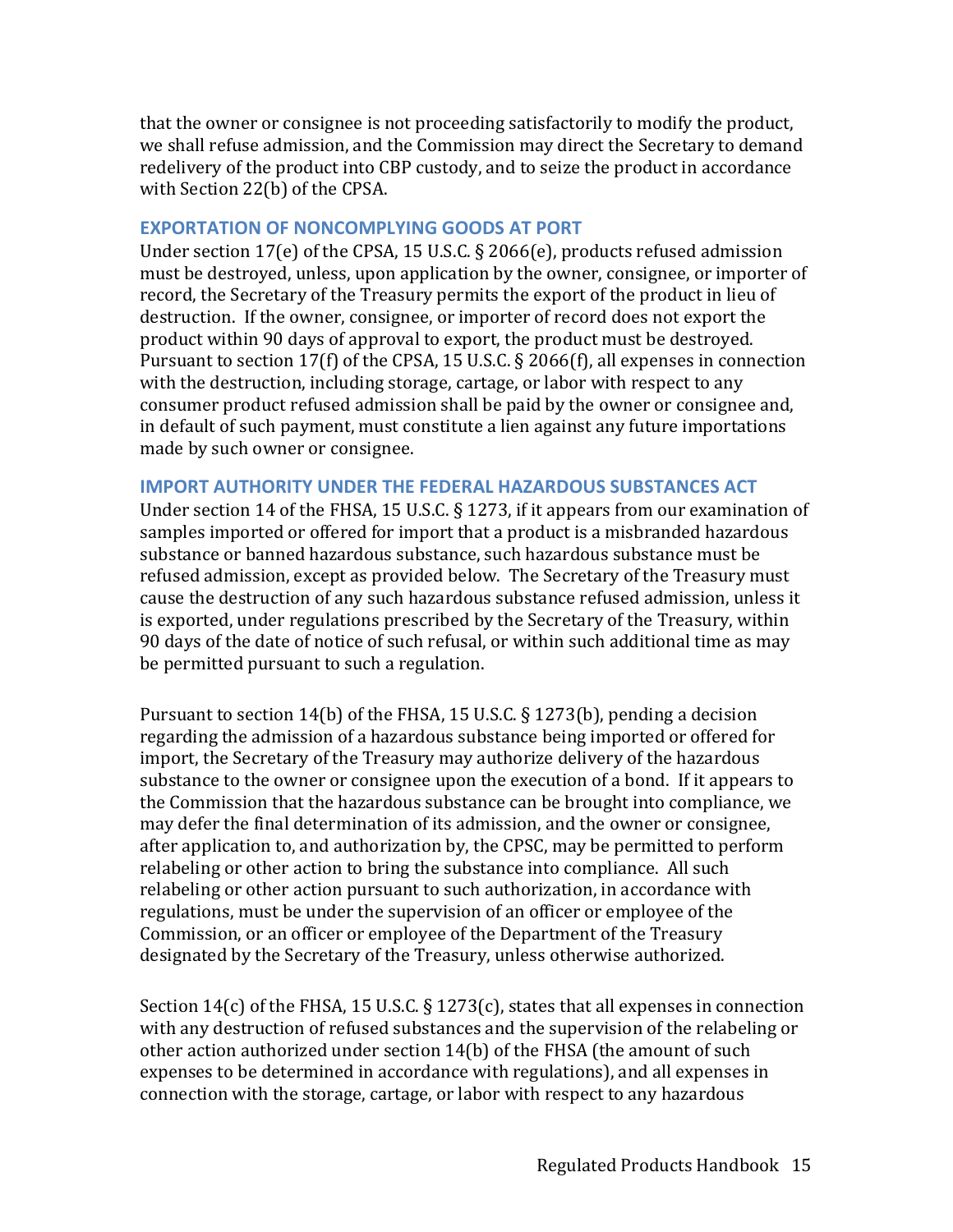substance refused admission must be paid by the owner or consignee and, in default of such payment, must constitute a lien against any future importations made by such owner or consignee.

#### <span id="page-19-0"></span>**IMPORT AUTHORITY UNDER THE FLAMMABLE FABRICS ACT**

Under section 9 of the FFA, 15 U.S.C. § 1198, imported products, fabrics, or related materials delivered from customs custody under bond must conform to applicable flammability standards in effect on the date of entry. Absent such conformance, the Secretary of the Treasury shall demand redelivery. Redelivery is the return of previously released merchandise to Custom's custody. Failure to redeliver will result in the assertion of a claim for liquidated damages for breach of a condition of the bond arising out of such failure to conform or redeliver.

For information about reconditioning violative imported products, see Chapter 8 below.

# <span id="page-19-1"></span>**CHAPTER 5 – RECALLING A REGULATED PRODUCT**

This Chapter provides information on initiating a product recall when CPSC staff or a regulated entity determines that: (a) a product fails to comply with a statute, rule, regulation, standard, or ban, and (b) the hazard associated with a product warrants recall of the product from the distribution chain or from consumers. The objective of the recall is to:

- 1. locate all noncomplying product as quickly as possible;
- 2. remove noncomplying product from the distribution chain and from the possession of consumers, if applicable;
- 3. accurately communicate information to the public in a timely manner about a noncomplying product, the hazard it presents, and the action needed to correct the problem. Companies should design all informational materials to motivate retailers and the media to get the word out and to get consumers to act on the recall.

#### <span id="page-19-2"></span>**PREPARING FOR A PRODUCT RECALL**

CPSC staff routinely monitors commerce for products that may not meet the requirements of the various mandatory standards, regulations and bans under our authority by inspecting manufacturers, importers and distributors of consumer products. When CPSC staff determines that a product is in violation of a Commission statute, rule, regulation, standard, or ban, staff will notify the manufacturer, importer, repackager, or distributor of the violation in the letter of advice. The LOA generally will include specific corrective actions that CPSC staff believes are appropriate to address the violation. Where appropriate, based on the nature of the violation, the hazard presented from the noncompliance, and the likelihood of injury associated with the noncomplying product, compliance staff will request that the firm stop sale and distribution, and initiate a recall of the product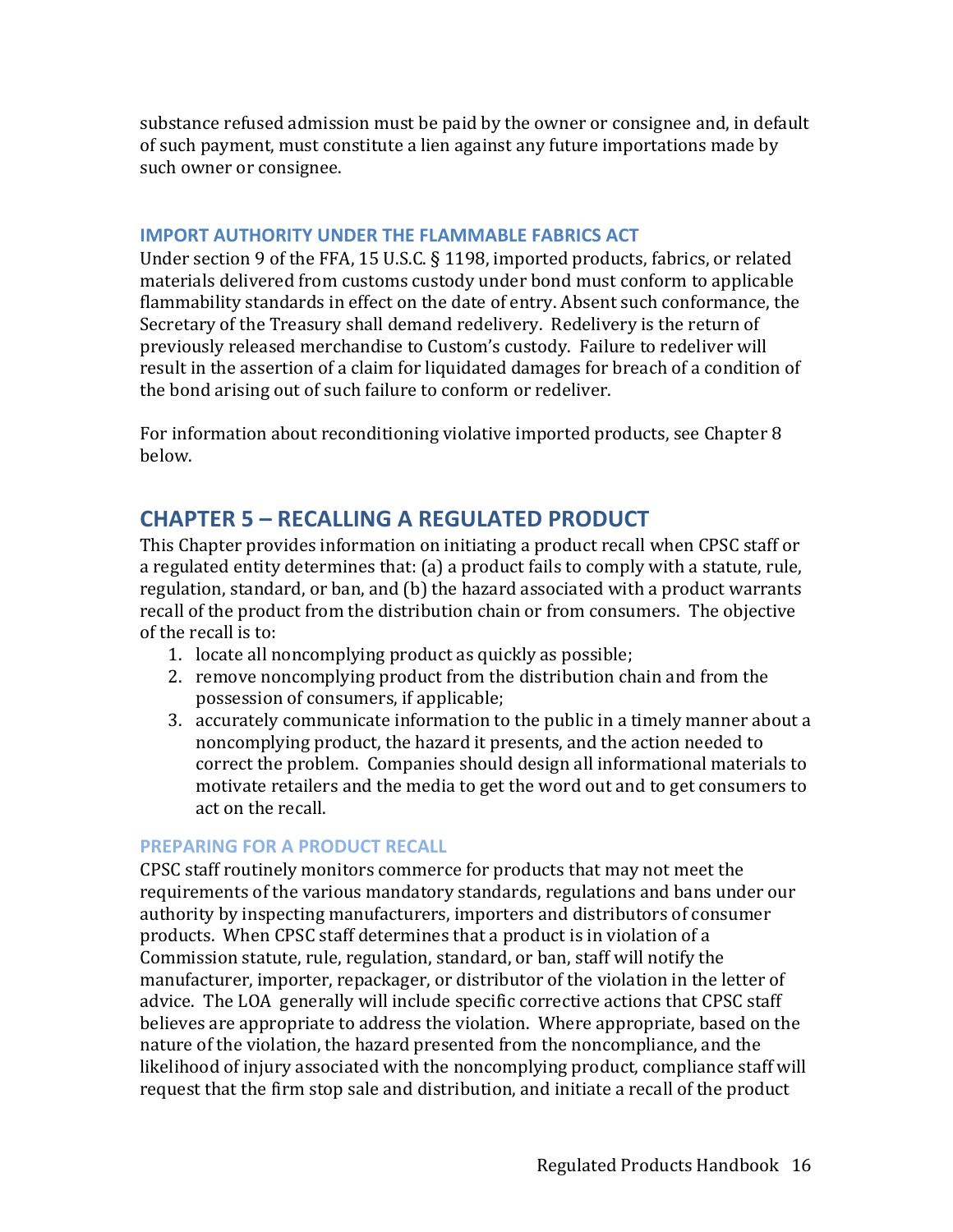from the marketplace, including product already purchased by or in consumers' hands. This corrective action plan, after being reviewed by CPSC staff for adequacy, forms the basis for any action the firm takes to resolve the problem.

Because the CPSC and firms have a common interest in consumer safety, CPSC staff and firms often work closely to agree on, implement and communicate appropriate corrective actions. The degree of a firm's cooperation is a factor taken into account in evaluating potential additional enforcement actions or penalties.

It is unlikely that any two recall programs will ever be identical. Therefore, companies should be prepared to address issues that invariably will arise. Following are questions to consider before initiating the recall:

- 1. How did the product fail to comply with mandatory federal requirements?
- 2. Has the firm reviewed its product line and identified any similar products that may fail to meet the requirements?
- 3. Where are the unsafe products located? How many were produced/imported/inventoried/sold?
- 4. Has the firm identified the foreign manufacturer, and can the firm supply their address?
- 5. Has the firm discontinued production (importation) and shipment of these products to distributors and retailers?
- 6. Has the firm notified distributors and retailers to stop selling the product and asked them to help identify consumers who own the product?
- 7. Does the firm have a customer list?
- 8. Has the firm started to review existing databases to identify potential product owners, *e.g*., product registration and customer service records?
- 9. Has the firm drafted a press release announcing the recall? What other forms of public notice are needed?
- 10. Has the firm set-up a toll-free telephone service that will be able to handle the number of calls expected after the recall is announced?
- 11. Is the firm prepared to deploy people and/or fund an effort to provide replacement parts for the violative products or to exchange them for new products that do not have the problem?
- 12. Can the product be reconditioned to fix the violation?
- 13. Has the firm developed a plan to ship replacement parts or new units to distributors and/or retailers involved in the product recall, or otherwise repair the units in their inventory?
- 14. Is the firm prepared to monitor the product recall and provide timely reports to the Commission on the progress of the recall?
- 15. Has the firm developed a plan to quarantine and safely dispose of inventoried and returned recalled product so that it does not reenter the stream of commerce?
- 16. How is the firm upgrading its quality control or risk analysis procedures to obviate the need for a similar product recall in the future?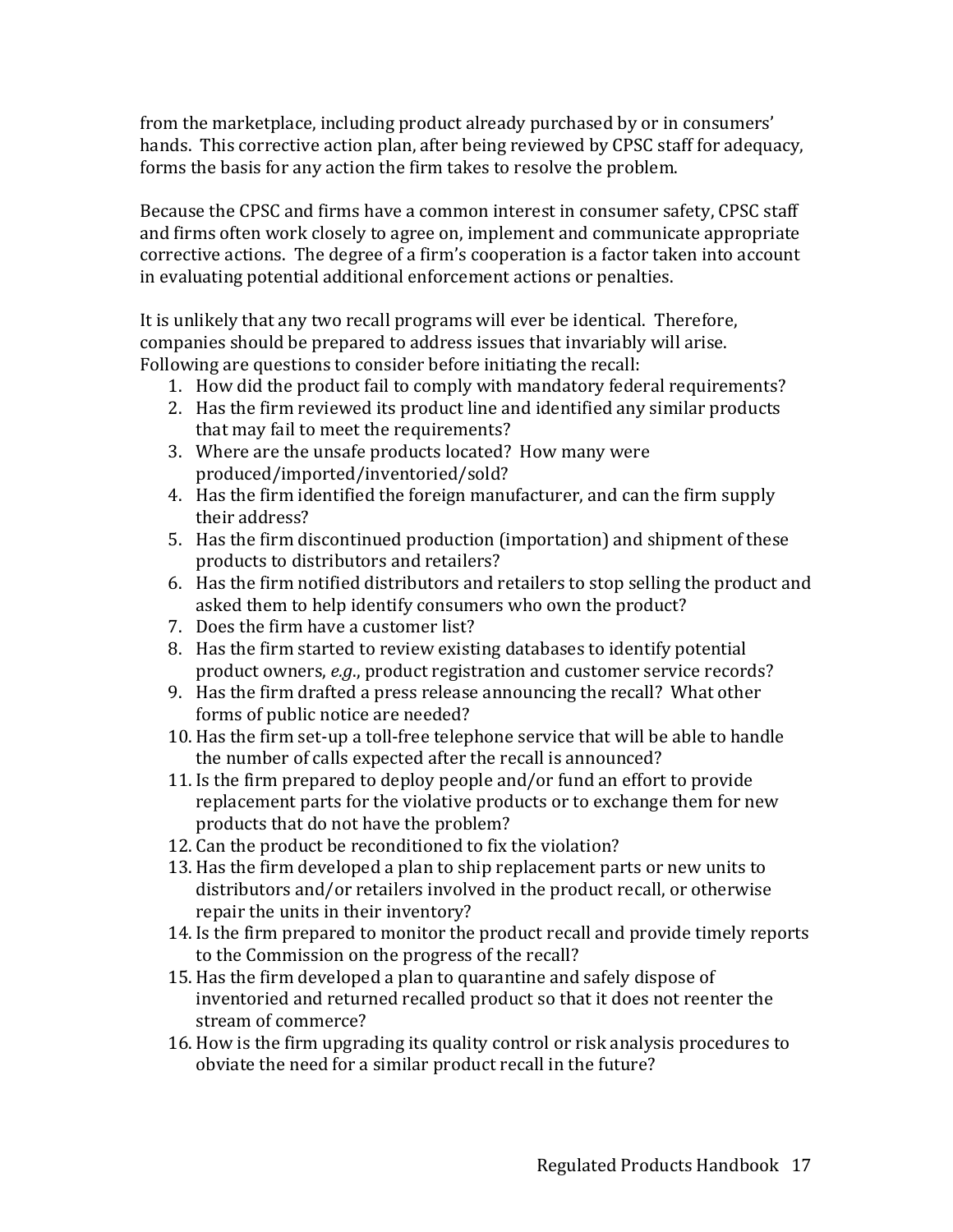This list addresses some administrative and operational functions of a firm involved in a product recall. Even if a product recall is only being contemplated, a firm should be prepared to respond to the staff on the questions listed above.

#### <span id="page-21-0"></span>**ELEMENTS OF A RECALL**

A firm undertaking a recall should develop a comprehensive plan that reaches throughout the entire distribution chain and to consumers who have the product. The firm must design communication strategies to motivate people to respond to the recall announcement and take the action requested by the firm.

Once CPSC Compliance staff and a firm agree on a remedy to address a violative product, Compliance staff works with the firm to develop an effective plan for public notification and implementation of the recall. The Commission will publicize the terms of the plan to inform the public of the nature of the noncomplying product hazard and the actions being undertaken to correct that hazard.

As stated earlier, the objectives of a recall are:

- 1. To locate all noncomplying products as quickly as possible;
- 2. To remove noncomplying products from the distribution chain and from the possession of consumers, if warranted; and
- 3. To communicate, accurately and in a timely manner, information to the public about the noncomplying product, the hazard, and the corrective action. Companies should design all informational materials to motivate retailers and the media to get the word out and to get consumers to act on the recall.

In determining what forms of notice to use, companies should consider where and how the product was marketed, its user population, the estimated useful life of the product, and how the product is most likely to be maintained and repaired.

**A firm conducting a recall must take particular care to coordinate the notice portion of the recall so that all participating parties, including licensors and retailers, have sufficient advance notice so that they can carry out the actions agreed upon.** Notice also needs to be balanced—the purpose of some elements, such as news releases, press conferences, and video news releases—is to get the media to publicize information widely about the recall. Other elements, such as advertisements and posters, ensure that the information is available to the public throughout the course of the recall and they are designed to reach consumers who did not hear the original announcement.

## <span id="page-21-1"></span>**COMMUNICATING RECALL INFORMATION**

The Commission encourages companies to be creative in developing ways to reach owners of recalled products and to motivate them to respond. The following are examples of types of notice that may be appropriate. This list is meant as a guide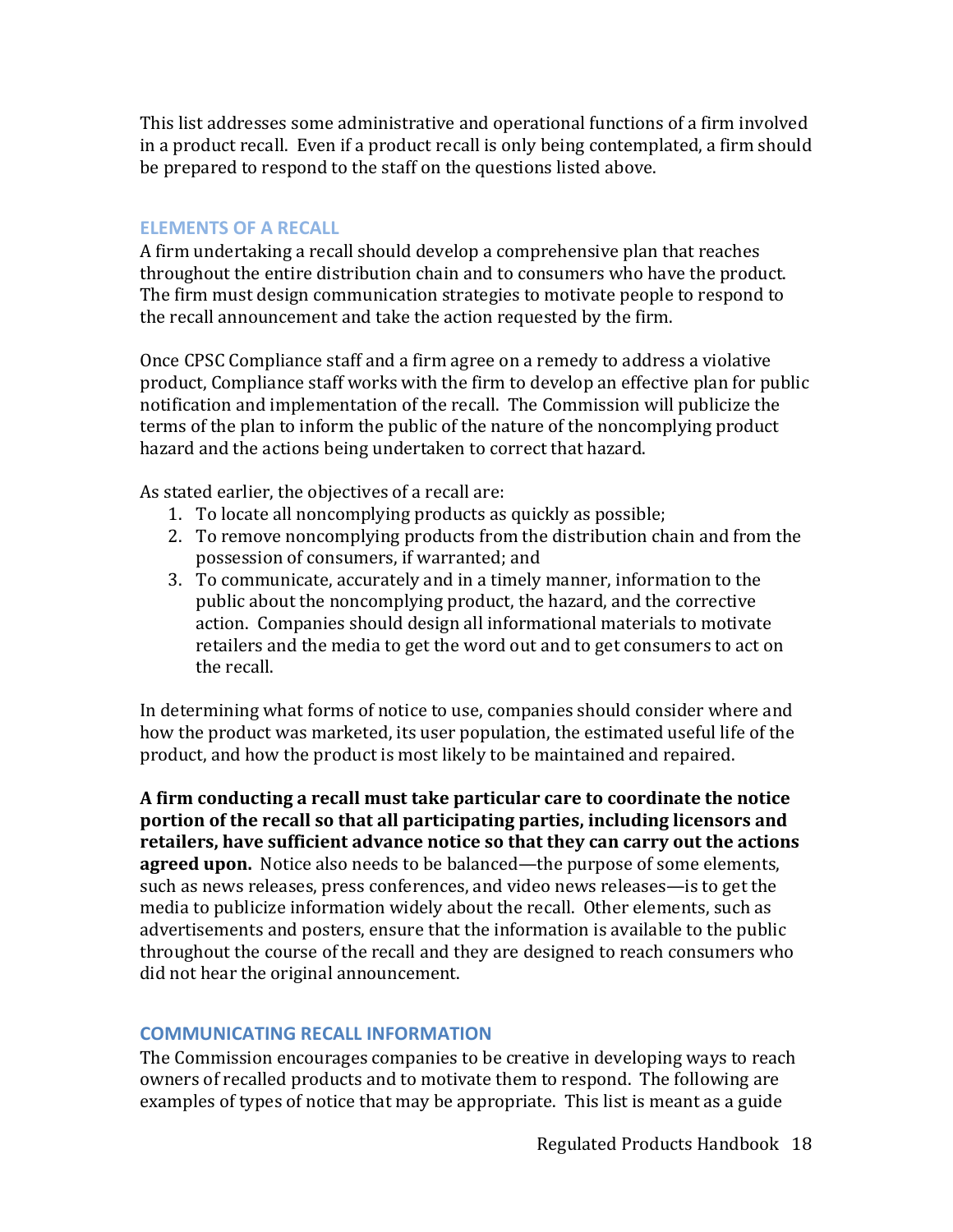only, and is by no means all-inclusive. As new or innovative methods of notice and means of communication become available, such as innovative use of the Internet and forms of social media, staff encourages their use.

- A joint news release from CPSC and the company;
- Targeted distribution of the news release;
- A dedicated toll-free number, e-mail site, and/or fax number for consumers to call to respond to the recall notice.
- Information posted on the recalling company's external website(s) and the ability to register for the recall remedy online;
- A video news release to complement the written news release;
- Television or radio announcements;
- Use of the company's social media presence to notify consumers of the recall, including Facebook, Google+, YouTube, Twitter, Flickr, Pinterest, Tumblr, company blogger networks, and blog announcements to notify consumers;
- Direct notice to consumers known to have the product—identified through registration cards, credit card purchase, sales records, catalog orders, or other means;
- Purchase of mailing lists of populations likely to use the product;
- Use of mobile scanners so consumers can obtain information on recalls from mobile devices;
- Paid notices via television and/or radio;
- Paid notices in national newspapers and/or magazines to reach targeted users of the product;
- Paid notices through local or regional media;
- Point-of-purchase posters;
- Posters for display at locations where users are likely to visit, such as stores, medical clinics, pediatricians' offices, child care centers, repair shops, and equipment rental locations;
- Notice to distributors, dealers, sales representatives, retailers, service personnel, installers, and other persons who may have handled or been involved in distribution of the product;
- Notices in product catalogs, newsletters, and other marketing materials;
- Notices to repair/parts shops and placements in service bulletins;
- Notices to trade groups, utilities, and home/fire inspectors, as applicable;
- Notices included with product replacement parts/accessories;
- Notices to secondhand stores and/or online retailers; and,
- Incentives, such as money, gifts, premiums, or coupons to encourage consumers to return the product.

CPSC Communications staff must review and agree upon press releases and social media-based communications that a company intends to use in a product recall before publication or dissemination. Compliance staff must also review and agree upon each form of notice that a firm intends to use in a product recall before publication or dissemination of the notice. Therefore, it is imperative that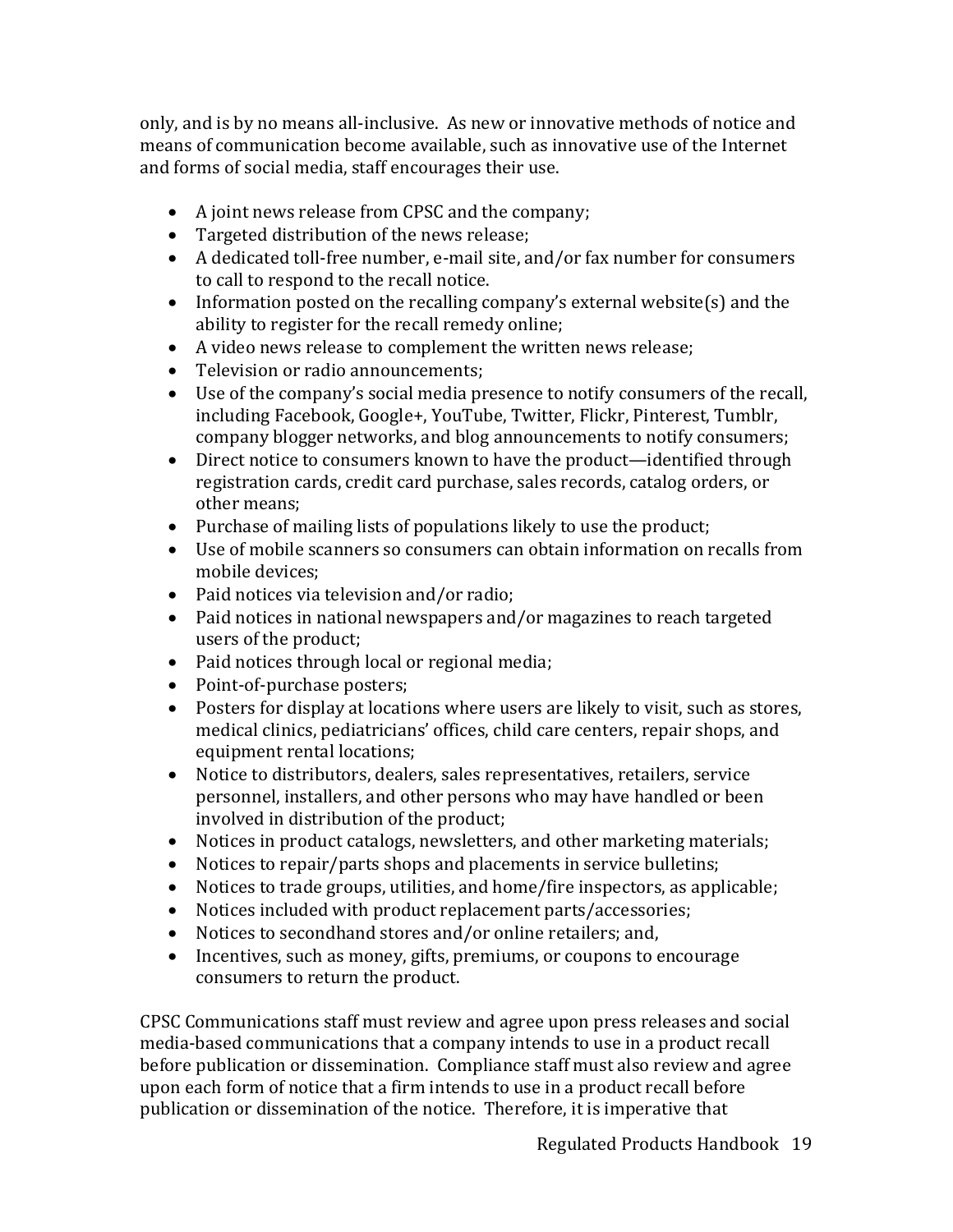companies give Compliance staff advance drafts of all notices or other communications that are to be disseminated to media, customers, and consumers.

CPSC uses traditional, social, and online media to communicate recalls to the public in plain language using information from agreed-upon joint press releases. Traditional media includes print, radio and broadcast outlets. Social media can include CPSC's blog, Twitter handle, YouTube channel, Flickr page, and Storify. The agency also posts recalls on CPSC.gov, Recalls.gov, our Recalls phone app, and to members of our recalls listserv. In media platforms that capture two-way communications, CPSC only manages the messages posted by the agency.

Following are some specific suggestions for communicating recall information:

## <span id="page-23-0"></span>**NEWS RELEASES**

Unless a company can identify nearly all purchasers of a product being recalled and notify them directly, the Commission traditionally issues a news release jointly with the company. Compliance and Communications staff develop the wording of the release with the recalling company. The agreed-upon language for the news release provides the foundation for preparing other notice documents. The Commission discourages unilateral releases issued by companies, because they create confusion among the media and the public. This is particularly true if CPSC is also issuing a recall release on the same product.

CPSC's Office of Communications sends the news releases to national wire services, major metropolitan daily newspapers, television and radio networks, and periodicals on the agency's news contact mailing list, in addition to consumers and stakeholders who have signed up to receive direct notification of product recall news. News releases from the agency receive wide media and social media attention and generate a good response rate from consumers.

Each recall news release must use the word "recall" in the heading and should begin: "In cooperation with the U.S. Consumer Product Safety Commission (CPSC) . . .."

It is suggested by staff that Recall news releases include the following:

- the firm's legal and commonly known trade name and the city and state of its headquarters;
- whether the recalling firm is the manufacturer (or importer), distributor, or retailer of the product;
- if the firm is not the manufacturer, the manufacturer, including importers, of the product and the country of manufacture;
- if the product is manufactured outside the United States, the identity of the foreign manufacturer or U.S. importer including the city and country of its headquarters;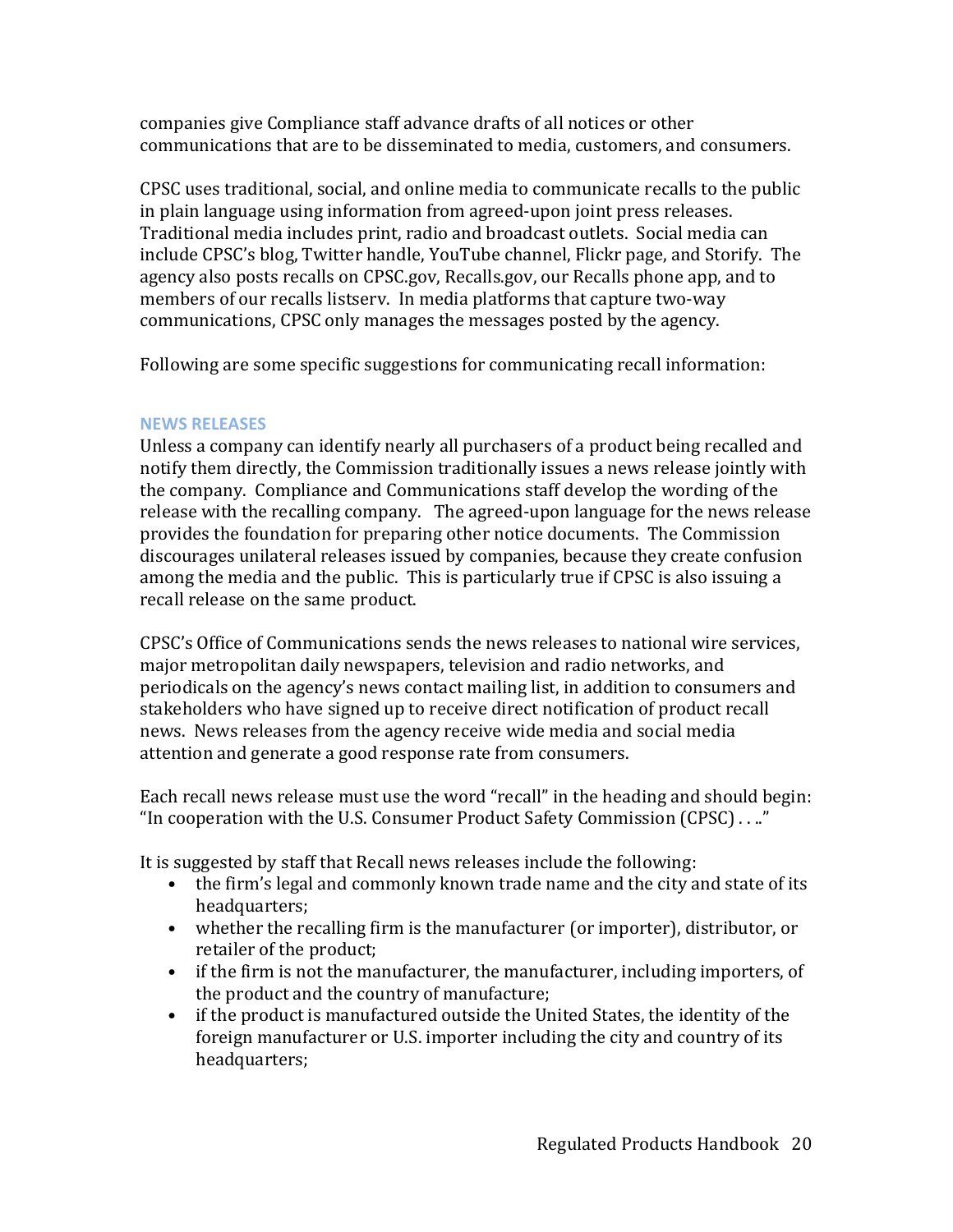- all significant retailers, by commonly known trade name, of the product. "Significant" is defined by 16 C.F.R. § 1115.27(i), and it is in the sole discretion of CPSC staff;
- number of product units covered by the recall, including numbers manufactured, imported and/or distributed;
- a description of the product, including product name, the intended consumer population (*i.e*. infants, children or adults), product's colors and sizes, model numbers, date codes, SKUs and tracking labels, and their exact location on the product;
- hi-resolution electronic or digital color photographs that clearly show identifying features of the product;
- clear and concise description of the product's actual or potential hazards that give rise to the recall, including product violation and/or defect and the type of hazard or risk (*e.g.*, laceration, entrapment, burn. . .);
- for each make and model—month and year both manufacture and retail sales of product began and ended;
- approximate retail price or price range;
- concise summary of all incidents associated with circumstances giving rise to the recall, including number of incidents, property damage due to incidents, injuries and deaths, including age of persons injured and killed;
- complete instructions for how to participate in the recall—described in a manner that will motivate the consumer to take advantage of the remedy.

Note: Recalls that involve a fatality are drafted in a narrative format.

CPSC posts recall news releases on its website [\(www.cpsc.gov\)](http://www.cpsc.gov/) and [www.recalls.gov](http://www.recalls.gov/) and requests companies to provide color photographs of recalled products for the website.

## <span id="page-24-0"></span>**RECALL ALERTS**

When a recalling firm has the ability to reach more than 95% of all owners of a recalled product through direct notification (*e.g*., by registration cards, membership or loyalty cards, catalog sales, Internet sales, credit card purchases, extended warranty sales), staff will use the recall alert style press release. It will be posted on CPSC's website [\(www.cpsc.gov\)](http://www.cpsc.gov/) and [www.recalls.gov,](http://www.recalls.gov/) so consumers can confirm and verify that the Commission is involved in the recall. Brief summaries of recall alerts are also provided to national press release distribution services.

#### <span id="page-24-1"></span>**VIDEO NEWS RELEASES**

A video news release (VNR) is a video version of the written news release that describes the recall in audio-visual terms. Distributed via satellite to television stations nationwide, it is an effective method of enhancing a recall announcement. A VNR increases the chances that television news media will air information about a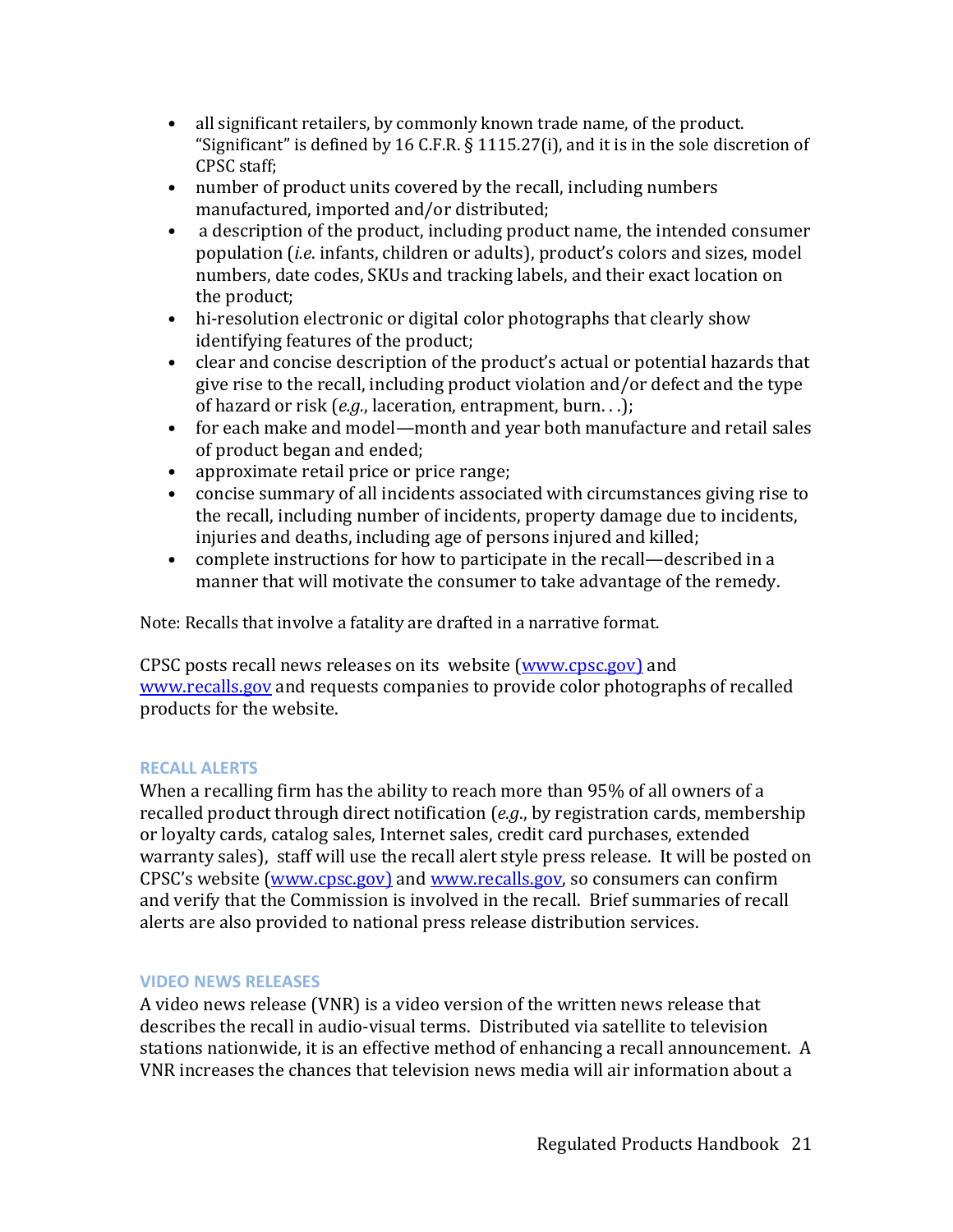recall, because it effectively provides news of the recall to television news producers in a form that they can easily broadcast.

CPSC staff works with firms to produce VNRs announcing recalls. Like news releases, VNRs need to communicate basic information clearly and concisely. VNRs should incorporate the same information as the news release, as well as video images of the product. They often also include brief statements by firm officials and a spokesperson for the agency. When writing a VNR script, remember that, if this information is to reach consumers, television networks or local stations must pick it up—which means that the script must be written for television producers. The VNR should be produced as sound bites and a cover package, and it **should not** be a fully narrated video. At times, CPSC will produce and distribute its own VNR announcing the recall. Appropriate legal notifications and review will be provided to the recalling firm.

A brief guide describing how to produce a VNR is available from the Office of Compliance, upon request, or it can be downloaded at: [http://www.cpsc.gov/Business--Manufacturing/Recall-Guidance/Industry-](http://www.cpsc.gov/Business--Manufacturing/Recall-Guidance/Industry-Guide/Video-News-Release-Guide)[Guide/Video-News-Release-Guide.](http://www.cpsc.gov/Business--Manufacturing/Recall-Guidance/Industry-Guide/Video-News-Release-Guide)

#### <span id="page-25-0"></span>**POSTERS**

Posters are an effective means of providing continuing notice of recalls to consumers at points of purchase or other locations that consumers visit. Guidelines for posters and counter cards are as follow:

- Keep them BRIEF and eye-catching; in general, a poster requires fewer words than a news release;
- Describe the hazard and tell consumers what to do;
- Use color to make the poster stand out;
- Use a print font, size, and color that provides a strong contrast to the background color of the poster so that the message stands out;
- Include the terms "safety" and "recall" in the heading;
- Use a good quality line drawing or photograph of the product with "call outs" identifying product information, such as model numbers and date codes.
- The firm's name, toll-free telephone number, and website should be in largesize type at the bottom of the poster;
- The poster should include "Post until [a date at least 120 days from the recall announcement]";
- Consider tear-off sheets for each poster with information for consumers to take home.

When a company produces a point-of-purchase poster announcing a recall, it must notify its retailers or other entities that the company wants to display the posters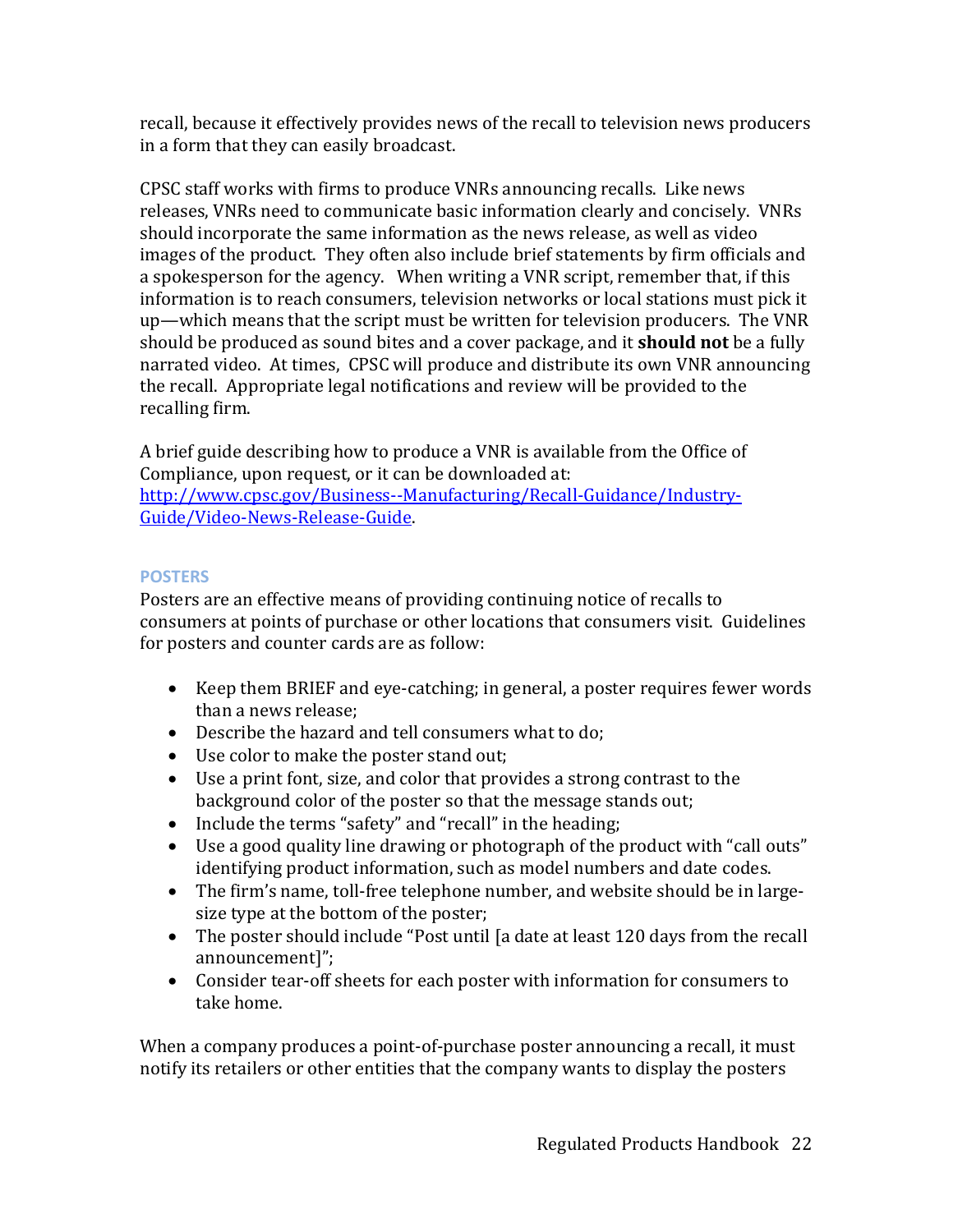prior to the recall being announced. The company must explain the reason for the recall and the contribution to public safety that the posters provide.

The company must also:

- Advise retailers or other firms to place the posters in several conspicuous locations in their stores or offices where customers will see them, *e.g*., the area where the product was originally displayed for sale, store entrances, waiting rooms in pediatric clinics, or service counters at repair shops.
- Provide sufficient numbers of posters for retailers or others to display them in more than one place in each store or location, and provide a contact for ordering additional posters.

CPSC recommends that posters be 11 x 17 inches, but in no case should they be smaller than 8.5 x 11 inches. These two sizes are easiest to mail in bulk quantities. Larger sizes may be appropriate for repair and service shops. Also, many retailers, particularly large chains, have specific requirements for posters, including size and product identification information. To avoid delays and having to reprint, a firm producing a recall poster must contact retailers in advance to see if they have any such requirements.

## <span id="page-26-0"></span>**SOCIAL MEDIA**

Firms should notify its customers using all available social media and mobile platforms, including the firm's blog, Facebook page, Google+ page, Twitter account, YouTube channel, Pinterest, Tumblr site, and Flickr page to get out as broad a notice as possible. CPSC Guidelines for use of this type of notification are as follows:

- The notice should be on the firm's website's first entry point, such as the home page;
- Should include the words "recall" and "safety";
- Should contain as much information from the news release as possible, based upon the type of social media platform being used;
- Should permit people to request a remedy directly from the website;
- Facebook, Twitter, Flickr, Pinterest, or other social media notifications should link to the website location that includes recall information available in the news release.

## <span id="page-26-1"></span>**OTHER FORMS OF NOTICE**

As with news releases and posters, letters, advertisements, bulletins, newsletters, and other communications about a recall must provide sufficient information to identify the product and to motivate the reader or listener to take the requested action. Communications should be written in language targeted to the intended audience.

• Letters or other communications should be specific and concise.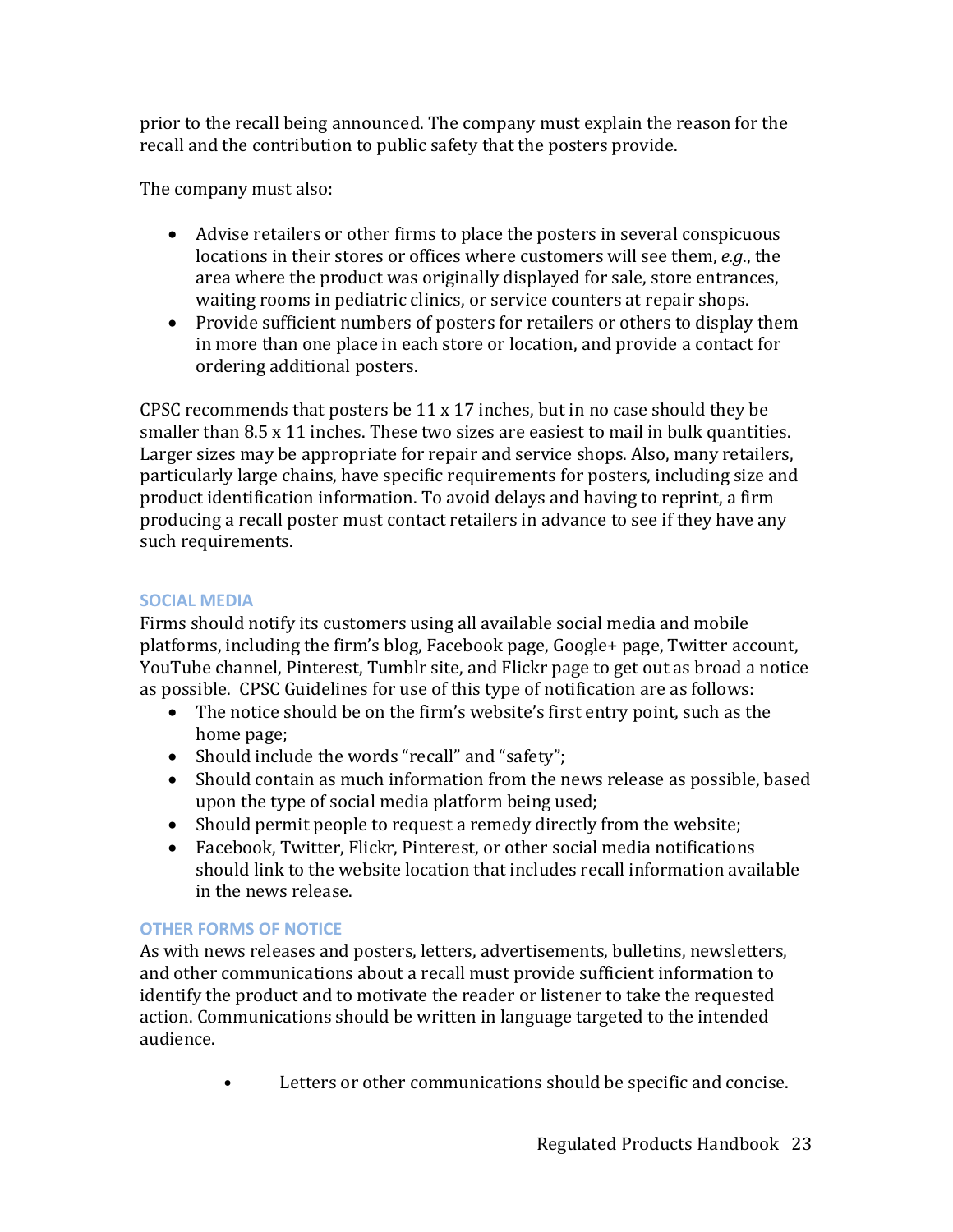- The words "Important Recall Notice" or "Safety Recall" must appear at the top of each notice and cover letter or in the subject line of an e-mail notification and must also be on the lower left corner of any mailing envelope.
- Notices to retailers and distributors must explain the reason for the recall, including the violation and/or hazard, and include all the instructions needed to tell them how to handle their product inventory, as well as instructions for displaying posters or notices, providing information to consumers, and disposing of returned products.
- All letters and other notices to consumers must explain clearly the reason for the recall, including injury or potential injury information, and provide complete instructions on how to obtain the remedy.

#### <span id="page-27-0"></span>**TOLL-FREE NUMBERS/E-MAIL/URL SITES**

A firm conducting a recall must provide a toll-free (*i.e*., 800/888/877/866) telephone number and e-mail or URL address for consumers to respond to the recall announcement. Generally, this number and e-mail address should be dedicated to the recall only. Historically, Commission staff has found that most firms' systems for handling consumer relations or for ordering products, repairs, or accessories are unable to respond effectively to callers about recall announcements, particularly during the first few weeks after the initial announcement.

When establishing a telephone system to handle a recall, be over-generous in estimating consumer response, especially during the first several days/weeks. It is easier to cut back than it is to add more capacity once a recall is announced, and consumers who are unable to get through may become frustrated.

Whether you use an automated system or live operators to answer the calls, prepare scripts and instructions for responding to questions. Operators or taped messages should begin by identifying the firm and product and explaining the reason for the recall. Most consumers who hear about a recall by radio, television, or word-ofmouth will not remember all the information they initially heard. Again, at its beginning, the message should reinforce the need for listeners to act, particularly if the message is lengthy.

CPSC Compliance staff must review all scripts before the recall is announced. All automated systems should provide a number for consumers to contact the firm for special problems, *e.g*., problems completing repairs or installing parts.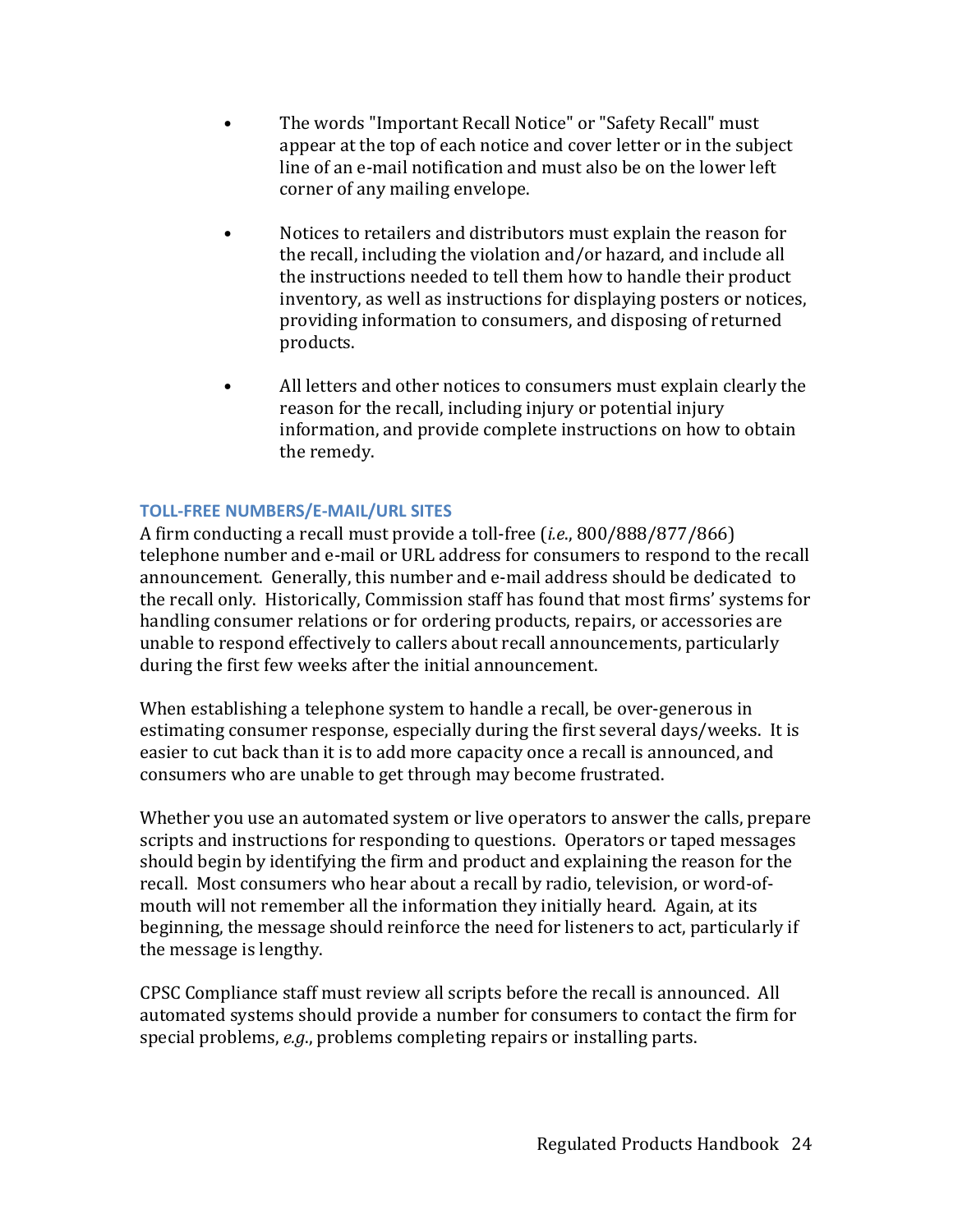#### <span id="page-28-0"></span>**WEBSITE INFORMATION**

Firms should post and make available a notice of the recall in a conspicuous location on their website's first point of entry (homepage). The recall information should be segregated from other company information with a distinct icon or heading designating this safety information. Firms should provide historical recall information because not all products are returned during the designated recall period. Firms should provide an opportunity for owners of recalled products to register online for the recall remedy.

# <span id="page-28-1"></span>**CHAPTER 6 – RECOMMENDED PROCEDURES FOR ESTABLISHING A RECALL PLAN WITHIN YOUR COMPANY**

Companies whose products come under the jurisdiction of the CPSC should develop an organizational policy and plan of action to identify violative products during production and before a product recall or similar action becomes necessary. This policy and any related plans should focus on the early detection of product safety problems and execution of a prompt response.

## <span id="page-28-2"></span>**DESIGNATING A RECALL COORDINATOR**

Designating a company official or employee to serve as a "recall coordinator" is a significant step that a firm can take to meet its product safety and reporting responsibilities. Ideally, the coordinator has full authority to take the steps necessary (including reporting to the Commission) to initiate and implement all recalls, with the approval and support of the firm's chief executive officer (CEO).

## <span id="page-28-3"></span>**RESPONSIBILITIES OF A RECALL COORDINATOR**

We suggest that the recall coordinator have the following qualifications and duties:

- Knowledge of the statutory authority and recall procedures of the CPSC;
- Ability and authority to function as the central coordinator within the firm for receiving and processing all information regarding the safety of the firm's products. Such information includes, *e.g*., quality control records, engineering analyses, test results, consumer complaints, warranty returns or claims, lawsuits, and insurance claims;
- Responsibility for keeping the firm's CEO informed about reporting requirements and all safety problems or potential problems that could lead to product recalls;
- Responsibility for making decisions about initiating product recalls;
- Authority to involve appropriate departments and offices of the firm in implementing a product recall; and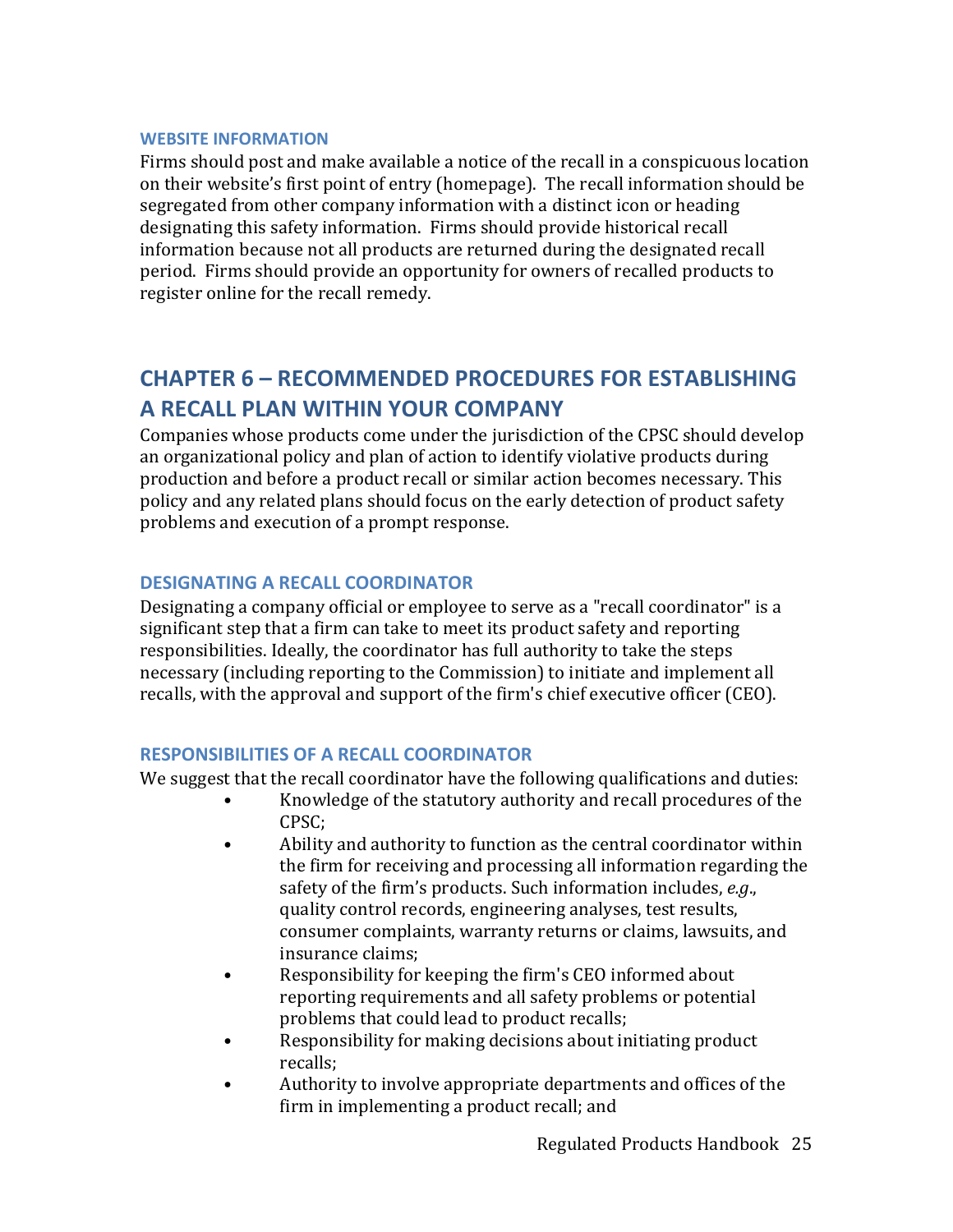• Responsibility for serving as the firm's primary liaison with CPSC.

## <span id="page-29-0"></span>**IDENTIFYING AFFECTED PRODUCTS**

At the outset, the recall coordinator should review fully the firm's product line to verify regulatory conformance of each product. The firm should institute a product identification system if one is not now in use. Model designations and date-ofmanufacture codes should be used on all products, whether they carry the firm's name or are privately labeled for other firms. All children's products are required to bear tracking information as required under Section 14(a)(5) of the CPSA (Section 102 of the CPSIA). If a product recall is necessary, this practice allows the firm to identify easily all affected products without undertaking a costly recall of the entire production. Similarly, once a specific product has been recalled and corrected, a new model number or other means of identification used on new, corrected products allows distributors, retailers, and consumers to distinguish products subject to recall from the new items. Until a production change can be made to incorporate a new model number or date code, some companies have used sticker labels to differentiate products that have been checked and corrected from recalled products.

#### <span id="page-29-1"></span>**RECORDS MAINTENANCE**

The goal of any product recall is to retrieve, repair, or replace those products already in consumers' hands, as well as those in the distribution chain that do not comply with a statutory requirement, mandatory standard, regulation, or ban. Maintaining accurate records about the design, production, distribution, and marketing of each product for the duration of its expected life, and maintaining any records required by a regulation or standard is essential for a firm to conduct an effective, economical product recall. Generally, the following records are important both to identifying noncomplying products and conducting and monitoring recalls:

- 1 **Records of complaints, warranty returns, insurance claims, and lawsuits**. This type of information often highlights or provides early notice of safety problems that may become more widespread in the future.
- 2 **Production records**. Accurate data should be kept on all production runs—the lot numbers and product codes associated with each run, the volume of units manufactured, component parts or substitutes used, and other pertinent information that will help the firm identify noncompliant products or components quickly.
- 3 **Distribution records**. Data should be maintained noting the location of each product by product line, production run, quantity shipped or sold, dates of delivery, and destinations.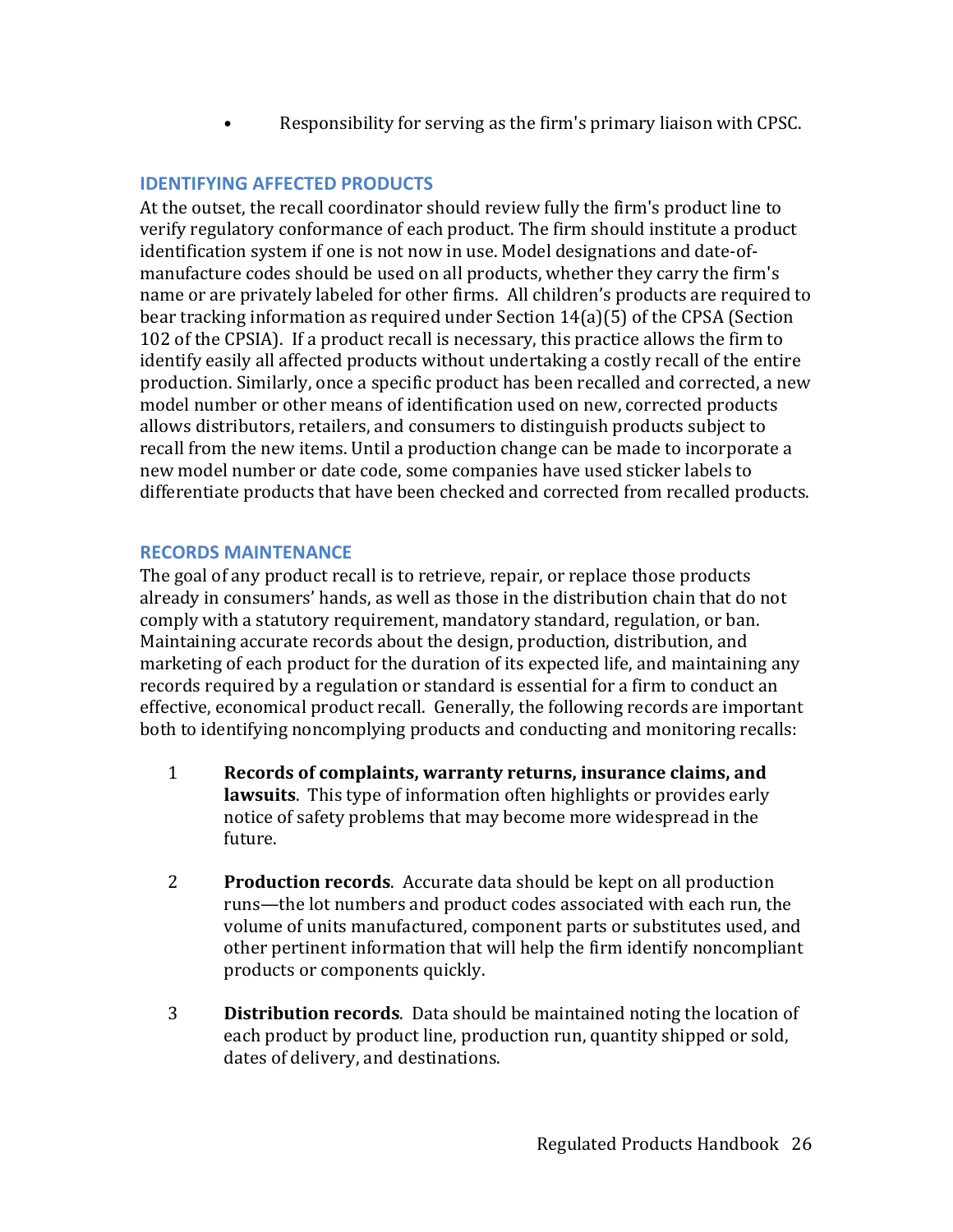- 4 **Quality control records.** Documentation of the results of quality control testing and evaluation associated with each production run often helps companies identify possible flaws in the design or production of the product. It also aids the firm in charting and sometimes limiting the scope of a corrective action plan.
- 5 **Product registration cards**. Product registration cards that are completed by the consumer and returned to the manufacturer can help identify owners of recalled products. The easier it is for consumers to fill out and return these cards, the greater the likelihood the cards will be returned to the manufacturer. For example, some firms provide preaddressed, postage-paid registration cards that already have product identification information, *e.g*., model number, style number, special features, printed on the card (Postage-paid registration cards are required for durable infant or toddler products [16 C.F.R. part 1130]). Providing an incentive to complete the cards can also increase the return rate. Incentives can be coupons towards the purchase of other products sold by the firm, free accessory products, or entry into a periodic drawing for a product give away. The information from the cards must be maintained in a readily retrievable database for use if recall becomes necessary. The information will be used only in the case of a recall.
- 6 **Membership/Bonus/Loyalty cards.** Many stores offer bonus or loyalty cards, while others require customers to purchase a membership in order to shop. These programs may be useful in identifying purchasers of recalled products. Availability and storage of these customer records should be considered in the event of a recall.
- 7 **Credit card purchases**. An increasing number of firms use records from credit card purchases of recalled products as a way of identifying and notifying owners of recalled products. Through the cooperation of issuing banks, or through the firm's own branded credit cards, many owners of recalled products can be notified directly of the recall, often avoiding other more traditional means of generic notification.
- **8 Internet purchase records.** Records of consumers who purchase via the Internet can be helpful in identifying and notifying owners of recalled products. Many owners of recalled products can be notified directly of the recall, often avoiding other more traditional means of generic notification.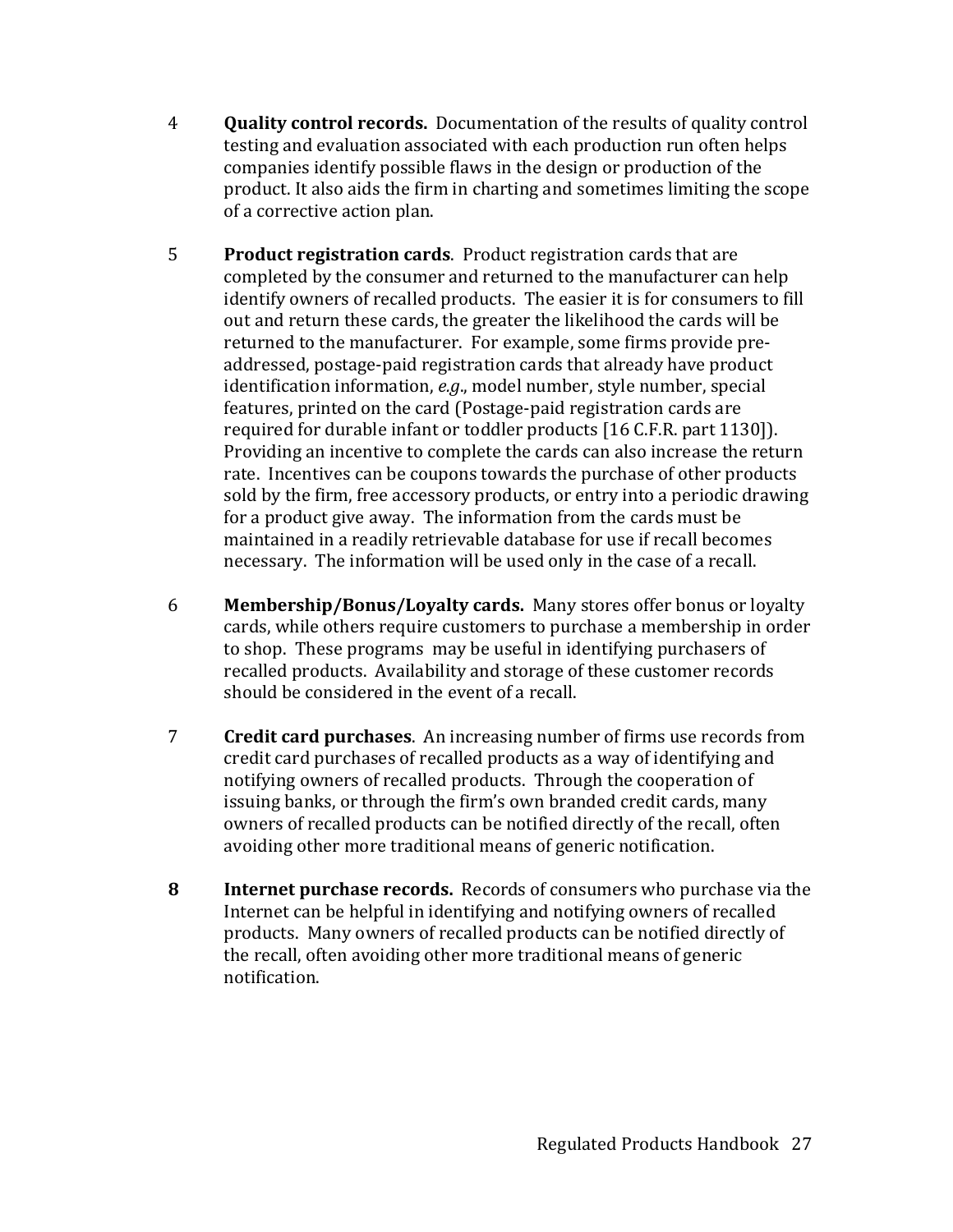#### <span id="page-31-0"></span>**CONCLUSION**

Consumers expect firms to stand behind the products they produce and sell. The consumers' perception of a product recall is influenced by how the recall is managed and communicated. How well a firm conducts a timely, reasonable recall of a product it produced can have a strong influence on the consumer's attitude about the firm. Successful product recalls in the past have often rewarded companies with continuing consumer support and demand for the firm's products.

For additional information about product recalls and reporting, call (301) 504-7586, fax (301) 504-0359, or e-mail at section15@cpsc.gov or visit the Commission's website at www.cpsc.gov (click on the Business TAB).

# <span id="page-31-1"></span>**CHAPTER 7 – DESTRUCTION OF RECALLED PRODUCT**

#### <span id="page-31-2"></span>**REVERSE DISTRIBUTING AND QUARANTINING PRODUCT**

Once your firm is notified of a violation of a statute, rule, regulation, standard or ban via a LOA, the item that is the subject of the letter should be placed on stop sale and held from distribution in commerce; request for retail-level or consumer-level stop sale will be noted in the LOA. The items subject to the LOA should be separated from other consumer products and held from distribution until further notice (quarantine). Depending upon the corrective action requested, the firm may need to reverse distribute the items that are subject to the corrective action. The firm's reverse distribution plan must include how the firm intends to:

- remove the product from store shelves;
- quarantine the product;
- facilitate return of the product; and
- repair, replace or dispose of the product.

The firm's reverse distribution plan must be provided to CPSC staff with the firm's Corrective Action Plan.

#### <span id="page-31-3"></span>**WITNESSING DESTRUCTION**

All such product destruction or other action shall be completed in accordance with the state and local regulations and conducted under the supervision of an officer or employee of the Commission or an officer or employee of CBP. Before you destroy, dispose, or recycle recalled products, notify CPSC staff via e-mail:

[recallproductdisposal@cpsc.gov.](mailto:recallproductdisposal@cpsc.gov) CPSC staff may elect to witness the destruction in person or require an affidavit to verify the process, including photographic proof of such disposal.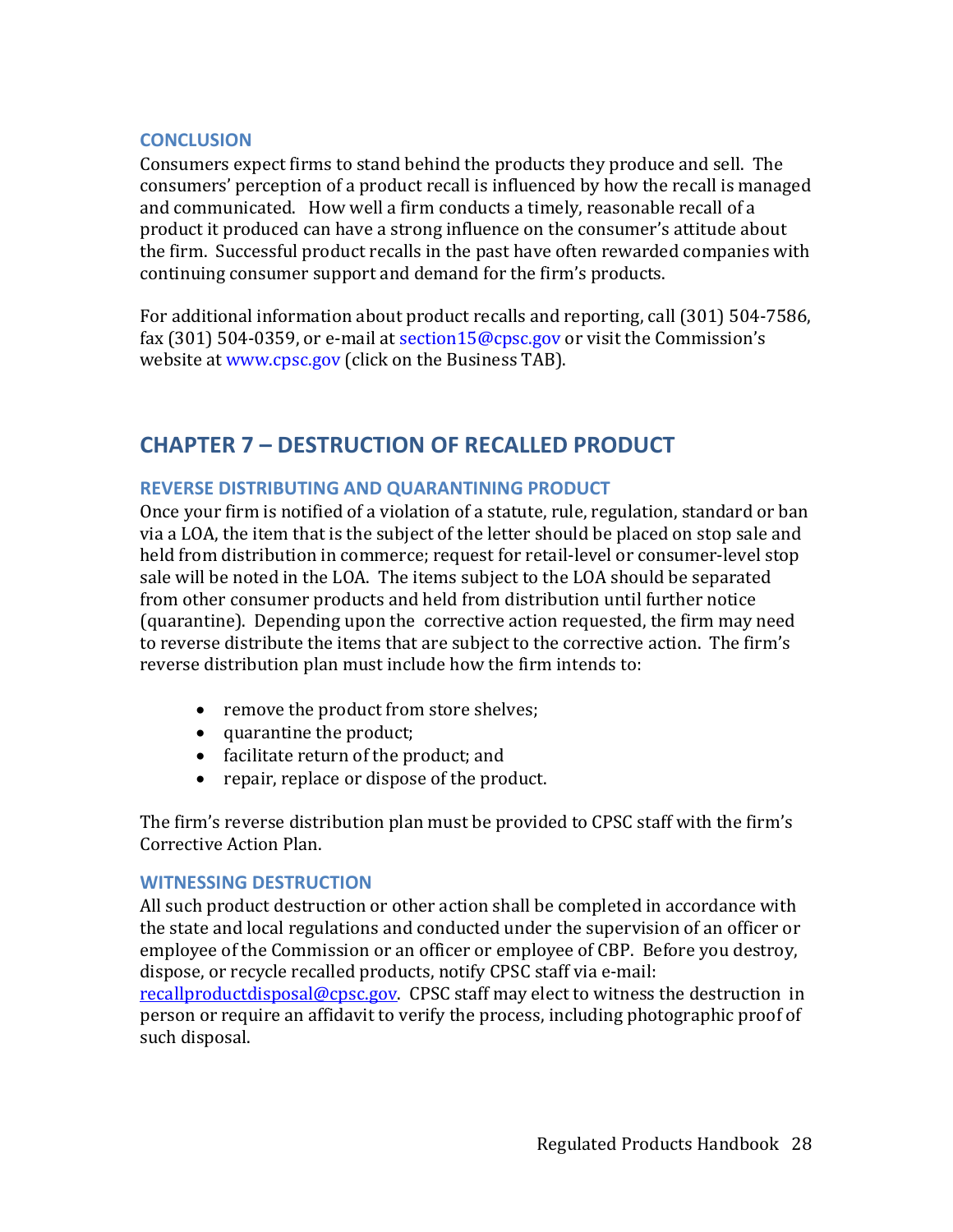#### <span id="page-32-0"></span>**USE OF THIRD PARTY DESTRUCTION CONTRACTORS**

Recalling firms need to take appropriate steps to ensure that recalled products are quarantined and segregated from other products throughout the distribution chain. Any third party hired to destroy or dispose of recalled products needs to be monitored by the recalling firm to ensure that the third party understands the importance of keeping recalled products separate from other returned products and that they take appropriate steps to ensure proper disposal of recalled products. Before any recalled products are destroyed, disposed of, or recycled, notify CPSC staff via e-mail: [recallproductdisposal@cpsc.gov.](mailto:recallproductdisposal@cpsc.gov) CPSC staff may elect to witness the disposal in person or require an affidavit to verify the process, including photographic proof of such disposal.

#### <span id="page-32-1"></span>**RECONDITIONING PRODUCT**

If it appears to the Commission that the hazardous substance or product , by relabeling or other action, can be brought into compliance, final determination of the admission of such substance or product may be deferred. All such relabeling or other action shall be, in accordance with the regulations, under the supervision of an officer or employee of the Commission or an officer or employee of CBP.

#### <span id="page-32-2"></span>**PENALTIES FOR THE RESALE OF RECALLED PRODUCT**

Section  $19(a)(2)(B)$  of the CPSA, 15 U.S.C. § 2068(a)(2)(B), makes it unlawful for any person to sell, offer for sale, manufacture for sale, distribute in commerce, or import into the United States any consumer product, or other product or substance that is subject to voluntary corrective action taken by the manufacturer, in consultation with the Commission, of which action the Commission has notified the public, or if the seller, distributor, or manufacturer knew or should have known of such voluntary corrective action. Section 20 [15 U.S.C. § 2069] of the CPSA states that any person who knowingly violates section 19 [15 U.S.C. § 2068] of the CPSA shall be subject to a civil penalty not to exceed \$100,000 per violation. The maximum civil penalty shall not exceed \$15,150,000 for any related series of violations.

# <span id="page-32-3"></span>**CHAPTER 8 – APPLICATIONS FOR AUTHORIZATION TO RECONDITION VIOLATIVE IMPORTS**

This Chapter provides information on the procedures to be followed by firms whose products have been sampled at a port of entry and found to be violative and that are requesting authorization to recondition the products for sale. This Chapter also includes information on costs chargeable to firms for CPSC monitoring of the reconditioning process.

## <span id="page-32-4"></span>**PROCEDURES FOR OBTAINING AUTHORIZATION TO RECONDITION**

When CPSC notifies a firm in a LOA that a shipment of goods imported by the firm fails to comply with CPSC requirements, and the firm does not have evidence to the contrary, the firm may request to be given an opportunity to recondition the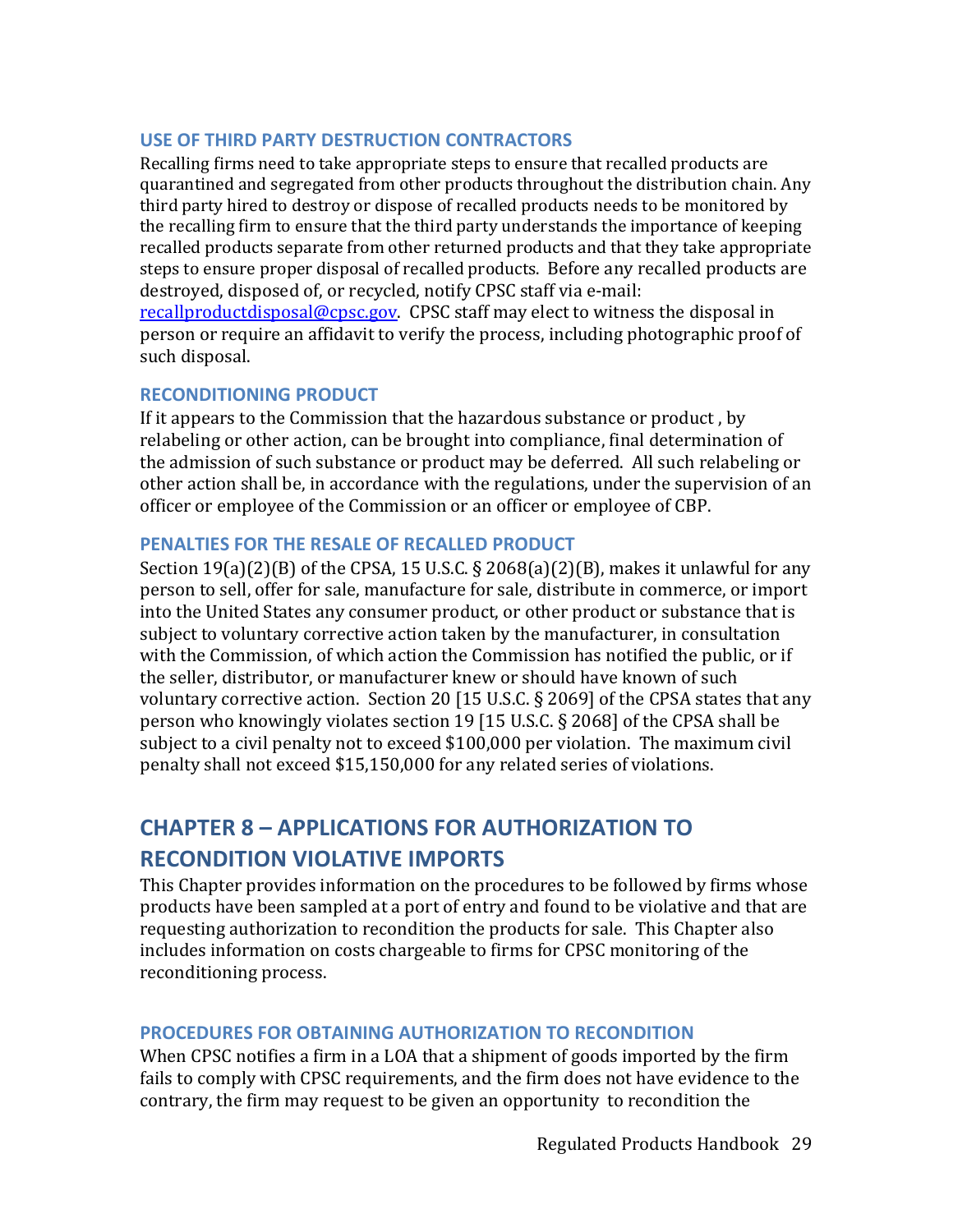goods to bring them into compliance with the applicable requirements. Before undertaking such reconditioning, the firm must request and obtain authorization from the CPSC to do so prior to the goods being conditionally released by CBP for reconditioning.

The CPSC regulation at 16 C.F.R. § 1500.269, covering imported products subject to the Federal Hazardous Substances Act (FHSA), states that application for authorization to relabel or perform other action to bring violative goods into compliance with the FHSA may be filed only by the owner or consignee of the product. This procedure applies to violative imported products subject to all statutes administered by the CPSC.

The application for authorization to recondition violative goods held at CBP or released under bond must be submitted in writing to the Director of the Office of Compliance and Field Operations at the CPSC or as directed in the LOA.

The application must:

- 1. Contain detailed proposals for bringing the article into compliance with CPSC requirements.
- 2. Specify the time and place where the items will be brought into compliance and the approximate time for their completion. CPSC Form #332 may be used to submit this information to the CPSC. A copy of the form generally is provided with the LOA or may be obtained by contacting the Compliance Officer or the CPSC investigator identified in the LOA.

If the request for authorization to recondition is granted, CPSC staff will notify the firm in writing (or via CPSC Form #332 if the application was submitted using the form) that authorization has been granted. The notice from the CPSC will specify:

- 1. the procedure to be followed;
- 2. who will supervise the reconditioning (normally CPSC or CBP personnel);
- 3. a time limit for completing the operation; and
- 4. such other conditions as are necessary to maintain adequate supervision and control over the article.

If a firm needs an extension of time to complete the reconditioning, the firm must submit a request for an extension in writing to the Director of the Office of Compliance and Field Operations. The request must contain reasonable grounds for the extension, and the Director may grant additional time for completing the reconditioning as he/she deems appropriate.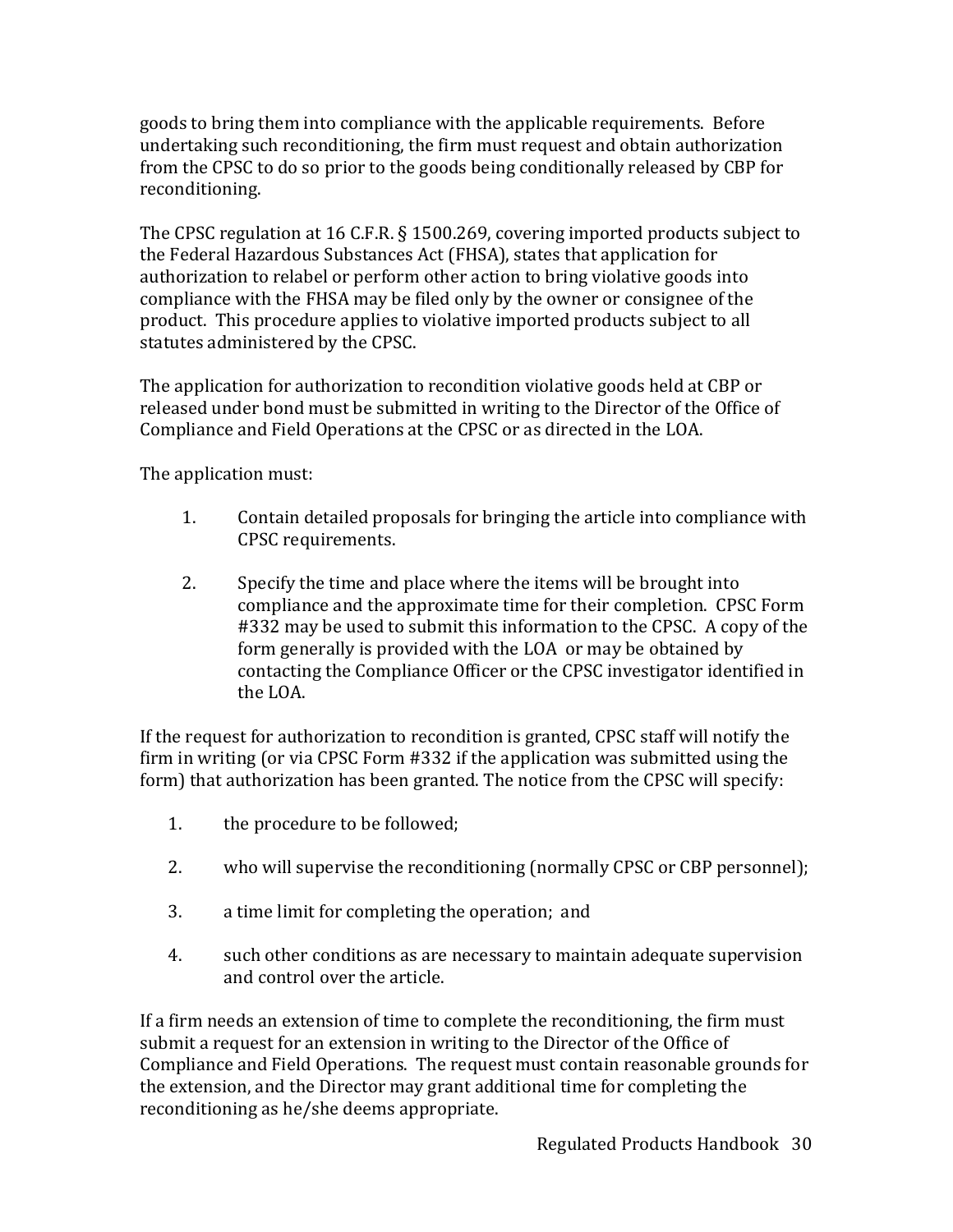Once a firm submits an application or request and it is approved, if a firm needs to amend the application, the firm may do so by filing an amended application with the Director of the Office of Compliance and Field Operations, stating reasonable grounds for the amendment. The Director may approve such a request for amendment as deemed appropriate. If ownership of the goods covered by the authorization to recondition changes before the goods are reconditioned, the original owner will be held responsible, unless the new owner has executed a bond and obtained new authorization.

## <span id="page-34-0"></span>**COSTS CHARGEABLE IN CONNECTION WITH RECONDITIONING VIOLATIVE IMPORTS**

The cost of CPSC staff supervising the relabeling or other action necessary to bring the goods detained at a port of entry into compliance with CPSC requirements shall be paid by the owner or consignee of the violative goods. The Commission's regulation at 16 C.F.R. § 1500.272 provides for such costs for products detained for violations of the FHSA. The Commission also is authorized to charge for monitoring the reconditioning of products detained under other statutes (see § 17(f) of the CPSA,  $\S$  6(d) of the FFA, and  $\S$  304(d)(1) of the FD&CA for PPPA violations). The guidelines provided in 16 C.F.R. § 1500.272 are used to determine costs chargeable for monitoring correction of violations under all statutes administered by the CPSC. Such costs must be paid to the CPSC. The costs of such supervision shall include, but are not restricted to, the following:

- 1. travel expenses of the supervising officer.<br>2. era diem in lieu of subsistence of the supe
- 2. per diem in lieu of subsistence of the supervising officer when away from the home station as provided by law;
- 3. services of the supervising officer, to be calculated at the rate of a GS-11, step 1 employee.
- 4. services of the analyst, to be calculated at the rate of a GS-12, step 1 employee (including use of chemical laboratories and equipment).
- 5. the minimum charge for services of supervising officers and of analysts shall be not more than the charge for 1 hour, and time after the first hour shall be computed in multiples of 1 hour, disregarding fractional parts less than one-half hour.

# <span id="page-34-1"></span>**CHAPTER 9 – REPORTING REQUIREMENTS**

This chapter contains information to familiarize companies with their reporting obligations under the Consumer Product Safety Act (CPSA). Companies that distribute consumer products subject to the provisions of the Federal Hazardous Substances Act (FHSA), Flammable Fabrics Act (FFA), Poison Prevention Packaging Act (PPPA), Refrigerator Safety Act (RSA), Virginia Graeme Baker Pool and Spa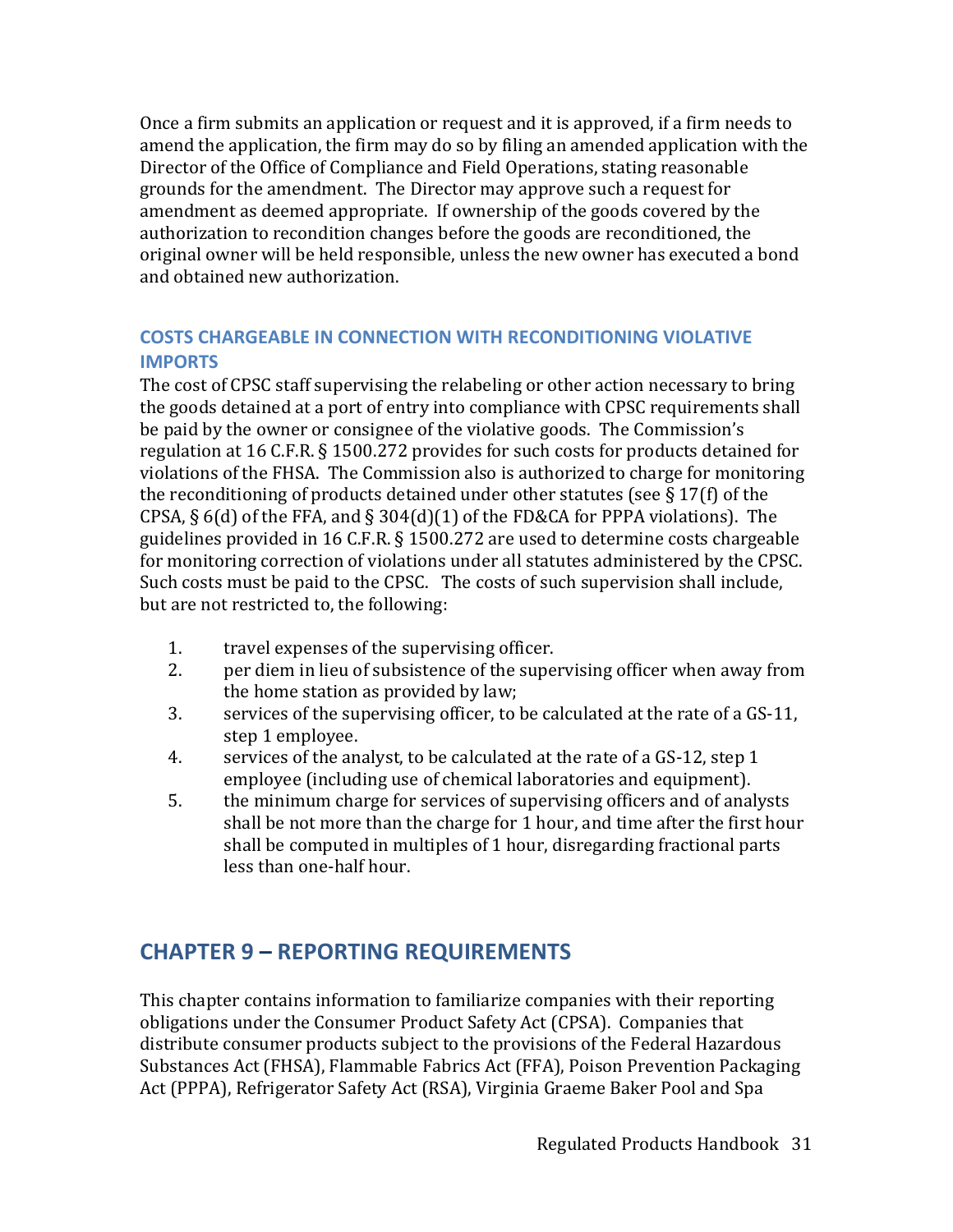Safety Act (VGBA), and Children's Gasoline Burn Prevention Act (CGBPA) also must comply with these reporting requirements. The information that follows will help firms identify potentially hazardous consumer products at an early stage, and it will assist firms in understanding when they are obligated legally to report information about such products to the CPSC.

The information contained in this *Handbook* does not replace the CPSC statutes or the CPSC's interpretative regulations set forth in 16 C.F.R. parts 1115 and 1116.

# <span id="page-35-0"></span>**STATUTORY REQUIREMENTS**

## <span id="page-35-1"></span>**REPORTING UNDER SECTION 15 OF THE CPSA**

Section 15(b) of the CPSA defines responsibilities of manufacturers, importers, distributors and retailers of consumer products. Each is required to notify the Commission immediately if it obtains information that reasonably supports the conclusion that a product:

- 1. fails to comply with a consumer product safety rule or a voluntary consumer product safety standard upon which the Commission has relied under section 9 of the CPSA;
- 2. fails to comply with any other rule, regulation, standard, or ban under the CPSA or any other statute enforced by the Commission;
- 3. contains a defect which could create a substantial product hazard described in section 15(a)(2) of the CPSA; or
- 4. creates an unreasonable risk of serious injury or death.

The Commission's interpretative regulation (16 C.F.R. part 1115) explains the firm's obligations and those of the Commission. A copy of the regulation can be found at: [http://www.cpsc.gov/BUSINFO/frnotices/fr06/E611758.pdf.](http://www.cpsc.gov/BUSINFO/frnotices/fr06/E611758.pdf)

Firms may report under Section 15 online at: [https://www.saferproducts.gov/CPSRMSpublic/Section15.](https://www.saferproducts.gov/CPSRMSpublic/Section15)

## <span id="page-35-2"></span>**REPORTING PRODUCTS INVOLVED IN LAWSUITS**

In addition to the reporting requirements at 15 U.S.C. § 2064(b), section 37 of the CPSA, 15 U.S.C. § 2084, requires manufacturers (including importers) of a consumer product to report to the Commission, if:

(1) a particular model of a consumer product is the subject of at least three civil actions that have been filed in federal or state court;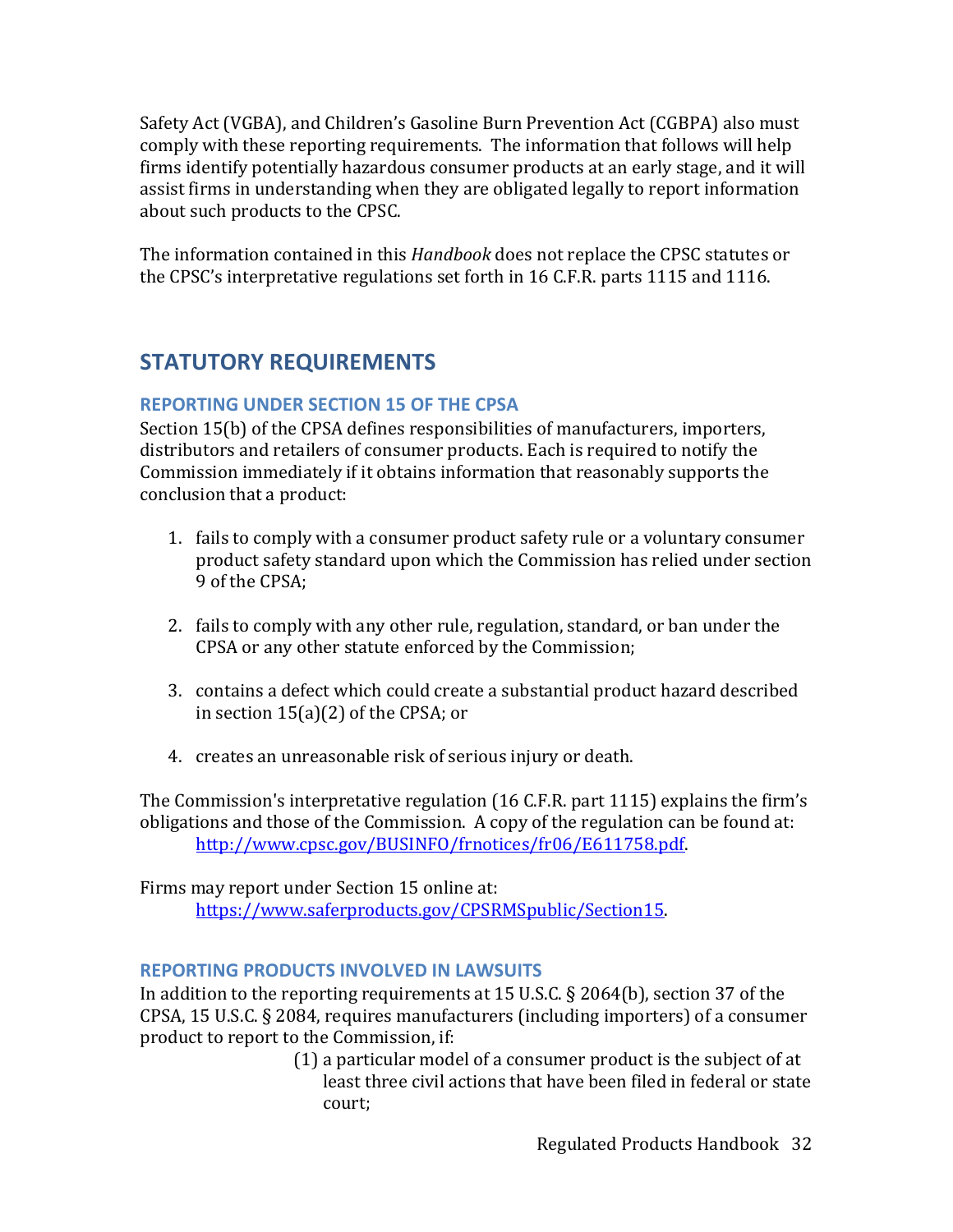- (2) each lawsuit alleges the involvement of that model in death or grievous bodily injury (as defined in section  $37(e)(1)$ ); and
- (3) at least three of the actions result in a final settlement involving the manufacturer or in a judgment for the plaintiff within any one of the 2-year periods specified in section 37(b).

The first 2-year period began on January 1, 1991, and it ended on December 31, 1992. Subsequent 2-year periods started on January 1 in the following years: 1993, 1995, 1997, 1999, 2001, 2003, and so forth. Manufacturers must file a report within 30 days after the settlement or court judgment in the third civil action and within 30 days after any subsequent settlement or judgment in that 2 year period, any other such action to which the section 37 reporting requirement applies.

## <span id="page-36-0"></span>**REPORTING CERTAIN CHOKING INCIDENTS**

Section 102 of the Child Safety Protection Act (CSPA), Public Law 103-267, requires that manufacturers, distributors, retailers, and importers report certain choking incidents to the Commission. The products involved include: marbles, balls with a diameter of 1.75" or less ("small balls"), or latex balloons; or a toy or game that contains such a marble, ball, balloon, or other small part. The firm must report information that reasonably supports the conclusion:

- 1. that a child (regardless of age) choked on such a marble, small ball, balloon, or small part; and
- 2. that, as a result of the incident, the child died, suffered serious injury, ceased breathing for any length of time, or was treated by a medical professional.

The Commission's interpretive regulation at 16 C.F.R. part 1117 provides more information on this reporting requirement.

## <span id="page-36-1"></span>**WHY REPORTING IS REQUIRED**

The intent of Congress in enacting the reporting requirements was to encourage widespread reporting of potential product hazards. Congress not only sought to have the Commission uncover substantial product hazards, but Congress also intended for the Commission to identify risks of injury that the agency could attempt to prevent through its own efforts, such as information and education programs, safety labeling, and adoption of product safety standards.

Although the CPSC relies on sources other than firm reports to identify substantial product hazards, reporting by companies under the reporting provisions is invaluable because firms often learn of product safety problems long before the Commission. For this reason, any firm involved in the manufacture, importation, distribution, or sale of consumer products should develop a system of reviewing and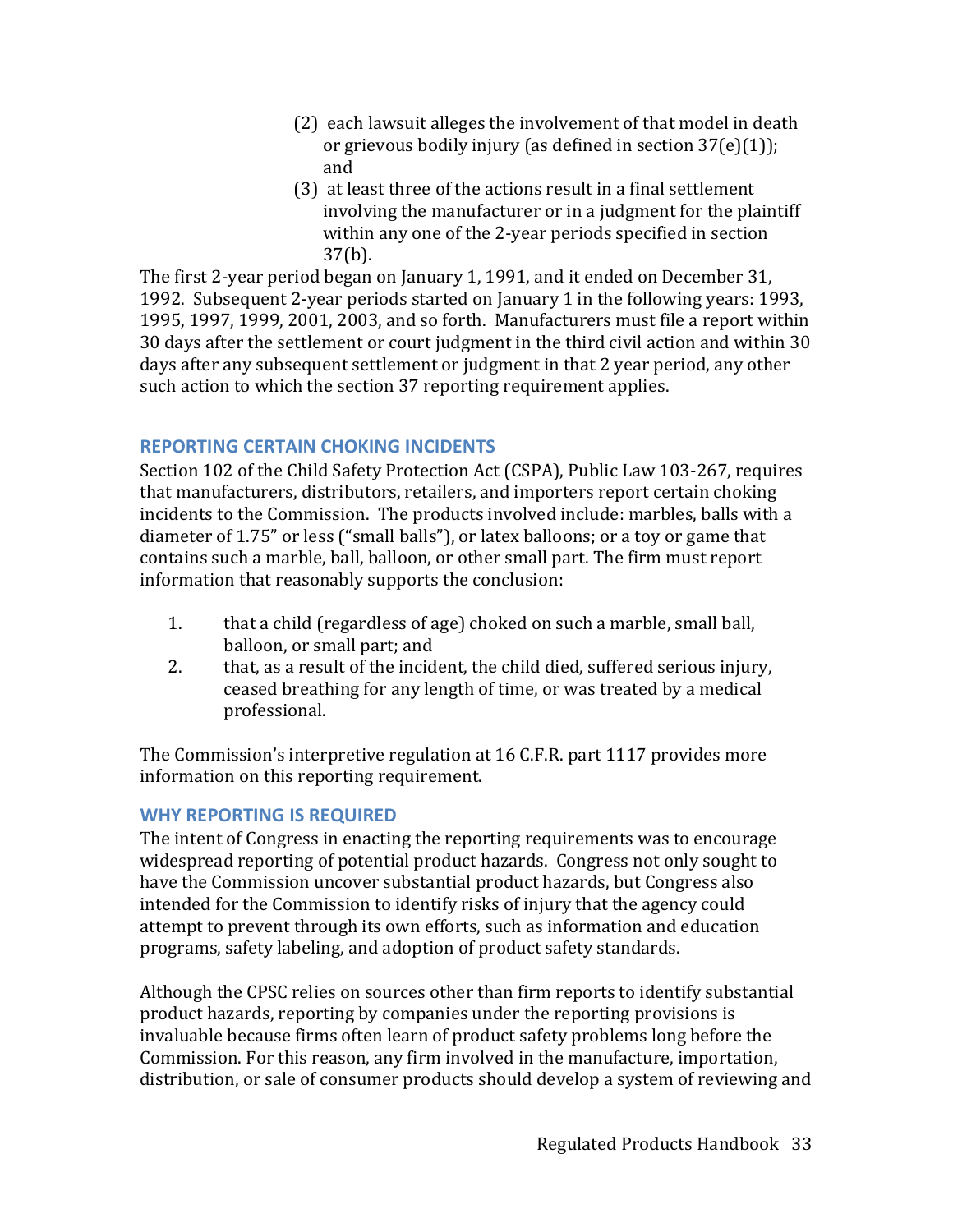maintaining consumer complaints, inquiries, product liability suits, and comments on the products they handle.

If a firm reports to the Commission under section 15 of the CPSA, it does not necessarily mean that a substantial product hazard exists. Section 15 requires firms to report whenever a product: (1) fails to comply with an applicable consumer product safety rule or with a voluntary consumer product safety standard upon which the Commission has relied under section 9; (2) fails to comply with any other rule, regulation, standard, or ban under the CPSA or any other Act enforced by the Commission; (3) contains a defect that *could* create a substantial product hazard; or (4) creates an unreasonable risk of serious injury or death.

Thus, a product need not actually create a substantial product hazard to trigger the reporting requirement.

## <span id="page-37-0"></span>**WHEN TO REPORT UNDER SECTION 15 OF THE CPSA**

It is the Commission's view that a firm should take the all-important first step of notifying the Commission when the information available to the firm reasonably indicates that a report is required. It is in the firm's best interest to assign the responsibility of reporting to someone in executive authority. A firm should report immediately (within 24 hours) after a firm has obtained information which reasonably supports the conclusion that its consumer product:

- fails to comply with an applicable consumer product safety rule or voluntary consumer product safety standard upon which the Commission has relied under section 9;
- fails to comply with any other rule, regulation, standard, or ban under the CPSA, or any other Act enforced by the Commission;
- contains a defect which could create a substantial risk of injury to the public; or,
- creates an unreasonable risk of serious injury or death.

See, 15 U.S.C. §2064(b) and 16 CFR part 1115.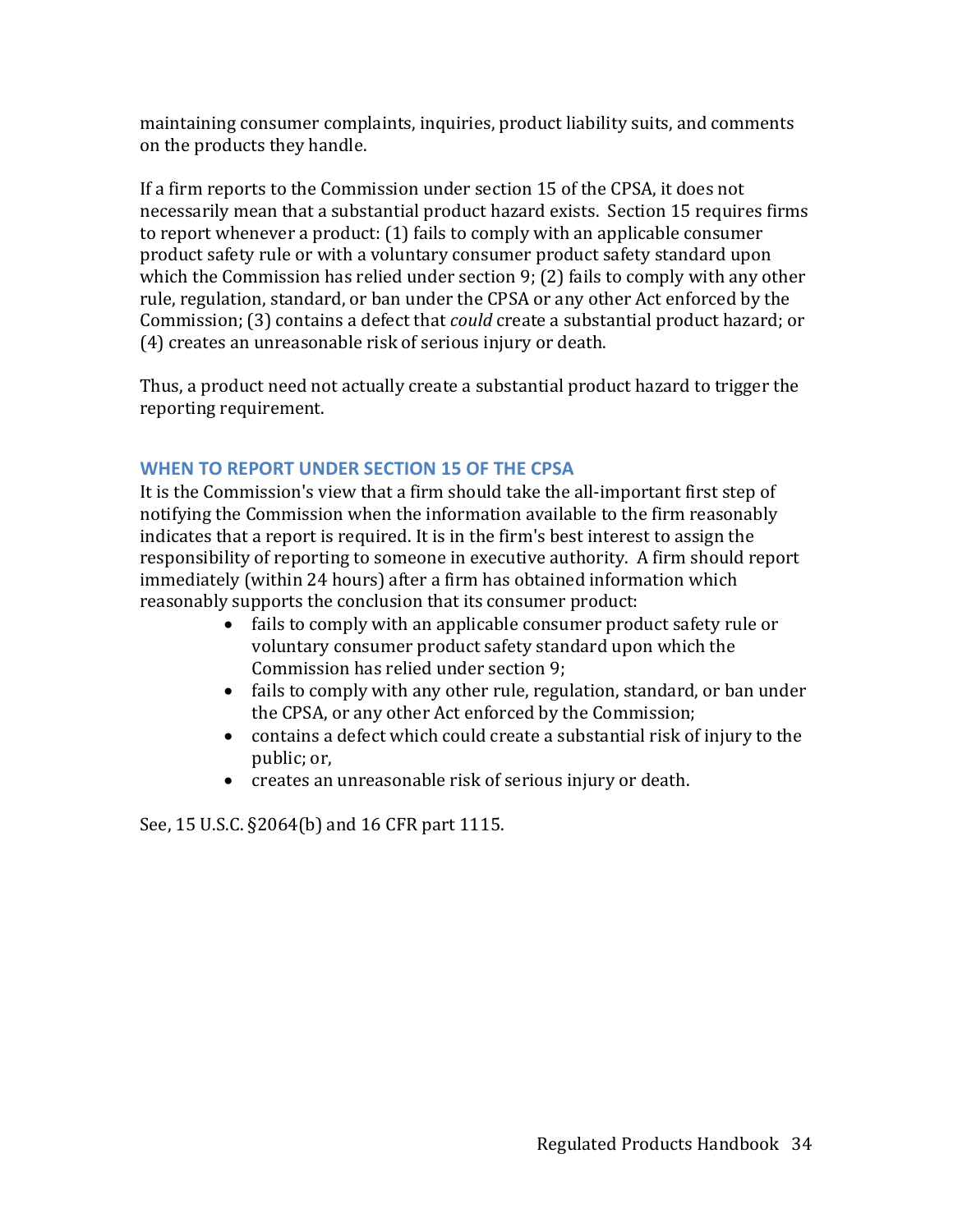If a firm elects to conduct an investigation in order to evaluate the existence of reportable information, the 24-hour period begins when the firm has information which reasonably supports the conclusion that its consumer product:

- fails to comply with an applicable consumer product safety rule or voluntary consumer product safety standard upon which the Commission has relied under section 9;
- fails to comply with any other rule, regulation, standard, or ban under the CPSA, or any other Act enforced by the Commission;
- contains a defect which could create a substantial risk of injury to the public; or,
- creates an unreasonable risk of serious injury or death.

Thus, a firm could report to the Commission before the conclusion of a reasonably expeditious investigation and evaluation if the reportable information becomes known during the course of the investigation. In lieu of the investigation, the firm may report the information immediately.[13](#page-38-1)

## <span id="page-38-0"></span>**REPORTING PROCEDURES**

The Commission considers a firm to have knowledge of product safety information when such information is received by an employee or official of the firm who may reasonably be expected to be capable of appreciating the significance of that information. Under ordinary circumstances, five days is the maximum reasonable time for that information to reach the chief executive officer or other official assigned responsibility for complying with the reporting requirements. Weekends and holidays are not counted in that timetable. 16 C.F.R. §§ 1115.11(a) and 1115.14(b).

The Commission will evaluate whether and when a firm should have reported. This evaluation will be based, in part, on what a reasonable person, acting under the circumstances, knows about the hazard posed by the product. Thus, a firm shall be deemed to know what it would have known if it had exercised due care in ascertaining the accuracy of complaints or other representations. 16 C.F.R. § 1115.11(b).

<span id="page-38-1"></span> <sup>13</sup> 43 FR 34998, Aug. 7, 1978, as amended at 57 FR 34230, Aug. 4, 1992.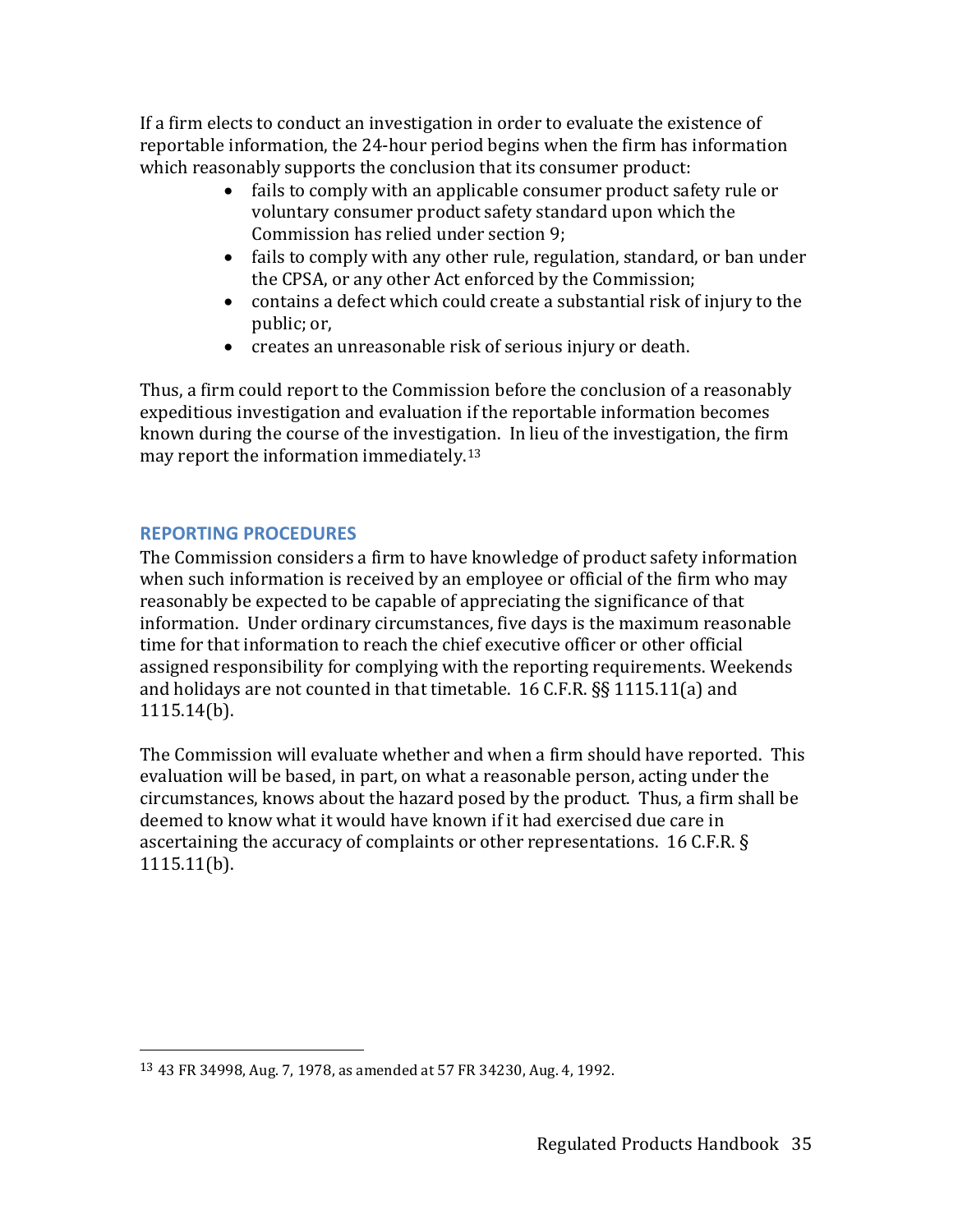#### <span id="page-39-0"></span>**PENALTIES FOR FAILURE TO REPORT**

Failure to report in accordance with the above-referenced requirement is a prohibited act under sections 19(a)(3), (4), and (11) of the CPSA, 15 U.S.C. §§ 2068(a)(3), (4), and (11), which makes it unlawful for any person to fail to furnish information required by sections 15(b) or section 37 of the CPSA and section 102 of the Child Safety Protection Act.

Any person who knowingly commits a prohibited act is subject to civil penalties under section 20 of the CPSA, 15 U.S.C. § 2069, including fines up to \$15.15 million for a related series of violations, and criminal penalties under section 21 of the CPSA, 15 U.S.C. § 2070, which includes fines up to \$500,000, or imprisonment for not more than 5 years, for a knowing and willful violation of section 19, or both, plus forfeiture of assets associated with the violations. Chapter 2 of this *Handbook* provides additional details regarding the penalties.

If a firm is not certain about its reporting obligation, it can contact the Office of Compliance and Field Operations at [Sect15@cpsc.gov.](mailto:Sect15@cpsc.gov)

# <span id="page-39-1"></span>**CHAPTER 10 – EXPORT REQUIREMENTS**

This Chapter provides information on the requirement to notify the CPSC before exporting products that violate statutes and mandatory rules, regulations, standards, or bans administered by the Commission or for exporting products manufactured domestically for export that do not comply with U.S. law.

#### <span id="page-39-2"></span>**POLICY STATEMENT REGARDING PROHIBITION OF EXPORTATION**

When the CPSC advises a firm that a product it manufactures, distributes, or imports fails to comply with an applicable CPSC statute, rule, regulation, standard, or ban, one option the firm may wish to consider, depending on the product, is whether the goods may be exported. CPSC has established specific requirements related to the exportation of noncomplying products that prohibit or restrict such exportation. Noncomplying foods, drugs, and cosmetics under the PPPA are not covered by the Commission's export notification requirements. Following is a discussion of these limitations.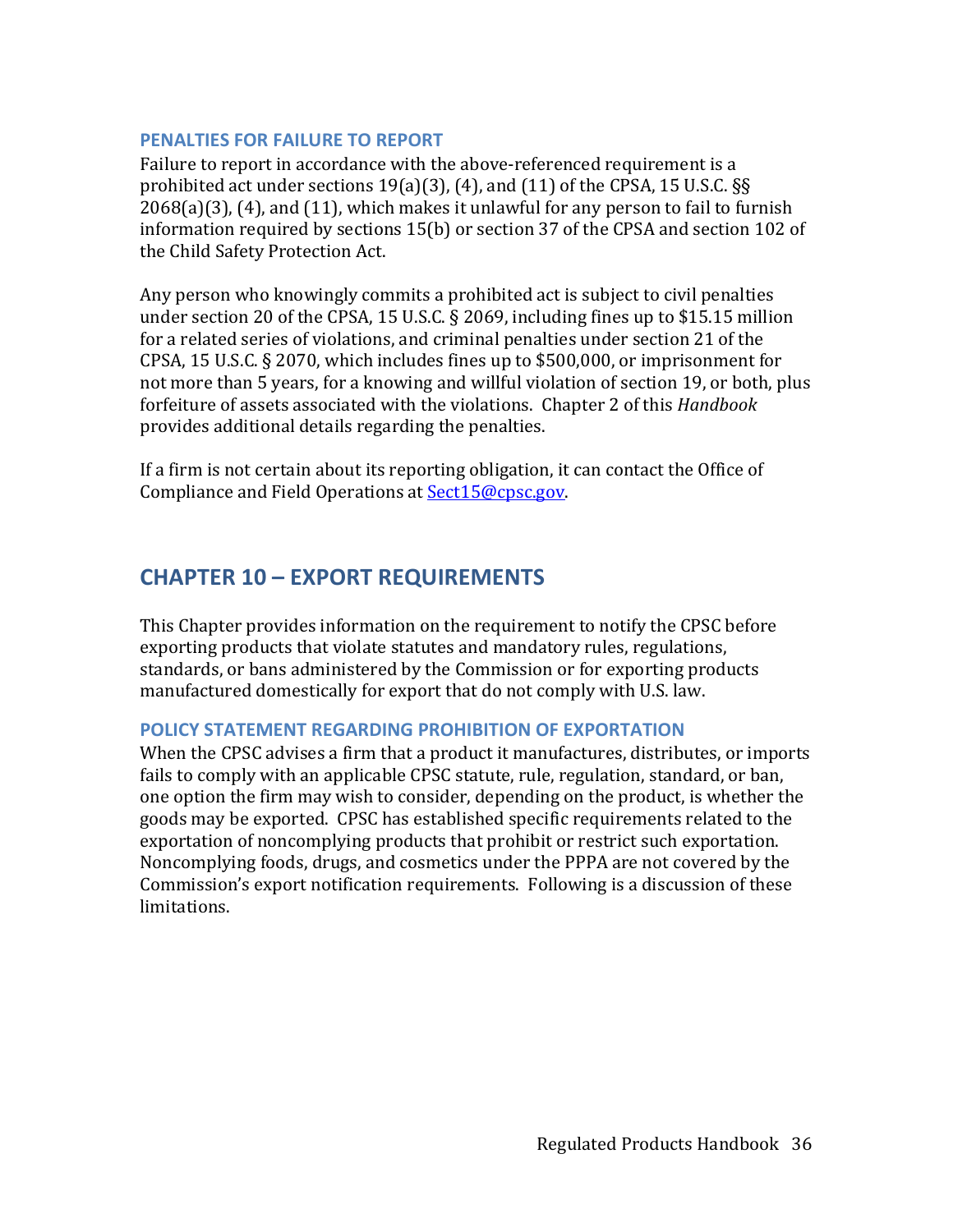#### <span id="page-40-0"></span>**PRODUCTS SUBJECT TO THE CPSA**

The Commission's regulation at 16 C.F.R. § 1019.33(a) states that the Commission interprets the provisions of the CPSA to prohibit the export of products that fail to comply with an applicable consumer product safety standard or banning rule issued under that Act **if those products have at any time been distributed in commerce for use in the United States**.

Therefore, export of such products can take place only if the CPSC exercises its discretion not to prevent their export.

#### <span id="page-40-1"></span>**PRODUCTS SUBJECT TO THE FHSA**

The Commission's regulation at 16 C.F.R. § 1019.33(b) states that the Commission interprets the provisions of the FHSA to prohibit the export of products that are misbranded hazardous substances or banned hazardous substances **if those products have at any time been sold or offered for sale in domestic commerce.** 

Therefore, export of such banned or misbranded hazardous substances can take place only if the CPSC exercises its discretion not to prevent their export.

## <span id="page-40-2"></span>**PRODUCTS SUBJECT TO THE FFA**

In accordance with Section 15(c) of the FFA, the Commission requires notification before any person exports a product that fails to comply with an applicable flammability safety standard issued under that Act.

Therefore, export of such products can take place only if the CPSC receives the required notification.

# <span id="page-40-3"></span>**PROHIBITIONS ON EXPORTATION**

In accordance with  $\S 18(c)$  of the CPSA,  $\S 5(b)(3)$  of the FHSA, and  $\S 15(d)$  of the FFA, the Commission may prohibit the exportation of any product regulated under these statutes.

Under § 17(e) of the CPSA, products refused admission shall be destroyed unless, upon application by the owner, consignee, or importer of record, the Secretary of the Treasury permits the export of the product in lieu of destruction. If the product is not exported within 90 days of approval, the product will be destroyed.[14](#page-40-4)

<span id="page-40-4"></span><sup>&</sup>lt;sup>14</sup> If, in lieu of refusal of admission by the CPSC, CPSC staff chooses to recommend that the product be seized by CBP, the process by which a firm may petition to export the product is subject to CBP law and regulations.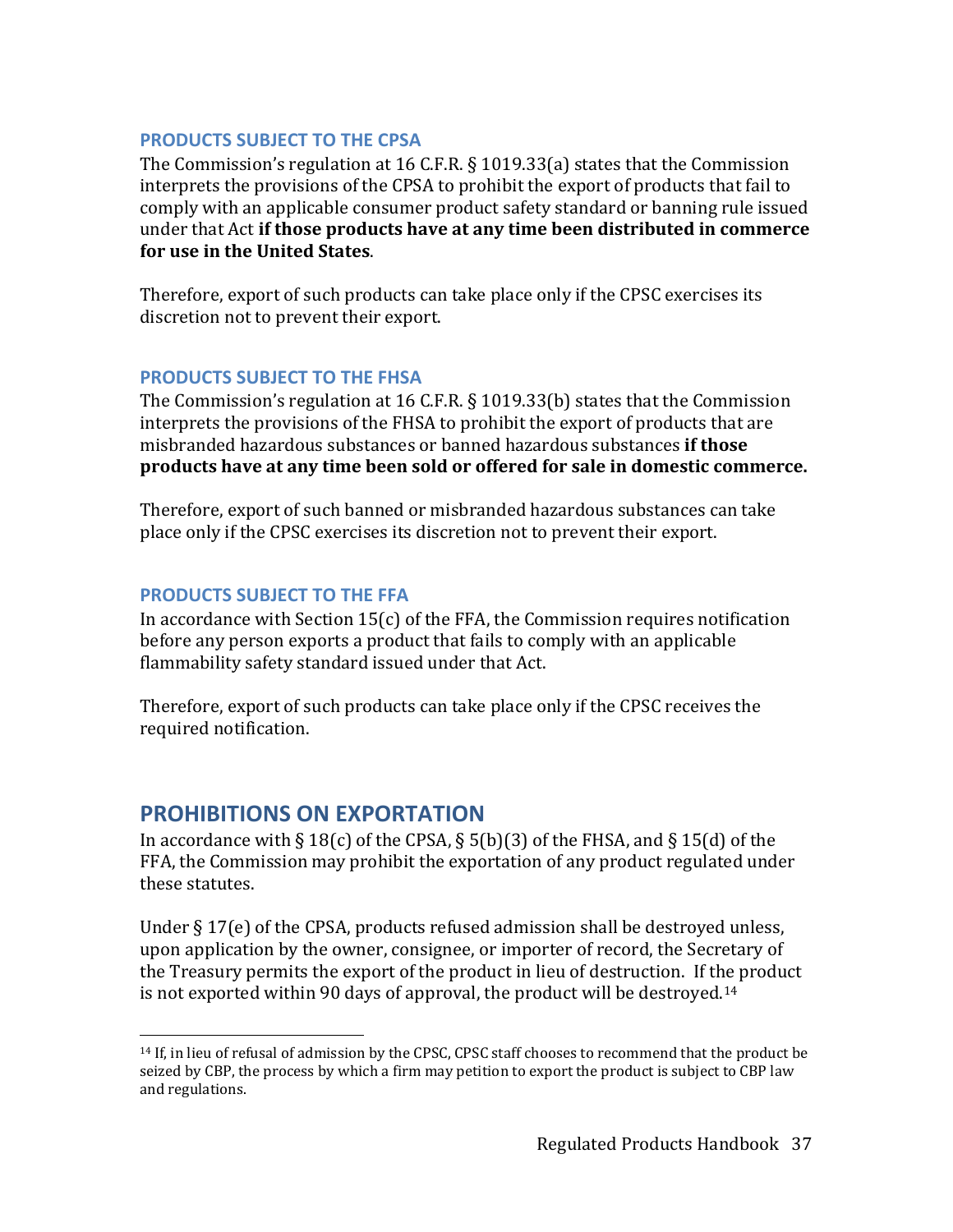Before prohibiting exportation of such products, the Commission would have to make a factual determination about the existence of an unreasonable risk to consumers within the United States. Section 19(a)(15) of the CPSA prohibits the export from the United States for purpose of sale any consumer product or substance regulated by the Commission (other than a consumer product or substance), the export of which is permitted by the Secretary of the Treasury that:

- (A)is subject to an order issued under section 12 or 15 of the CPSA or is a banned hazardous substance within the meaning of section  $2(q)(1)$  of FHSA; or
- (B)is subject to a voluntary corrective action taken by the manufacturer in consultation with the Commission, of which action the Commission has notified the public; or
- (C) violates an order issued by the Commission under section 18(c) of the CPSA prohibiting export from the United States.

Under section 15(d) of the FFA, the Commission has separate authority to prohibit, by order, a person from exporting from the United States for purposes of sale any fabric or related material that the Commission determines is not in conformity with an applicable standard or rule under the FFA, unless the importing country has notified the Commission that such country accepts the importation of such fabric or related material. In addition, section 15(e) of the FFA states allows the Secretary of the Treasury to permit export under section 17(e) [of the CPSA.]

# <span id="page-41-0"></span>**EXPORT NOTIFICATION REQUIREMENTS**

The Commission's regulation at 16 C.F.R. part 1019 requires that, before a firm may export products that fail to comply with the CPSA, FHSA, and FFA, a firm must notify the Commission at least 30 days in advance of the exportation date and include approval from the accepting country. Section 15(e) of the FFA states allows the Secretary of the Treasury to permit export under section 17(e).

The following information must be provided to the Commission:

- 1. Name, address, and telephone number of the U.S. exporter;
- 2. Name and address of each consignee;
- 3. Quantity and description of the goods to be exported to each consignee, including brand or trade names, or model, or other identifying numbers;
- 4. Identification of the standards, bans, regulations, and statutory provisions applicable to the goods being exported, and an accurate description of the manner in which the goods fail to comply with applicable requirements; and,
- 5. Anticipated date of shipment and port of destination.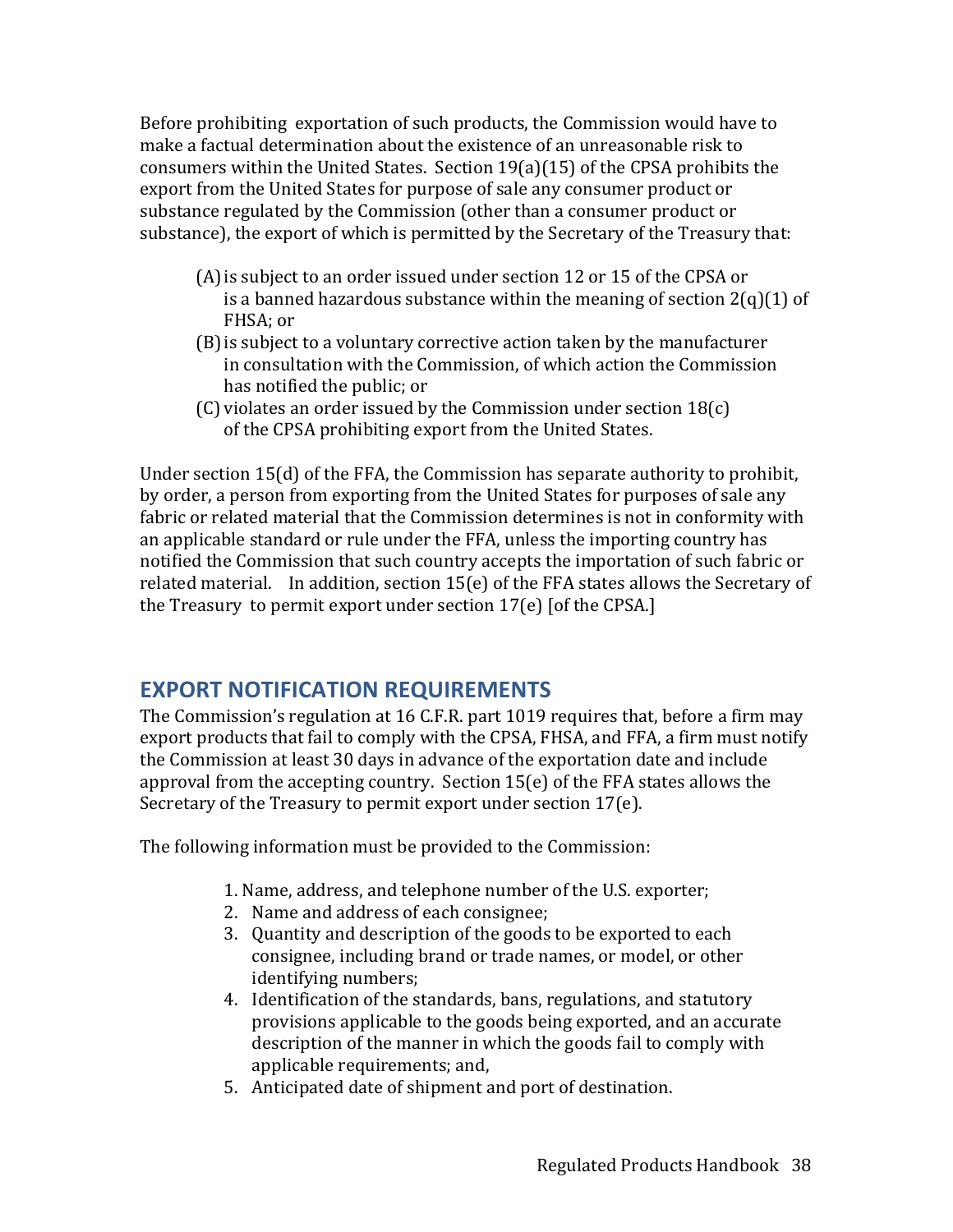Address the notification of intent to export to:

Assistant Executive Director for Compliance and Field Operations U.S. Consumer Product Safety Commission 4330 East West Highway Bethesda, MD. 20814-4408 Facsimile 301-504-0359

The following paragraphs reflect the requirements of the various statutes:

<span id="page-42-0"></span>**CPSA Violations** - Export notification is required by section 18(b) of the CPSA, 15 U.S.C. § 2067(b). The failure to provide such notice is a prohibited act under section 19(a)(10), 15 U.S.C. § 2068(a)(10), and is subject to the penalties described in sections 20 and 21 of the CPSA, 15 U.S.C. §§ 2069 and 2070.

<span id="page-42-1"></span>**FHSA Violations** - Export notification is required by section 14(d) of the FHSA, 15 U.S.C. § 1273. The failure to provide such notice is a prohibited act under section 4(i) of the FHSA, 15 U.S.C. § 1263(i), and subject to the penalties described in section 5 of the FHSA, 15 U.S.C. § 1264.

<span id="page-42-2"></span>**FFA Violations** - Export notification is required by section 15(c) of the FFA, 15 U.S.C. § 1202(c). The failure to provide such notice is subject to the criminal penalties of section 3 and 8(b) of the FFA, 15 U.S.C. § 1196, imprisonment of not more than 5 years for a knowing and willful violation, a fine determined under Section 3571 of Title 18, or both.

# <span id="page-42-3"></span>**CHAPTER 11 – CONFIDENTIAL TREATMENT OF INFORMATION**

This Chapter provides information on the confidential treatment of information submitted to the CPSC in response to a LOA; a report filed with the Commission under sections 15 or 37 of the Consumer Product Safety Act (CPSA) or Section 102 of the Child Safety Protection Act; and requests for Exportation of violative product.

## <span id="page-42-4"></span>**CONFIDENTIALITY OF INFORMATION UNDER SECTION 6 OF THE CPSA**

Section 6(a) of the CPSA, 15 U.S.C. § 2055(a), provides protection for trade secrets or confidential information. Section 6(a)(3), 15 U.S.C. § 2055(a)(3), gives manufacturers an opportunity to mark information as confidential. If you believe any of the information you submit to the Commission is a trade secret, or privileged or confidential information, you must include with your submission a request that the information be considered exempt from disclosure or indicate that a request will be submitted within 10 working days of the submission. The failure to make a request within that time will be considered an acknowledgment that you do not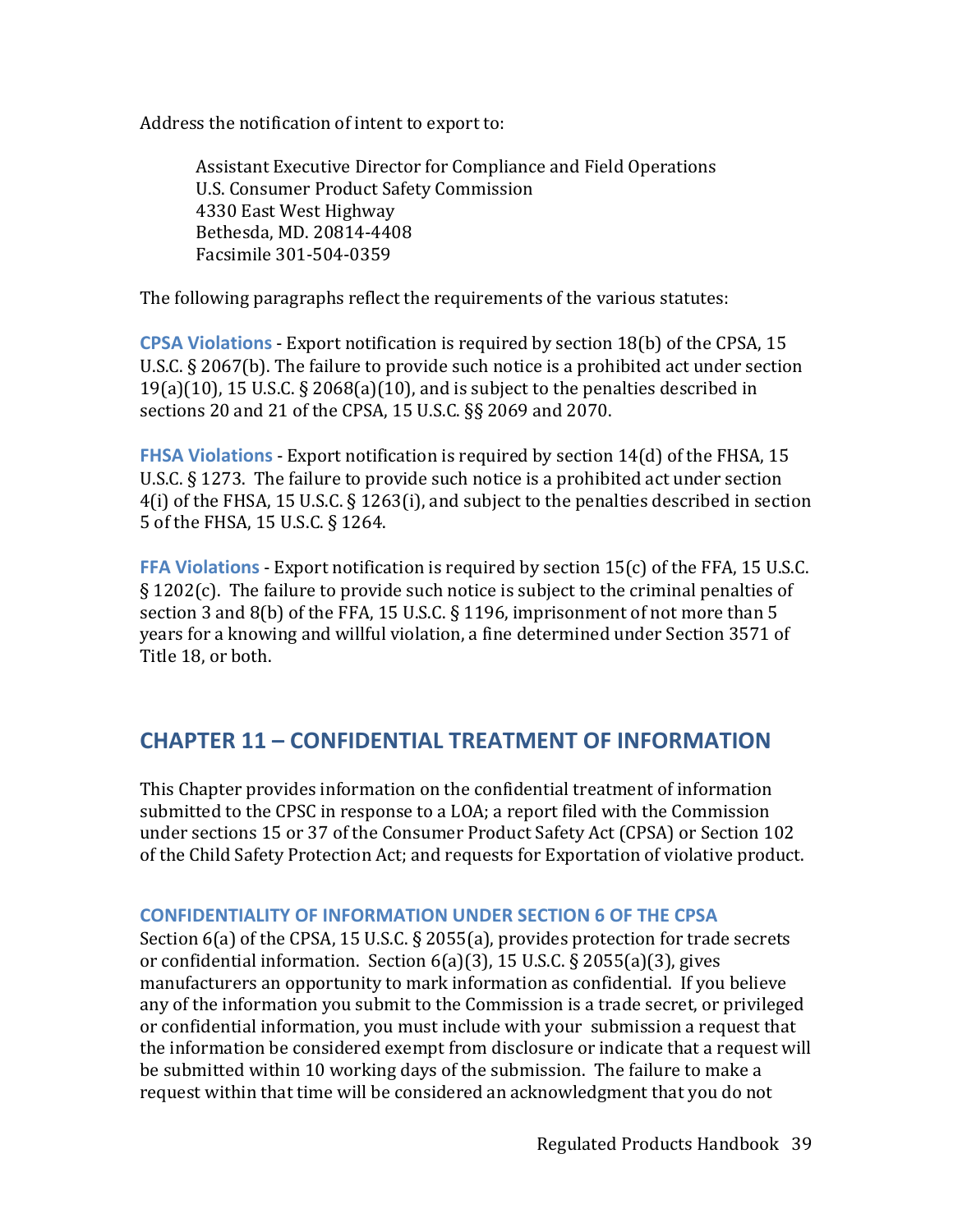wish to claim exempt status. In accordance with the Commission's regulation at 16 C.F.R. § 1015.18(c), the following information must be included with the request for exemption:<br>1. S

- Specifically identify the exact portion(s) of the document claimed to be confidential;
- 2. State whether the information claimed to be confidential has ever been released in any manner to a person who was not an employee or in a confidential relationship with the firm;
- 3. State whether the information so specified is known commonly within the industry or is readily ascertainable by outside persons with a minimum of time and effort;
- 4. State how release of the information so specified would be likely to cause substantial harm to the firm's competitive position; and
- 5. State whether the submitter is authorized to make claims of confidentiality on behalf of the person or organization concerned.

If the Commission determines that information marked as confidential may be disclosed because it is not confidential, the Commission must provide written notice that it intends to disclose this information, 15 U.S.C. § 2055(a)(5). This notice must be provided not less than 10 working days prior to disclosure. Any person receiving such notice may bring an action in an appropriate district court to prevent disclosure of the information, 15 U.S.C. § 2055(a)(6).

The Commission's regulations under the Freedom of Information Act, 16 C.F.R. § 1015, govern confidential treatment of requests for exportation of violative products that have claimed trade secret or confidential commercial or financial information.

In addition, section 6(b) of the CPSA, 15 U.S.C. § 2055(b), also provides limitations on the Commission's disclosure of any information identifying manufacturers or private labelers, and further limits the Commission's disclosure of information received under section 15(b) of the CPSA, 15 U.S.C. § 2055(b)(5).

## <span id="page-43-0"></span>**CONFIDENTIALITY OF REPORTS UNDER SECTION 15(b) OF THE CPSA**

The Commission often receives requests for information provided by firms under section 15(b) of the CPSA, 15 U.S.C. § 2064(b). Section 6(b)(5) of the CPSA, 15 U.S.C. § 2055(b)(5), prohibits the release of such information unless:

- 1. a remedial action has been accepted in writing,
- 2. the Commission has issued a complaint under sections  $15(c)$  or (d), alleging that the product presents a substantial product hazard,
- 3. the person who submitted the information under section 15(b) consents to the release, or
- 4. the Commission publishes a finding that the public health and safety requires public disclosure with a lesser period of notice than is required (15 days).